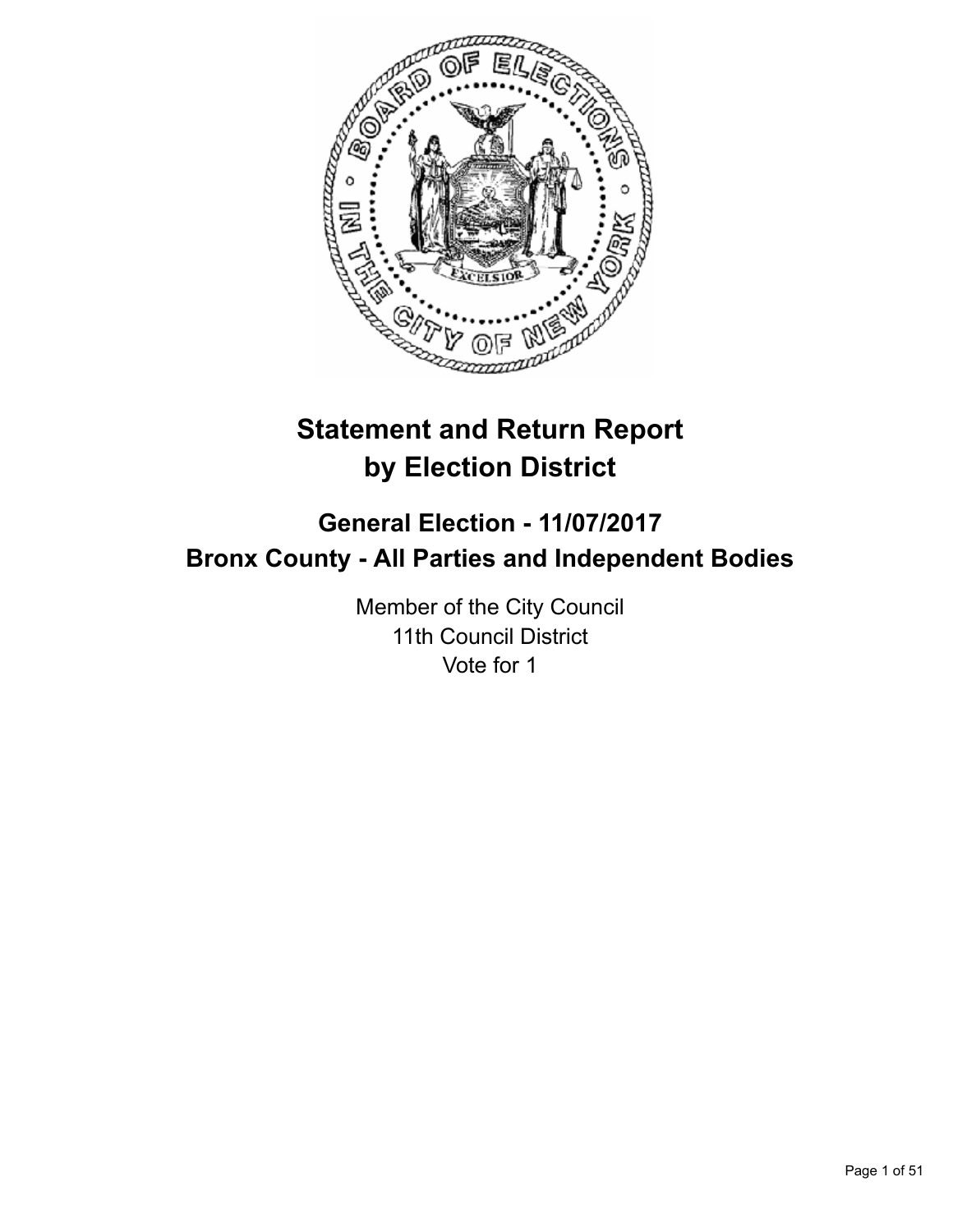

| <b>PUBLIC COUNTER</b>                                    | 103 |
|----------------------------------------------------------|-----|
| <b>MANUALLY COUNTED EMERGENCY</b>                        | 0   |
| ABSENTEE / MILITARY                                      | 3   |
| AFFIDAVIT                                                | 0   |
| <b>Total Ballots</b>                                     | 106 |
| Less - Inapplicable Federal/Special Presidential Ballots | 0   |
| <b>Total Applicable Ballots</b>                          | 106 |
| ANDREW COHEN (DEMOCRATIC)                                | 80  |
| JUDAH DAVID POWERS (REPUBLICAN)                          | 9   |
| JUDAH DAVID POWERS (CONSERVATIVE)                        | 2   |
| ANDREW COHEN (WORKING FAMILIES)                          | 6   |
| ROXANNE F. DELGADO (ANIMAL RIGHTS)                       | 1   |
| <b>Total Votes</b>                                       | 98  |
| Unrecorded                                               | 8   |

## **031/78**

| <b>PUBLIC COUNTER</b>                                    | 166 |
|----------------------------------------------------------|-----|
| <b>MANUALLY COUNTED EMERGENCY</b>                        | 0   |
| ABSENTEE / MILITARY                                      | 0   |
| AFFIDAVIT                                                | 2   |
| <b>Total Ballots</b>                                     | 168 |
| Less - Inapplicable Federal/Special Presidential Ballots | 0   |
| <b>Total Applicable Ballots</b>                          | 168 |
| ANDREW COHEN (DEMOCRATIC)                                | 137 |
| JUDAH DAVID POWERS (REPUBLICAN)                          | 11  |
| JUDAH DAVID POWERS (CONSERVATIVE)                        | 5   |
| ANDREW COHEN (WORKING FAMILIES)                          | 6   |
| ROXANNE F. DELGADO (ANIMAL RIGHTS)                       |     |
| <b>Total Votes</b>                                       | 160 |
| Unrecorded                                               | 8   |

| <b>PUBLIC COUNTER</b>                                    | 156      |
|----------------------------------------------------------|----------|
| <b>MANUALLY COUNTED EMERGENCY</b>                        | 0        |
| ABSENTEE / MILITARY                                      | 2        |
| AFFIDAVIT                                                | 1        |
| <b>Total Ballots</b>                                     | 159      |
| Less - Inapplicable Federal/Special Presidential Ballots | 0        |
| <b>Total Applicable Ballots</b>                          | 159      |
| ANDREW COHEN (DEMOCRATIC)                                | 123      |
| <b>JUDAH DAVID POWERS (REPUBLICAN)</b>                   | 16       |
| <b>JUDAH DAVID POWERS (CONSERVATIVE)</b>                 | 2        |
| ANDREW COHEN (WORKING FAMILIES)                          | 13       |
| ROXANNE F. DELGADO (ANIMAL RIGHTS)                       | $\Omega$ |
| <b>Total Votes</b>                                       | 154      |
| Unrecorded                                               | 5        |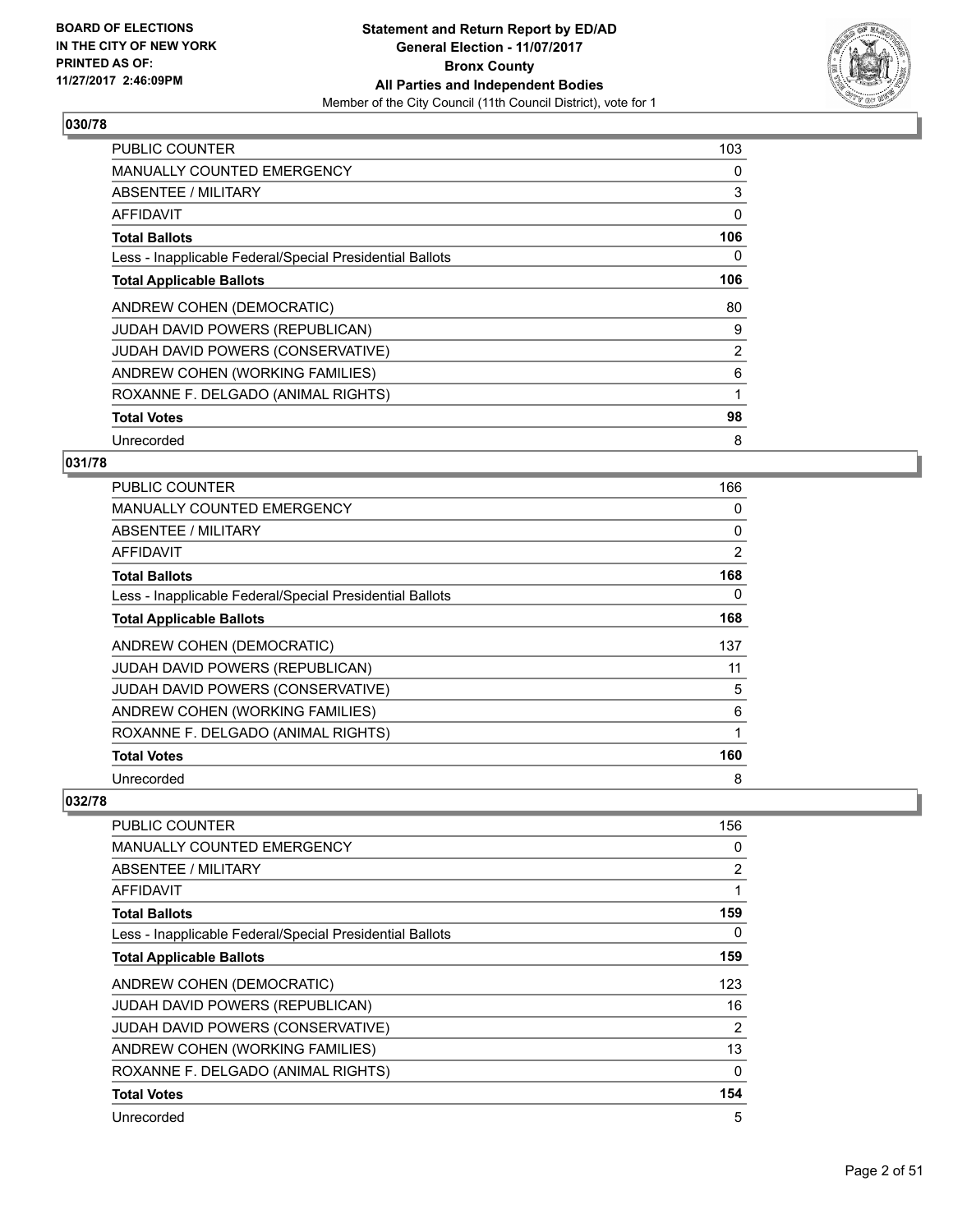

| <b>PUBLIC COUNTER</b>                                    | 205 |
|----------------------------------------------------------|-----|
| <b>MANUALLY COUNTED EMERGENCY</b>                        | 0   |
| ABSENTEE / MILITARY                                      | 6   |
| AFFIDAVIT                                                | 2   |
| <b>Total Ballots</b>                                     | 213 |
| Less - Inapplicable Federal/Special Presidential Ballots | 0   |
| <b>Total Applicable Ballots</b>                          | 213 |
| ANDREW COHEN (DEMOCRATIC)                                | 155 |
| <b>JUDAH DAVID POWERS (REPUBLICAN)</b>                   | 17  |
| JUDAH DAVID POWERS (CONSERVATIVE)                        | 2   |
| ANDREW COHEN (WORKING FAMILIES)                          | 16  |
| ROXANNE F. DELGADO (ANIMAL RIGHTS)                       | 8   |
| DIANA AYALA (WRITE-IN)                                   | 1   |
| <b>Total Votes</b>                                       | 199 |
| Unrecorded                                               | 14  |

| <b>PUBLIC COUNTER</b>                                    | 138 |
|----------------------------------------------------------|-----|
| <b>MANUALLY COUNTED EMERGENCY</b>                        | 0   |
| <b>ABSENTEE / MILITARY</b>                               | 5   |
| AFFIDAVIT                                                | 0   |
| <b>Total Ballots</b>                                     | 143 |
| Less - Inapplicable Federal/Special Presidential Ballots | 0   |
| <b>Total Applicable Ballots</b>                          | 143 |
| ANDREW COHEN (DEMOCRATIC)                                | 118 |
| <b>JUDAH DAVID POWERS (REPUBLICAN)</b>                   | 4   |
| JUDAH DAVID POWERS (CONSERVATIVE)                        | 3   |
| ANDREW COHEN (WORKING FAMILIES)                          | 9   |
| ROXANNE F. DELGADO (ANIMAL RIGHTS)                       |     |
|                                                          |     |
| <b>Total Votes</b>                                       | 135 |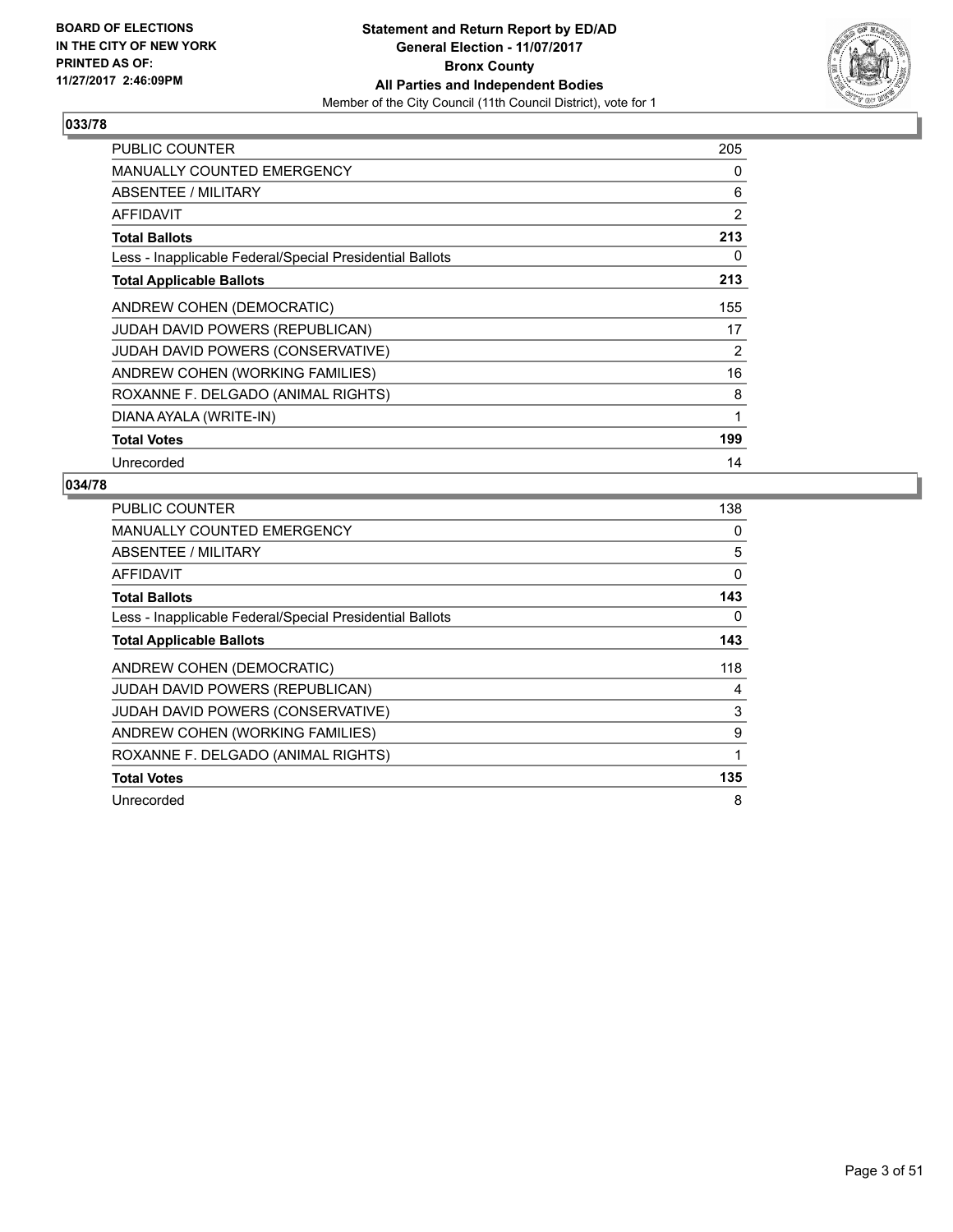

| <b>PUBLIC COUNTER</b>                                    | 56 |
|----------------------------------------------------------|----|
| <b>MANUALLY COUNTED EMERGENCY</b>                        | 0  |
| ABSENTEE / MILITARY                                      | 2  |
| AFFIDAVIT                                                | 0  |
| <b>Total Ballots</b>                                     | 58 |
| Less - Inapplicable Federal/Special Presidential Ballots | 0  |
| <b>Total Applicable Ballots</b>                          | 58 |
| ANDREW COHEN (DEMOCRATIC)                                | 42 |
| JUDAH DAVID POWERS (REPUBLICAN)                          | 3  |
| JUDAH DAVID POWERS (CONSERVATIVE)                        | 3  |
| ANDREW COHEN (WORKING FAMILIES)                          | 1  |
| ROXANNE F. DELGADO (ANIMAL RIGHTS)                       | 2  |
| JOHN CERINI (WRITE-IN)                                   | 1  |
| UNATTRIBUTABLE WRITE-IN (WRITE-IN)                       | 1  |
| <b>Total Votes</b>                                       | 53 |
| Unrecorded                                               | 5  |

| <b>PUBLIC COUNTER</b>                                    | 131 |
|----------------------------------------------------------|-----|
| <b>MANUALLY COUNTED EMERGENCY</b>                        | 0   |
| ABSENTEE / MILITARY                                      | 2   |
| AFFIDAVIT                                                | 3   |
| <b>Total Ballots</b>                                     | 136 |
| Less - Inapplicable Federal/Special Presidential Ballots | 0   |
| <b>Total Applicable Ballots</b>                          | 136 |
| ANDREW COHEN (DEMOCRATIC)                                | 113 |
| JUDAH DAVID POWERS (REPUBLICAN)                          | 5   |
| <b>JUDAH DAVID POWERS (CONSERVATIVE)</b>                 | 2   |
| ANDREW COHEN (WORKING FAMILIES)                          | 5   |
| ROXANNE F. DELGADO (ANIMAL RIGHTS)                       | 1   |
| BRIAN HYNES (WRITE-IN)                                   | 1   |
| <b>Total Votes</b>                                       | 127 |
| Unrecorded                                               | 9   |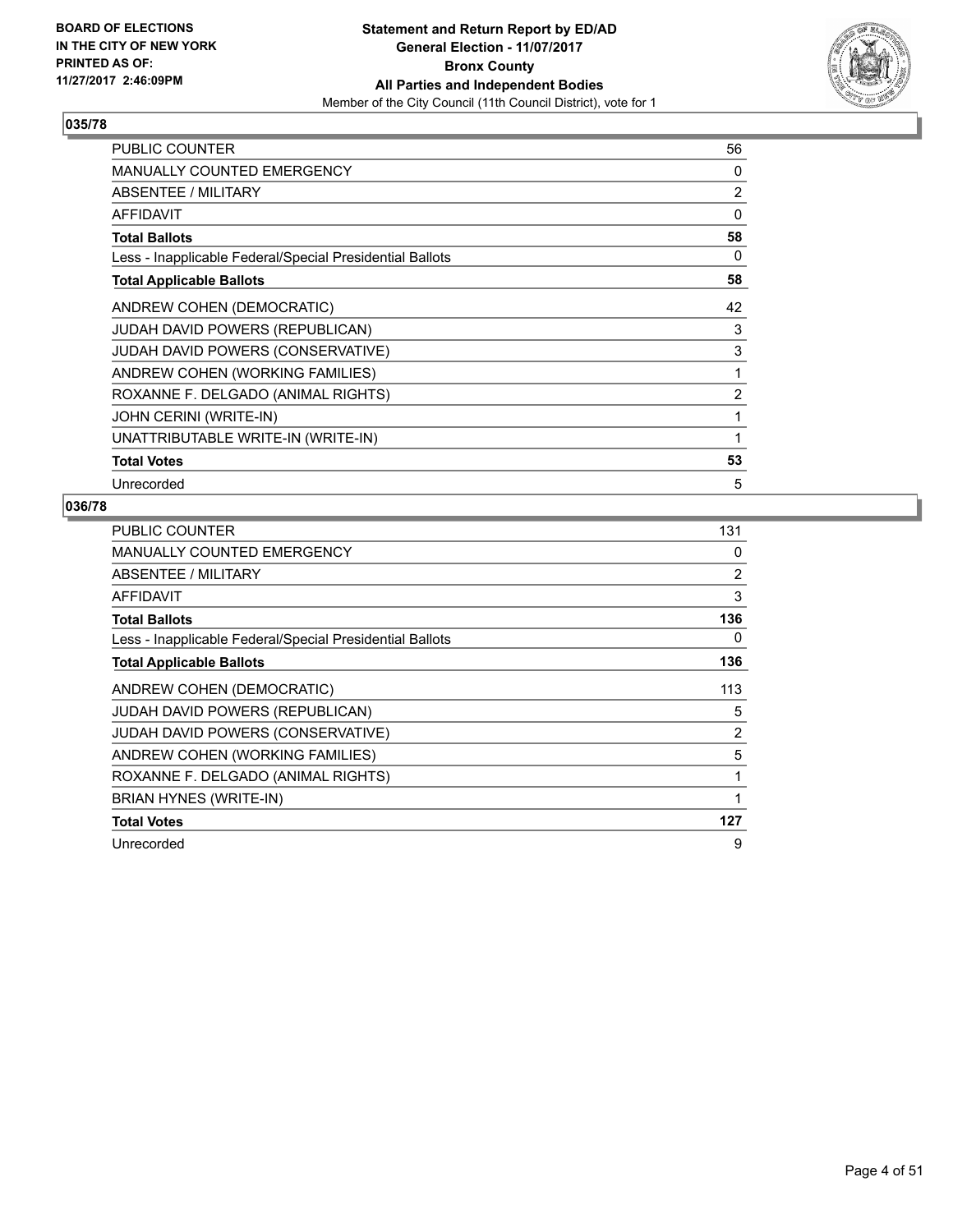

| <b>PUBLIC COUNTER</b>                                    | 179 |
|----------------------------------------------------------|-----|
| <b>MANUALLY COUNTED EMERGENCY</b>                        | 0   |
| ABSENTEE / MILITARY                                      | 3   |
| AFFIDAVIT                                                | 5   |
| <b>Total Ballots</b>                                     | 187 |
| Less - Inapplicable Federal/Special Presidential Ballots | 0   |
| <b>Total Applicable Ballots</b>                          | 187 |
| ANDREW COHEN (DEMOCRATIC)                                | 149 |
| <b>JUDAH DAVID POWERS (REPUBLICAN)</b>                   | 9   |
|                                                          |     |
| JUDAH DAVID POWERS (CONSERVATIVE)                        | 0   |
| ANDREW COHEN (WORKING FAMILIES)                          | 13  |
| ROXANNE F. DELGADO (ANIMAL RIGHTS)                       | 5   |
| <b>Total Votes</b>                                       | 176 |

| <b>PUBLIC COUNTER</b>                                    | 0        |
|----------------------------------------------------------|----------|
| <b>MANUALLY COUNTED EMERGENCY</b>                        | 0        |
| ABSENTEE / MILITARY                                      | 0        |
| AFFIDAVIT                                                | 0        |
| <b>Total Ballots</b>                                     | 0        |
| Less - Inapplicable Federal/Special Presidential Ballots | 0        |
| <b>Total Applicable Ballots</b>                          | 0        |
| ANDREW COHEN (DEMOCRATIC)                                | 0        |
| <b>JUDAH DAVID POWERS (REPUBLICAN)</b>                   | $\Omega$ |
| <b>JUDAH DAVID POWERS (CONSERVATIVE)</b>                 | 0        |
| ANDREW COHEN (WORKING FAMILIES)                          | 0        |
| ROXANNE F. DELGADO (ANIMAL RIGHTS)                       | 0        |
| <b>Total Votes</b>                                       | 0        |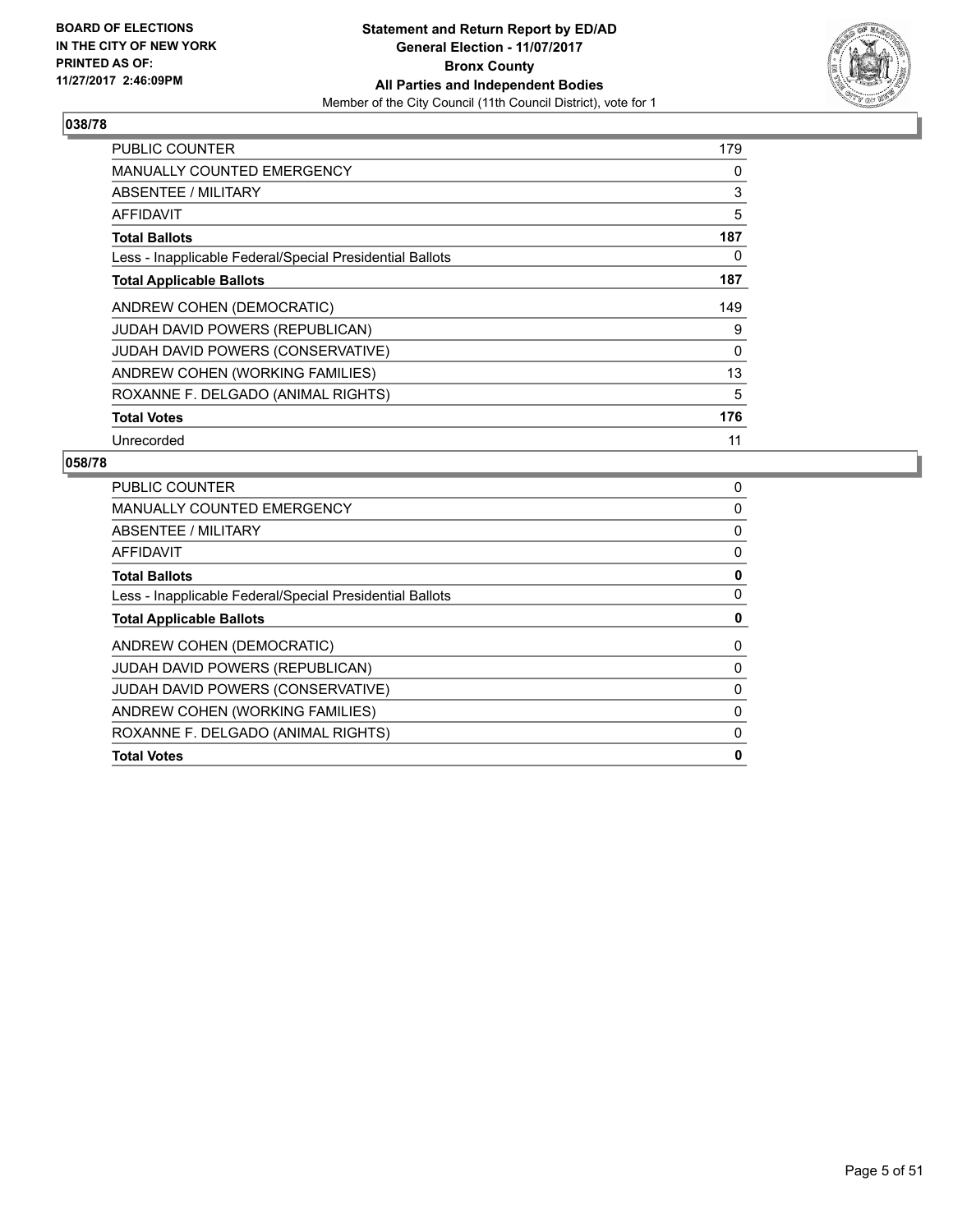

| <b>PUBLIC COUNTER</b>                                    | 180 |
|----------------------------------------------------------|-----|
| <b>MANUALLY COUNTED EMERGENCY</b>                        | 0   |
| ABSENTEE / MILITARY                                      | 3   |
| <b>AFFIDAVIT</b>                                         | 3   |
| <b>Total Ballots</b>                                     | 186 |
| Less - Inapplicable Federal/Special Presidential Ballots | 0   |
| <b>Total Applicable Ballots</b>                          | 186 |
| ANDREW COHEN (DEMOCRATIC)                                | 130 |
| JUDAH DAVID POWERS (REPUBLICAN)                          | 23  |
| JUDAH DAVID POWERS (CONSERVATIVE)                        | 2   |
| ANDREW COHEN (WORKING FAMILIES)                          | 13  |
| ROXANNE F. DELGADO (ANIMAL RIGHTS)                       | 6   |
| JONATHAN TARHARKA (WRITE-IN)                             | 1   |
| MARK GJONAJ (WRITE-IN)                                   | 2   |
| SANELYS LOPEZ (WRITE-IN)                                 | 1   |
| <b>Total Votes</b>                                       | 178 |
| Unrecorded                                               | 8   |

| <b>PUBLIC COUNTER</b>                                    | 99  |
|----------------------------------------------------------|-----|
| <b>MANUALLY COUNTED EMERGENCY</b>                        | 0   |
| ABSENTEE / MILITARY                                      | 5   |
| AFFIDAVIT                                                | 1   |
| <b>Total Ballots</b>                                     | 105 |
| Less - Inapplicable Federal/Special Presidential Ballots | 0   |
| <b>Total Applicable Ballots</b>                          | 105 |
| ANDREW COHEN (DEMOCRATIC)                                | 86  |
| JUDAH DAVID POWERS (REPUBLICAN)                          | 7   |
| JUDAH DAVID POWERS (CONSERVATIVE)                        |     |
| ANDREW COHEN (WORKING FAMILIES)                          | 5   |
|                                                          |     |
| ROXANNE F. DELGADO (ANIMAL RIGHTS)                       | 1   |
| <b>Total Votes</b>                                       | 100 |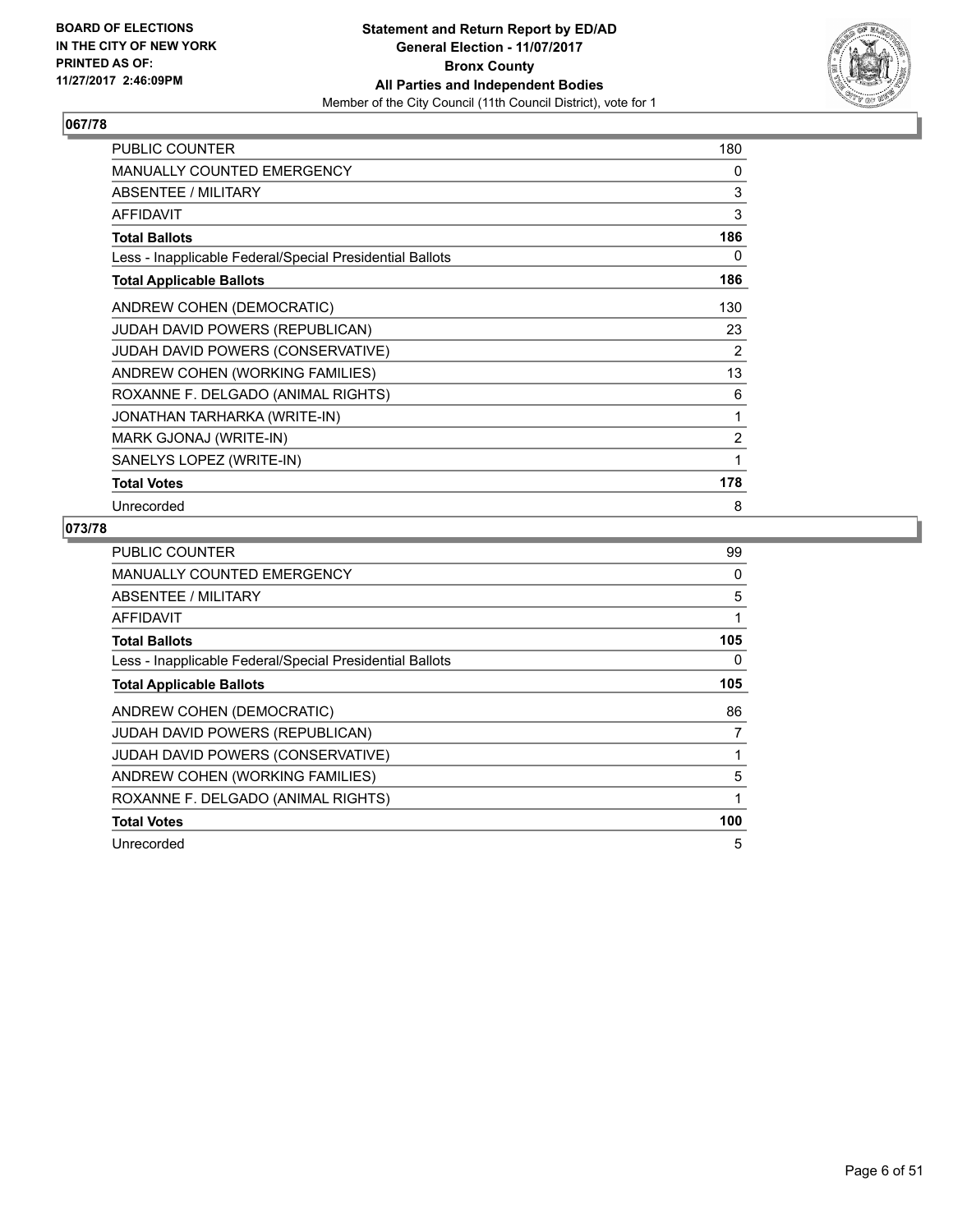

| <b>PUBLIC COUNTER</b>                                    | 45 |
|----------------------------------------------------------|----|
| <b>MANUALLY COUNTED EMERGENCY</b>                        | 0  |
| ABSENTEE / MILITARY                                      | 0  |
| <b>AFFIDAVIT</b>                                         | 0  |
| <b>Total Ballots</b>                                     | 45 |
| Less - Inapplicable Federal/Special Presidential Ballots | 0  |
| <b>Total Applicable Ballots</b>                          | 45 |
| ANDREW COHEN (DEMOCRATIC)                                | 39 |
| JUDAH DAVID POWERS (REPUBLICAN)                          | 3  |
| JUDAH DAVID POWERS (CONSERVATIVE)                        | 1  |
| ANDREW COHEN (WORKING FAMILIES)                          | 0  |
| ROXANNE F. DELGADO (ANIMAL RIGHTS)                       | 0  |
| UNATTRIBUTABLE WRITE-IN (WRITE-IN)                       | 1  |
| <b>Total Votes</b>                                       | 44 |
| Unrecorded                                               | 1  |

#### **056/80**

| <b>PUBLIC COUNTER</b>                                    | 313 |
|----------------------------------------------------------|-----|
| <b>MANUALLY COUNTED EMERGENCY</b>                        | 0   |
| ABSENTEE / MILITARY                                      | 2   |
| AFFIDAVIT                                                | 8   |
| <b>Total Ballots</b>                                     | 323 |
| Less - Inapplicable Federal/Special Presidential Ballots | 0   |
| <b>Total Applicable Ballots</b>                          | 323 |
| ANDREW COHEN (DEMOCRATIC)                                | 298 |
| <b>JUDAH DAVID POWERS (REPUBLICAN)</b>                   | 2   |
| <b>JUDAH DAVID POWERS (CONSERVATIVE)</b>                 | 0   |
| ANDREW COHEN (WORKING FAMILIES)                          | 6   |
| ROXANNE F. DELGADO (ANIMAL RIGHTS)                       | 0   |
| <b>Total Votes</b>                                       | 306 |
| Unrecorded                                               | 17  |

| PUBLIC COUNTER                                           | 341          |
|----------------------------------------------------------|--------------|
| <b>MANUALLY COUNTED EMERGENCY</b>                        | 0            |
| ABSENTEE / MILITARY                                      | 5            |
| <b>AFFIDAVIT</b>                                         | 5            |
| <b>Total Ballots</b>                                     | 351          |
| Less - Inapplicable Federal/Special Presidential Ballots | 0            |
| <b>Total Applicable Ballots</b>                          | 351          |
| ANDREW COHEN (DEMOCRATIC)                                | 328          |
| JUDAH DAVID POWERS (REPUBLICAN)                          | 1            |
| JUDAH DAVID POWERS (CONSERVATIVE)                        | 3            |
| ANDREW COHEN (WORKING FAMILIES)                          | 3            |
| ROXANNE F. DELGADO (ANIMAL RIGHTS)                       | $\mathbf{0}$ |
| <b>Total Votes</b>                                       | 335          |
| Unrecorded                                               | 16           |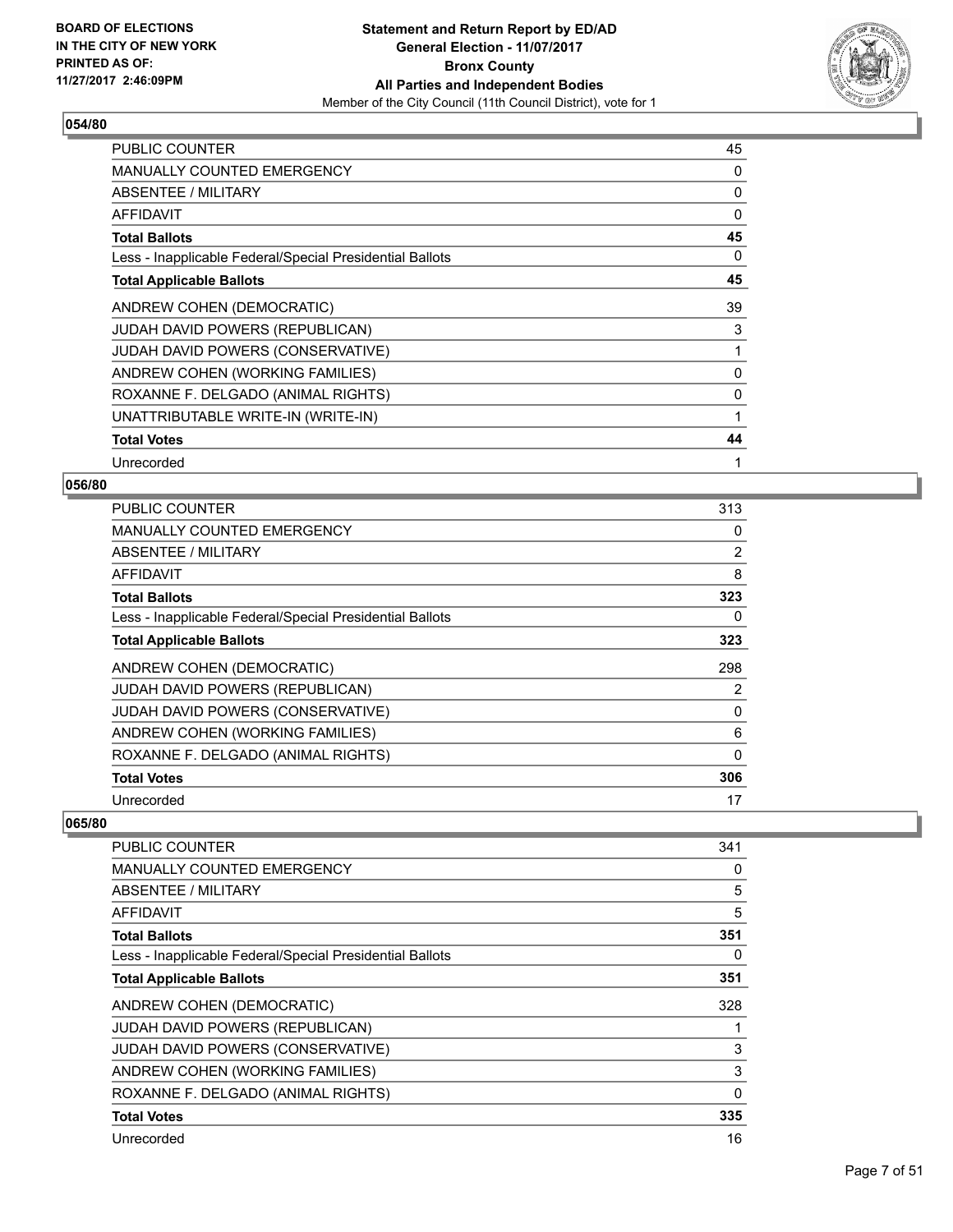

| PUBLIC COUNTER                                           | 3        |
|----------------------------------------------------------|----------|
| <b>MANUALLY COUNTED EMERGENCY</b>                        | 0        |
| ABSENTEE / MILITARY                                      | 0        |
| <b>AFFIDAVIT</b>                                         | 0        |
| <b>Total Ballots</b>                                     | 3        |
| Less - Inapplicable Federal/Special Presidential Ballots | 0        |
| <b>Total Applicable Ballots</b>                          | 3        |
| ANDREW COHEN (DEMOCRATIC)                                | 3        |
| <b>JUDAH DAVID POWERS (REPUBLICAN)</b>                   | $\Omega$ |
| <b>JUDAH DAVID POWERS (CONSERVATIVE)</b>                 | 0        |
| ANDREW COHEN (WORKING FAMILIES)                          | 0        |
| ROXANNE F. DELGADO (ANIMAL RIGHTS)                       | 0        |
| <b>Total Votes</b>                                       | 3        |
|                                                          |          |

# **076/80**

| <b>PUBLIC COUNTER</b>                                    | 114      |
|----------------------------------------------------------|----------|
| <b>MANUALLY COUNTED EMERGENCY</b>                        | 0        |
| ABSENTEE / MILITARY                                      |          |
| <b>AFFIDAVIT</b>                                         | $\Omega$ |
| <b>Total Ballots</b>                                     | 115      |
| Less - Inapplicable Federal/Special Presidential Ballots | 0        |
| <b>Total Applicable Ballots</b>                          | 115      |
| ANDREW COHEN (DEMOCRATIC)                                | 91       |
| JUDAH DAVID POWERS (REPUBLICAN)                          | 6        |
| JUDAH DAVID POWERS (CONSERVATIVE)                        | 3        |
| ANDREW COHEN (WORKING FAMILIES)                          | 6        |
| ROXANNE F. DELGADO (ANIMAL RIGHTS)                       |          |
| <b>Total Votes</b>                                       | 107      |
| Unrecorded                                               | 8        |

| <b>PUBLIC COUNTER</b>                                    | 127 |
|----------------------------------------------------------|-----|
| <b>MANUALLY COUNTED EMERGENCY</b>                        | 0   |
| ABSENTEE / MILITARY                                      | 3   |
| AFFIDAVIT                                                | 2   |
| <b>Total Ballots</b>                                     | 132 |
| Less - Inapplicable Federal/Special Presidential Ballots | 0   |
| <b>Total Applicable Ballots</b>                          | 132 |
| ANDREW COHEN (DEMOCRATIC)                                | 104 |
| JUDAH DAVID POWERS (REPUBLICAN)                          | 7   |
| JUDAH DAVID POWERS (CONSERVATIVE)                        |     |
| ANDREW COHEN (WORKING FAMILIES)                          | 5   |
| ROXANNE F. DELGADO (ANIMAL RIGHTS)                       | 3   |
| <b>Total Votes</b>                                       | 120 |
| Unrecorded                                               | 12  |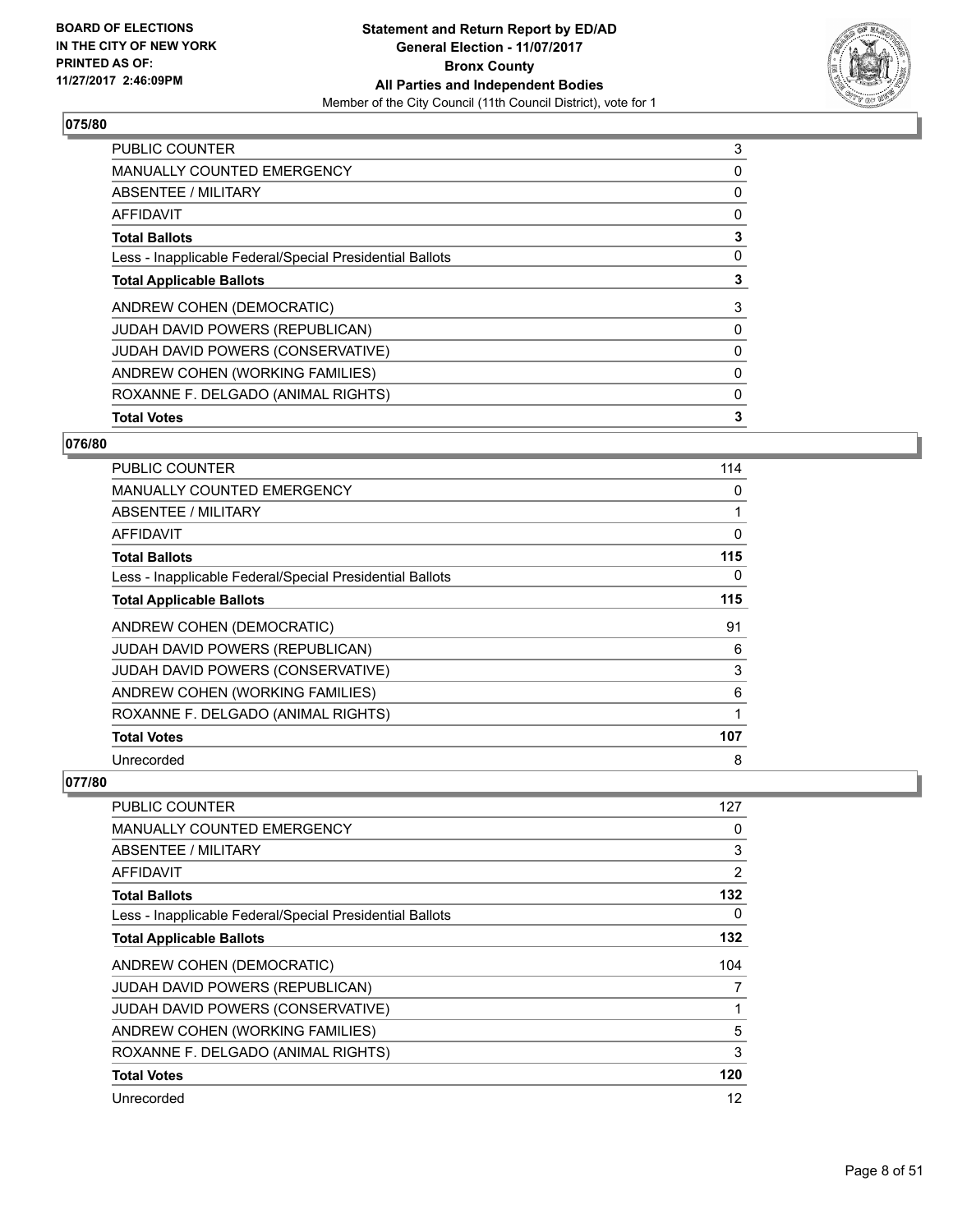

| <b>PUBLIC COUNTER</b>                                    | 178 |
|----------------------------------------------------------|-----|
| <b>MANUALLY COUNTED EMERGENCY</b>                        | 0   |
| ABSENTEE / MILITARY                                      | 7   |
| <b>AFFIDAVIT</b>                                         | 9   |
| <b>Total Ballots</b>                                     | 194 |
| Less - Inapplicable Federal/Special Presidential Ballots | 0   |
| <b>Total Applicable Ballots</b>                          | 194 |
| ANDREW COHEN (DEMOCRATIC)                                | 148 |
| <b>JUDAH DAVID POWERS (REPUBLICAN)</b>                   | 6   |
| JUDAH DAVID POWERS (CONSERVATIVE)                        | 2   |
| ANDREW COHEN (WORKING FAMILIES)                          | 12  |
| ROXANNE F. DELGADO (ANIMAL RIGHTS)                       | 4   |
| SAMUEL SEABURY (WRITE-IN)                                | 1   |
| <b>Total Votes</b>                                       | 173 |
| Unrecorded                                               | 21  |

#### **079/80**

| <b>PUBLIC COUNTER</b>                                    | 131 |
|----------------------------------------------------------|-----|
| <b>MANUALLY COUNTED EMERGENCY</b>                        | 0   |
| ABSENTEE / MILITARY                                      |     |
| AFFIDAVIT                                                | 4   |
| <b>Total Ballots</b>                                     | 136 |
| Less - Inapplicable Federal/Special Presidential Ballots | 0   |
| <b>Total Applicable Ballots</b>                          | 136 |
| ANDREW COHEN (DEMOCRATIC)                                | 117 |
| JUDAH DAVID POWERS (REPUBLICAN)                          | 6   |
| JUDAH DAVID POWERS (CONSERVATIVE)                        | 5   |
| ANDREW COHEN (WORKING FAMILIES)                          | 5   |
| ROXANNE F. DELGADO (ANIMAL RIGHTS)                       | 0   |
| <b>Total Votes</b>                                       | 133 |
| Unrecorded                                               | 3   |

| PUBLIC COUNTER                                           | 172 |
|----------------------------------------------------------|-----|
| <b>MANUALLY COUNTED EMERGENCY</b>                        | 0   |
| ABSENTEE / MILITARY                                      | 1   |
| <b>AFFIDAVIT</b>                                         | 7   |
| <b>Total Ballots</b>                                     | 180 |
| Less - Inapplicable Federal/Special Presidential Ballots | 0   |
| <b>Total Applicable Ballots</b>                          | 180 |
| ANDREW COHEN (DEMOCRATIC)                                | 142 |
| JUDAH DAVID POWERS (REPUBLICAN)                          | 10  |
| JUDAH DAVID POWERS (CONSERVATIVE)                        | 3   |
| ANDREW COHEN (WORKING FAMILIES)                          | 8   |
| ROXANNE F. DELGADO (ANIMAL RIGHTS)                       | 3   |
| <b>Total Votes</b>                                       | 166 |
| Unrecorded                                               | 14  |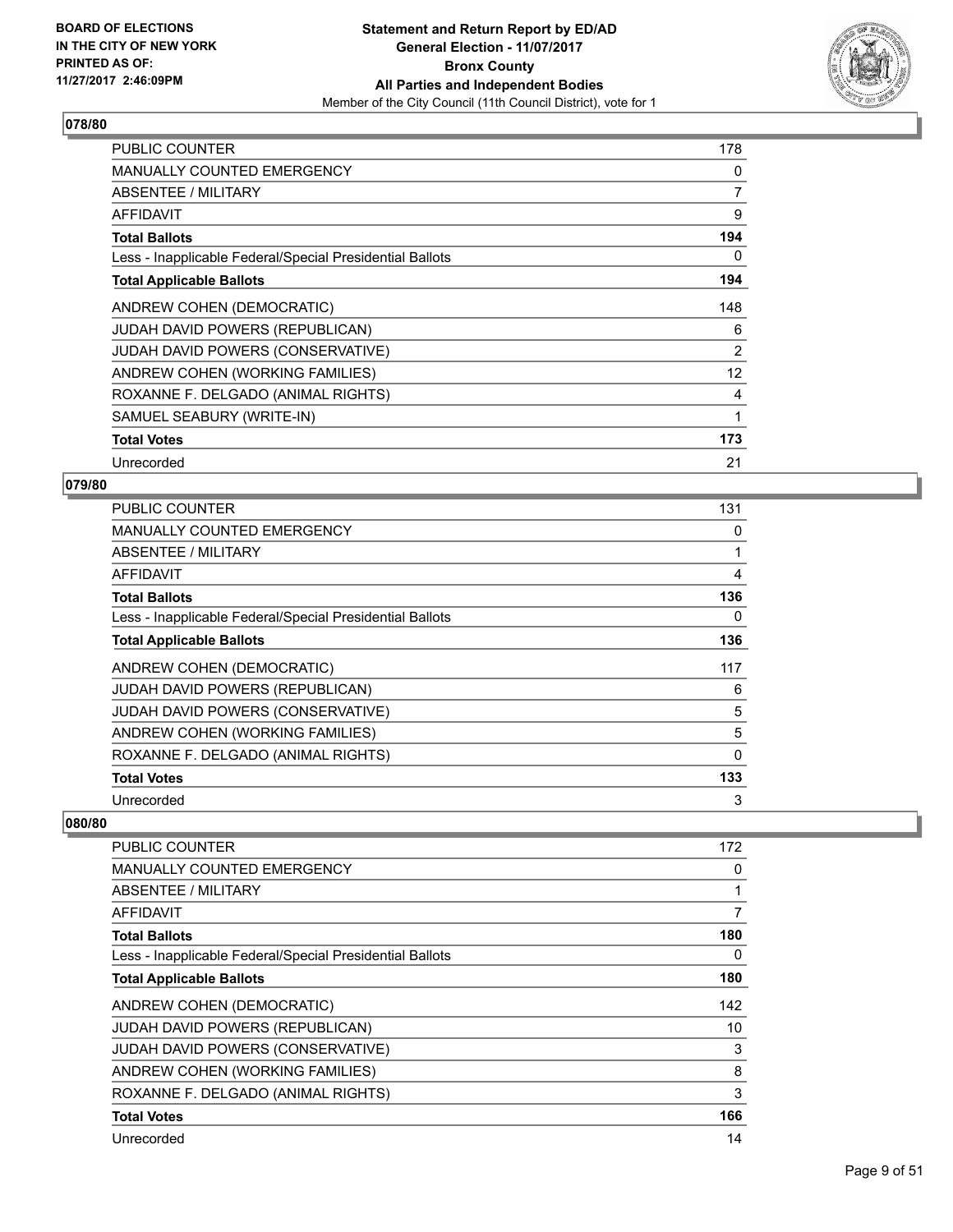

| <b>PUBLIC COUNTER</b>                                    | 101 |
|----------------------------------------------------------|-----|
| <b>MANUALLY COUNTED EMERGENCY</b>                        | 0   |
| <b>ABSENTEE / MILITARY</b>                               | 4   |
| AFFIDAVIT                                                | 2   |
| <b>Total Ballots</b>                                     | 107 |
| Less - Inapplicable Federal/Special Presidential Ballots | 0   |
| <b>Total Applicable Ballots</b>                          | 107 |
| ANDREW COHEN (DEMOCRATIC)                                | 88  |
| <b>JUDAH DAVID POWERS (REPUBLICAN)</b>                   | 9   |
| JUDAH DAVID POWERS (CONSERVATIVE)                        | 0   |
| ANDREW COHEN (WORKING FAMILIES)                          | 4   |
| ROXANNE F. DELGADO (ANIMAL RIGHTS)                       | 0   |
| <b>Total Votes</b>                                       | 101 |
| Unrecorded                                               | 6   |

## **082/80**

| PUBLIC COUNTER                                           | 124            |
|----------------------------------------------------------|----------------|
| <b>MANUALLY COUNTED EMERGENCY</b>                        | 0              |
| <b>ABSENTEE / MILITARY</b>                               | $\overline{2}$ |
| AFFIDAVIT                                                | 2              |
| <b>Total Ballots</b>                                     | 128            |
| Less - Inapplicable Federal/Special Presidential Ballots | 0              |
| <b>Total Applicable Ballots</b>                          | 128            |
| ANDREW COHEN (DEMOCRATIC)                                | 88             |
| <b>JUDAH DAVID POWERS (REPUBLICAN)</b>                   | 10             |
| JUDAH DAVID POWERS (CONSERVATIVE)                        | 6              |
| ANDREW COHEN (WORKING FAMILIES)                          | 11             |
| ROXANNE F. DELGADO (ANIMAL RIGHTS)                       | 4              |
| <b>Total Votes</b>                                       | 119            |
| Unrecorded                                               | 9              |

| <b>PUBLIC COUNTER</b>                                    | 190 |
|----------------------------------------------------------|-----|
| <b>MANUALLY COUNTED EMERGENCY</b>                        | 0   |
| ABSENTEE / MILITARY                                      | 4   |
| <b>AFFIDAVIT</b>                                         |     |
| <b>Total Ballots</b>                                     | 195 |
| Less - Inapplicable Federal/Special Presidential Ballots | 0   |
| <b>Total Applicable Ballots</b>                          | 195 |
| ANDREW COHEN (DEMOCRATIC)                                | 136 |
| <b>JUDAH DAVID POWERS (REPUBLICAN)</b>                   | 15  |
| JUDAH DAVID POWERS (CONSERVATIVE)                        | 2   |
| ANDREW COHEN (WORKING FAMILIES)                          | 16  |
| ROXANNE F. DELGADO (ANIMAL RIGHTS)                       | 4   |
| <b>Total Votes</b>                                       | 173 |
| Unrecorded                                               | 22  |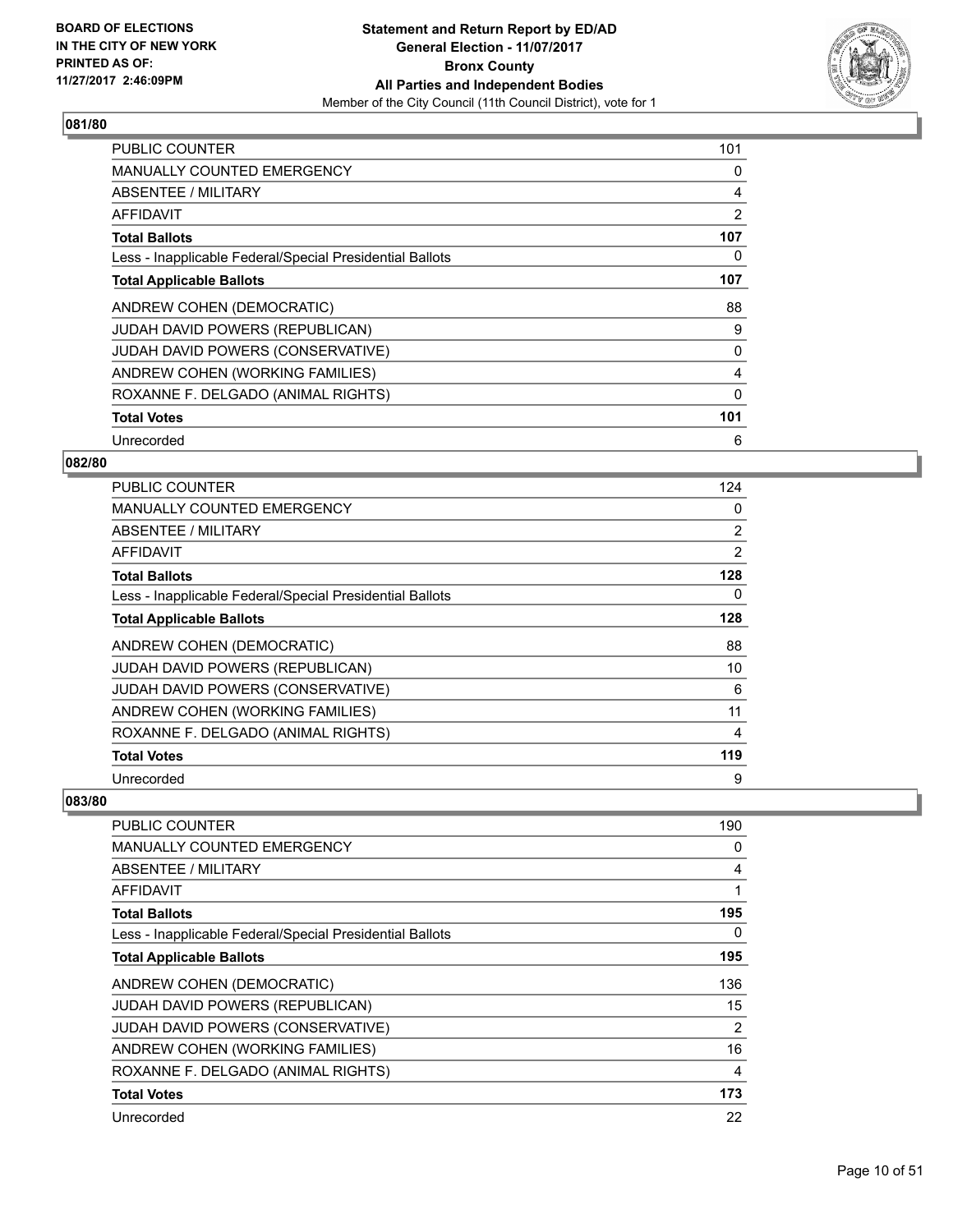

| <b>PUBLIC COUNTER</b>                                    | 166 |
|----------------------------------------------------------|-----|
| <b>MANUALLY COUNTED EMERGENCY</b>                        | 0   |
| <b>ABSENTEE / MILITARY</b>                               | 4   |
| <b>AFFIDAVIT</b>                                         | 1   |
| <b>Total Ballots</b>                                     | 171 |
| Less - Inapplicable Federal/Special Presidential Ballots | 0   |
| <b>Total Applicable Ballots</b>                          | 171 |
| ANDREW COHEN (DEMOCRATIC)                                | 127 |
| <b>JUDAH DAVID POWERS (REPUBLICAN)</b>                   | 12  |
| JUDAH DAVID POWERS (CONSERVATIVE)                        | 3   |
| ANDREW COHEN (WORKING FAMILIES)                          | 10  |
| ROXANNE F. DELGADO (ANIMAL RIGHTS)                       | 4   |
| <b>Total Votes</b>                                       | 156 |
| Unrecorded                                               | 15  |

## **085/80**

| PUBLIC COUNTER                                           | 161            |
|----------------------------------------------------------|----------------|
| <b>MANUALLY COUNTED EMERGENCY</b>                        | 0              |
| <b>ABSENTEE / MILITARY</b>                               | $\overline{2}$ |
| AFFIDAVIT                                                | 2              |
| <b>Total Ballots</b>                                     | 165            |
| Less - Inapplicable Federal/Special Presidential Ballots | 0              |
| <b>Total Applicable Ballots</b>                          | 165            |
| ANDREW COHEN (DEMOCRATIC)                                | 140            |
| JUDAH DAVID POWERS (REPUBLICAN)                          | 4              |
| JUDAH DAVID POWERS (CONSERVATIVE)                        | $\overline{2}$ |
| ANDREW COHEN (WORKING FAMILIES)                          | 6              |
| ROXANNE F. DELGADO (ANIMAL RIGHTS)                       |                |
| <b>Total Votes</b>                                       | 153            |
| Unrecorded                                               | 12             |

| <b>PUBLIC COUNTER</b>                                    | 110 |
|----------------------------------------------------------|-----|
| <b>MANUALLY COUNTED EMERGENCY</b>                        | 0   |
| ABSENTEE / MILITARY                                      | 2   |
| AFFIDAVIT                                                | 1   |
| <b>Total Ballots</b>                                     | 113 |
| Less - Inapplicable Federal/Special Presidential Ballots | 0   |
| <b>Total Applicable Ballots</b>                          | 113 |
| ANDREW COHEN (DEMOCRATIC)                                | 88  |
| <b>JUDAH DAVID POWERS (REPUBLICAN)</b>                   | 4   |
| JUDAH DAVID POWERS (CONSERVATIVE)                        | 1   |
| ANDREW COHEN (WORKING FAMILIES)                          | 11  |
| ROXANNE F. DELGADO (ANIMAL RIGHTS)                       | 0   |
| <b>Total Votes</b>                                       | 104 |
| Unrecorded                                               | 9   |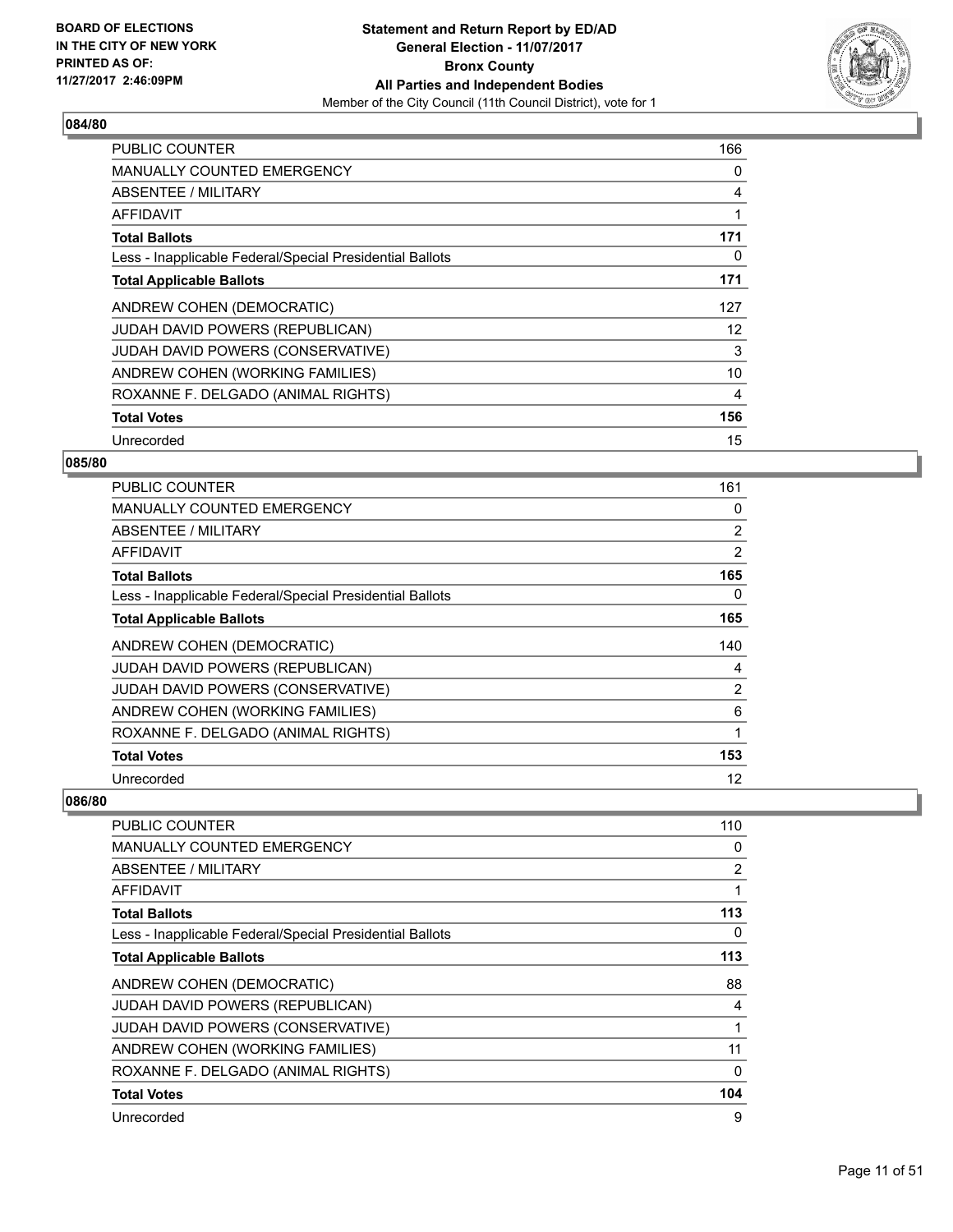

| <b>PUBLIC COUNTER</b>                                    | 82 |
|----------------------------------------------------------|----|
| <b>MANUALLY COUNTED EMERGENCY</b>                        | 0  |
| ABSENTEE / MILITARY                                      | 2  |
| AFFIDAVIT                                                | 2  |
| <b>Total Ballots</b>                                     | 86 |
| Less - Inapplicable Federal/Special Presidential Ballots | 0  |
| <b>Total Applicable Ballots</b>                          | 86 |
| ANDREW COHEN (DEMOCRATIC)                                | 79 |
| <b>JUDAH DAVID POWERS (REPUBLICAN)</b>                   | 3  |
| JUDAH DAVID POWERS (CONSERVATIVE)                        | 1  |
| ANDREW COHEN (WORKING FAMILIES)                          | 1  |
| ROXANNE F. DELGADO (ANIMAL RIGHTS)                       | 0  |
| <b>Total Votes</b>                                       | 84 |
| Unrecorded                                               | 2  |
|                                                          |    |

**089/80 COMBINED into: 087/80**

#### **092/80**

| <b>PUBLIC COUNTER</b>                                    | 0 |
|----------------------------------------------------------|---|
| <b>MANUALLY COUNTED EMERGENCY</b>                        | 0 |
| ABSENTEE / MILITARY                                      | 0 |
| AFFIDAVIT                                                | 0 |
| <b>Total Ballots</b>                                     | 0 |
| Less - Inapplicable Federal/Special Presidential Ballots | 0 |
| <b>Total Applicable Ballots</b>                          | 0 |
| ANDREW COHEN (DEMOCRATIC)                                | 0 |
| <b>JUDAH DAVID POWERS (REPUBLICAN)</b>                   | 0 |
| <b>JUDAH DAVID POWERS (CONSERVATIVE)</b>                 | 0 |
| ANDREW COHEN (WORKING FAMILIES)                          | 0 |
| ROXANNE F. DELGADO (ANIMAL RIGHTS)                       | 0 |
| <b>Total Votes</b>                                       | 0 |
|                                                          |   |

| <b>PUBLIC COUNTER</b>                                    | 168               |
|----------------------------------------------------------|-------------------|
| <b>MANUALLY COUNTED EMERGENCY</b>                        | 0                 |
| <b>ABSENTEE / MILITARY</b>                               | 4                 |
| AFFIDAVIT                                                | 6                 |
| <b>Total Ballots</b>                                     | 178               |
| Less - Inapplicable Federal/Special Presidential Ballots | 0                 |
| <b>Total Applicable Ballots</b>                          | 178               |
| ANDREW COHEN (DEMOCRATIC)                                | 136               |
| <b>JUDAH DAVID POWERS (REPUBLICAN)</b>                   | $12 \overline{ }$ |
| JUDAH DAVID POWERS (CONSERVATIVE)                        | 3                 |
| ANDREW COHEN (WORKING FAMILIES)                          | 14                |
| ROXANNE F. DELGADO (ANIMAL RIGHTS)                       | 4                 |
| <b>Total Votes</b>                                       | 169               |
| Unrecorded                                               | 9                 |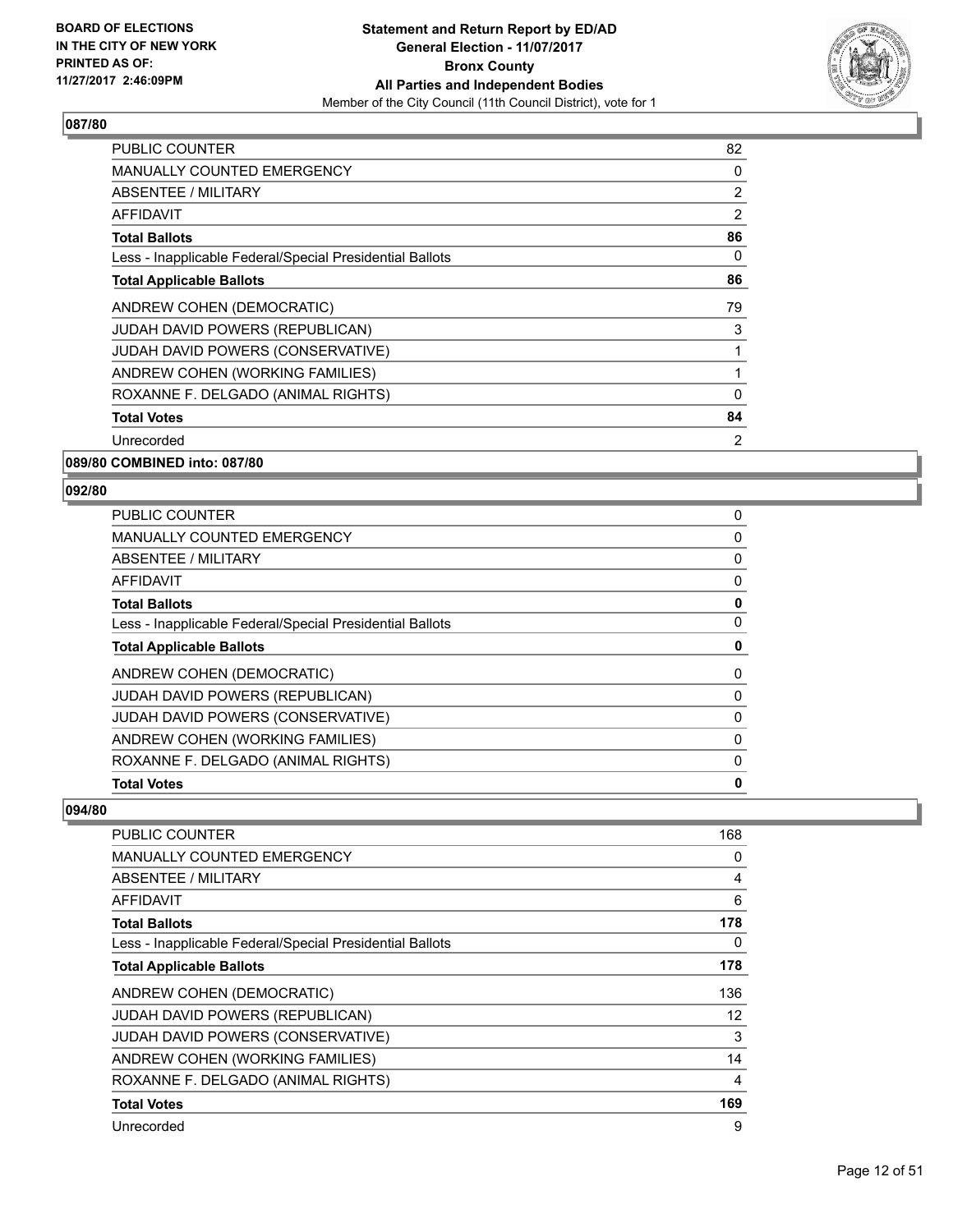

| <b>PUBLIC COUNTER</b>                                    | 168 |
|----------------------------------------------------------|-----|
| <b>MANUALLY COUNTED EMERGENCY</b>                        | 0   |
| ABSENTEE / MILITARY                                      | 5   |
| AFFIDAVIT                                                | 3   |
| <b>Total Ballots</b>                                     | 176 |
| Less - Inapplicable Federal/Special Presidential Ballots | 0   |
| <b>Total Applicable Ballots</b>                          | 176 |
| ANDREW COHEN (DEMOCRATIC)                                | 134 |
| <b>JUDAH DAVID POWERS (REPUBLICAN)</b>                   | 15  |
| JUDAH DAVID POWERS (CONSERVATIVE)                        | 2   |
| ANDREW COHEN (WORKING FAMILIES)                          | 5   |
| ROXANNE F. DELGADO (ANIMAL RIGHTS)                       | 5   |
| <b>Total Votes</b>                                       | 161 |
| Unrecorded                                               | 15  |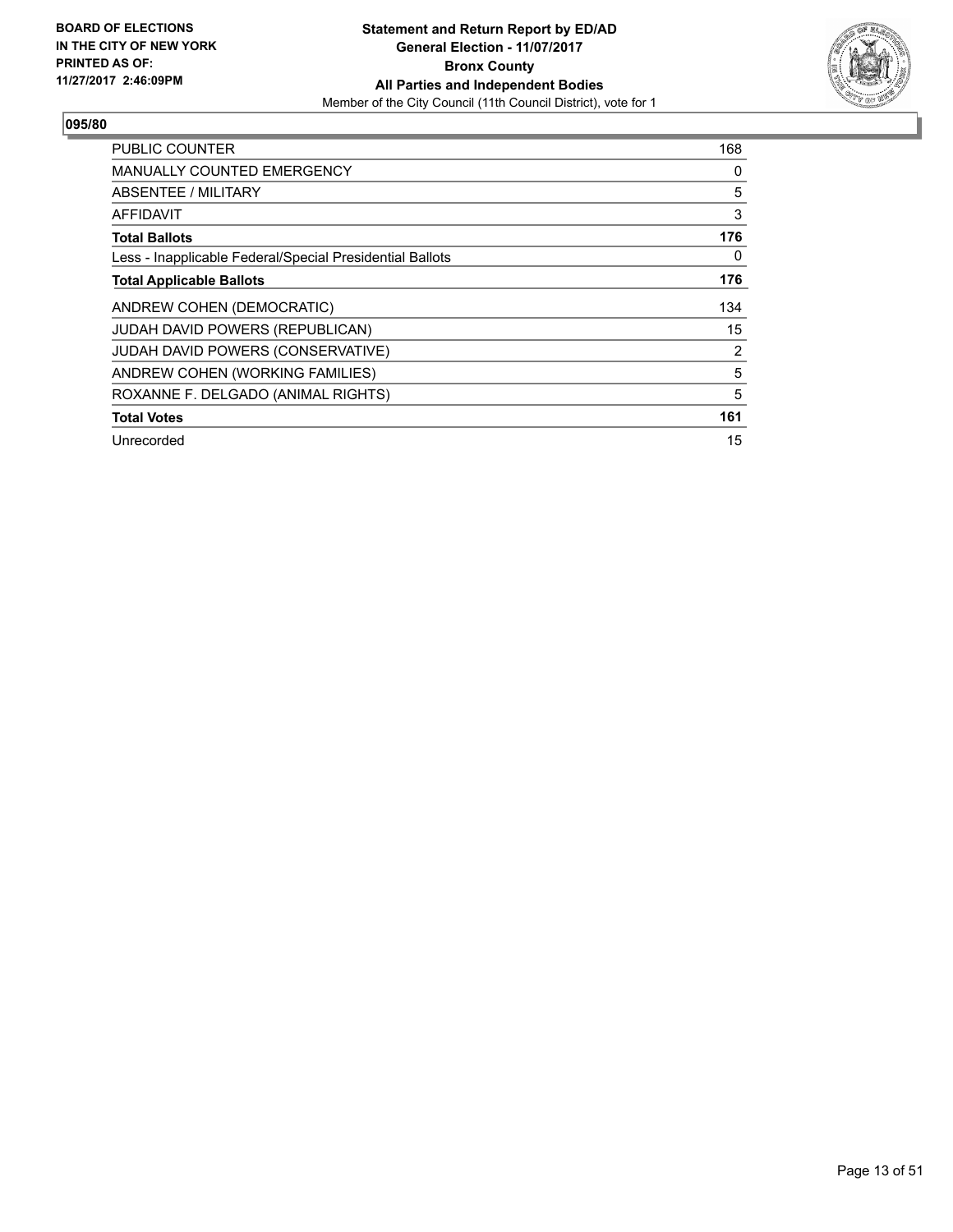

| <b>PUBLIC COUNTER</b>                                    | 66 |
|----------------------------------------------------------|----|
| <b>MANUALLY COUNTED EMERGENCY</b>                        | 0  |
| <b>ABSENTEE / MILITARY</b>                               | 2  |
| AFFIDAVIT                                                | 1  |
| <b>Total Ballots</b>                                     | 69 |
| Less - Inapplicable Federal/Special Presidential Ballots | 0  |
| <b>Total Applicable Ballots</b>                          | 69 |
| ANDREW COHEN (DEMOCRATIC)                                | 55 |
| <b>JUDAH DAVID POWERS (REPUBLICAN)</b>                   | 3  |
| <b>JUDAH DAVID POWERS (CONSERVATIVE)</b>                 | 0  |
| ANDREW COHEN (WORKING FAMILIES)                          | 4  |
| ROXANNE F. DELGADO (ANIMAL RIGHTS)                       | 4  |
| <b>Total Votes</b>                                       | 66 |
| Unrecorded                                               | 3  |

## **011/81**

| <b>Total Votes</b>                                       | 25       |
|----------------------------------------------------------|----------|
| ROXANNE F. DELGADO (ANIMAL RIGHTS)                       | $\Omega$ |
| ANDREW COHEN (WORKING FAMILIES)                          | 0        |
| <b>JUDAH DAVID POWERS (CONSERVATIVE)</b>                 | 0        |
| JUDAH DAVID POWERS (REPUBLICAN)                          | 0        |
| ANDREW COHEN (DEMOCRATIC)                                | 25       |
| <b>Total Applicable Ballots</b>                          | 25       |
| Less - Inapplicable Federal/Special Presidential Ballots | $\Omega$ |
| <b>Total Ballots</b>                                     | 25       |
| <b>AFFIDAVIT</b>                                         | 0        |
| ABSENTEE / MILITARY                                      | 0        |
| <b>MANUALLY COUNTED EMERGENCY</b>                        | $\Omega$ |
| <b>PUBLIC COUNTER</b>                                    | 25       |

| PUBLIC COUNTER                                           | 277 |
|----------------------------------------------------------|-----|
| <b>MANUALLY COUNTED EMERGENCY</b>                        | 0   |
| <b>ABSENTEE / MILITARY</b>                               | 2   |
| AFFIDAVIT                                                | 3   |
| <b>Total Ballots</b>                                     | 282 |
| Less - Inapplicable Federal/Special Presidential Ballots | 0   |
| <b>Total Applicable Ballots</b>                          | 282 |
| ANDREW COHEN (DEMOCRATIC)                                | 208 |
| JUDAH DAVID POWERS (REPUBLICAN)                          | 17  |
| JUDAH DAVID POWERS (CONSERVATIVE)                        | 7   |
| ANDREW COHEN (WORKING FAMILIES)                          | 17  |
| ROXANNE F. DELGADO (ANIMAL RIGHTS)                       | 4   |
| RANDY ABREU (WRITE-IN)                                   | 1   |
| <b>Total Votes</b>                                       | 254 |
| Unrecorded                                               | 28  |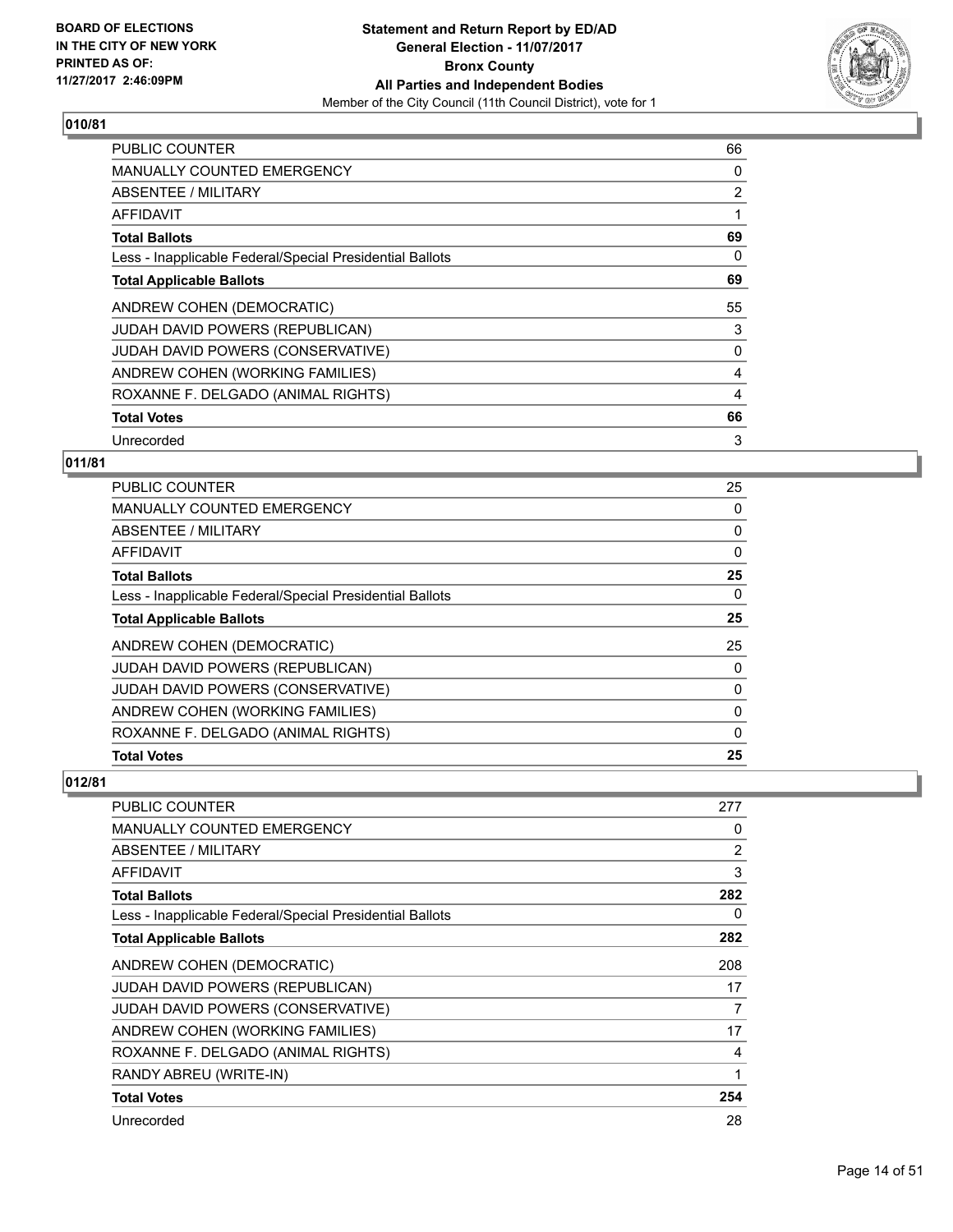

| <b>PUBLIC COUNTER</b>                                    | 110 |
|----------------------------------------------------------|-----|
| MANUALLY COUNTED EMERGENCY                               | 0   |
| ABSENTEE / MILITARY                                      | 2   |
| AFFIDAVIT                                                | 7   |
| <b>Total Ballots</b>                                     | 119 |
| Less - Inapplicable Federal/Special Presidential Ballots | 0   |
| <b>Total Applicable Ballots</b>                          | 119 |
| ANDREW COHEN (DEMOCRATIC)                                | 92  |
| JUDAH DAVID POWERS (REPUBLICAN)                          | 6   |
| JUDAH DAVID POWERS (CONSERVATIVE)                        | 1   |
| ANDREW COHEN (WORKING FAMILIES)                          | 6   |
| ROXANNE F. DELGADO (ANIMAL RIGHTS)                       | 2   |
| DAN PADERNACHT (WRITE-IN)                                | 1   |
| <b>Total Votes</b>                                       | 108 |
| Unrecorded                                               | 11  |

| PUBLIC COUNTER                                           | 233 |
|----------------------------------------------------------|-----|
| <b>MANUALLY COUNTED EMERGENCY</b>                        | 0   |
| <b>ABSENTEE / MILITARY</b>                               | 37  |
| AFFIDAVIT                                                |     |
| <b>Total Ballots</b>                                     | 271 |
| Less - Inapplicable Federal/Special Presidential Ballots | 0   |
| <b>Total Applicable Ballots</b>                          | 271 |
| ANDREW COHEN (DEMOCRATIC)                                | 201 |
|                                                          |     |
| <b>JUDAH DAVID POWERS (REPUBLICAN)</b>                   | 17  |
| <b>JUDAH DAVID POWERS (CONSERVATIVE)</b>                 | 8   |
| ANDREW COHEN (WORKING FAMILIES)                          | 24  |
| ROXANNE F. DELGADO (ANIMAL RIGHTS)                       | 6   |
| <b>Total Votes</b>                                       | 256 |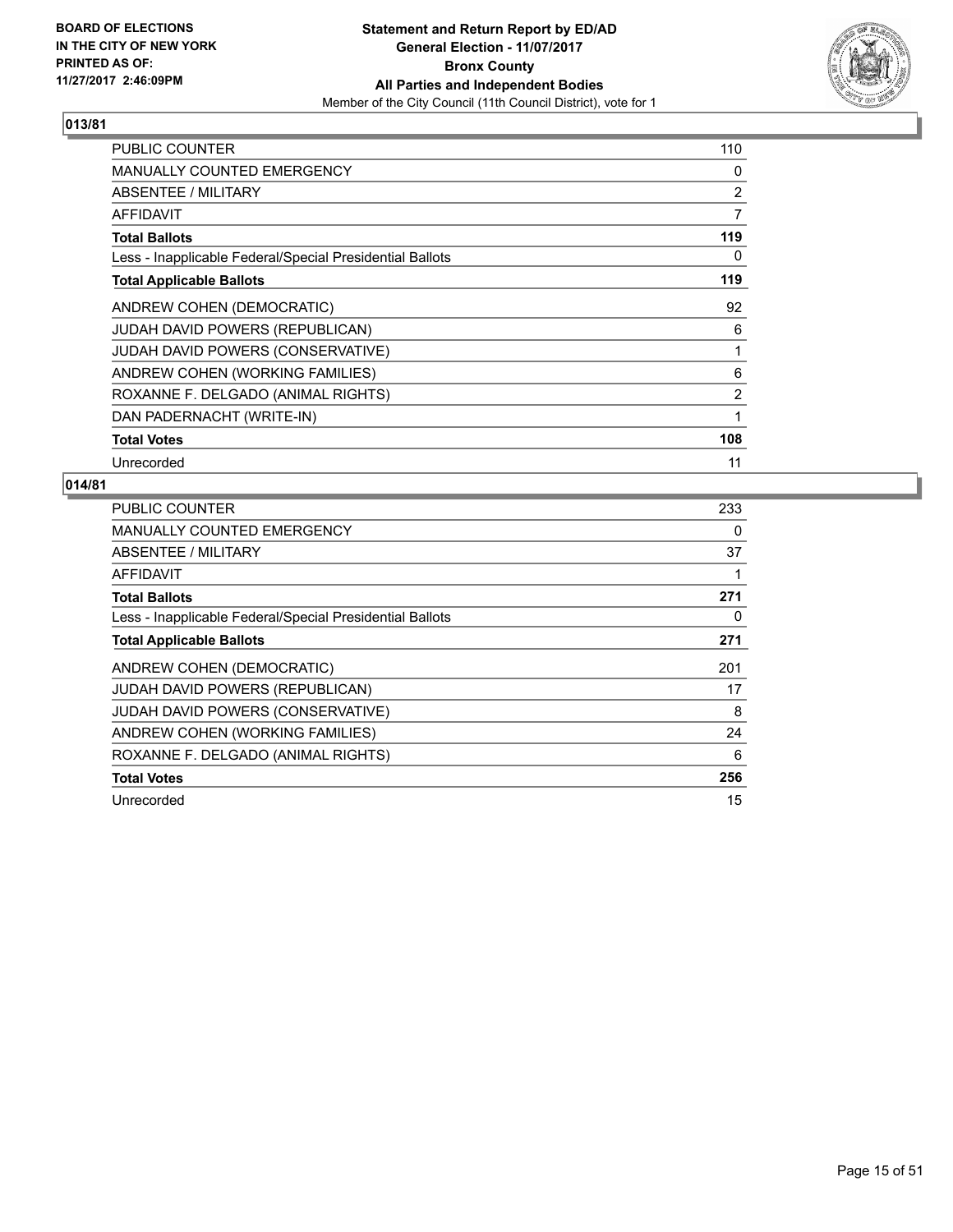

| <b>PUBLIC COUNTER</b>                                    | 248 |
|----------------------------------------------------------|-----|
| <b>MANUALLY COUNTED EMERGENCY</b>                        | 0   |
| <b>ABSENTEE / MILITARY</b>                               | 2   |
| AFFIDAVIT                                                | 6   |
| <b>Total Ballots</b>                                     | 256 |
| Less - Inapplicable Federal/Special Presidential Ballots | 0   |
| <b>Total Applicable Ballots</b>                          | 256 |
| ANDREW COHEN (DEMOCRATIC)                                | 181 |
| <b>JUDAH DAVID POWERS (REPUBLICAN)</b>                   | 20  |
| JUDAH DAVID POWERS (CONSERVATIVE)                        | 4   |
| ANDREW COHEN (WORKING FAMILIES)                          | 20  |
| ROXANNE F. DELGADO (ANIMAL RIGHTS)                       | 8   |
| <b>JOHN LUDEWIG (WRITE-IN)</b>                           | 1   |
| <b>Total Votes</b>                                       | 234 |
| Unrecorded                                               | 22  |

# **018/81**

| <b>PUBLIC COUNTER</b>                                    | 137 |
|----------------------------------------------------------|-----|
| MANUALLY COUNTED EMERGENCY                               | 0   |
| ABSENTEE / MILITARY                                      | 0   |
| AFFIDAVIT                                                | 2   |
| <b>Total Ballots</b>                                     | 139 |
| Less - Inapplicable Federal/Special Presidential Ballots | 0   |
| <b>Total Applicable Ballots</b>                          | 139 |
| ANDREW COHEN (DEMOCRATIC)                                | 122 |
| JUDAH DAVID POWERS (REPUBLICAN)                          | 2   |
| <b>JUDAH DAVID POWERS (CONSERVATIVE)</b>                 | 0   |
| ANDREW COHEN (WORKING FAMILIES)                          | 9   |
| ROXANNE F. DELGADO (ANIMAL RIGHTS)                       | 1   |
| <b>Total Votes</b>                                       | 134 |
| Unrecorded                                               | 5   |

| <b>PUBLIC COUNTER</b>                                    | 160 |
|----------------------------------------------------------|-----|
| <b>MANUALLY COUNTED EMERGENCY</b>                        | 0   |
| ABSENTEE / MILITARY                                      | 2   |
| AFFIDAVIT                                                | 1   |
| <b>Total Ballots</b>                                     | 163 |
| Less - Inapplicable Federal/Special Presidential Ballots | 0   |
| <b>Total Applicable Ballots</b>                          | 163 |
| ANDREW COHEN (DEMOCRATIC)                                | 146 |
| <b>JUDAH DAVID POWERS (REPUBLICAN)</b>                   | 6   |
| JUDAH DAVID POWERS (CONSERVATIVE)                        | 1   |
| ANDREW COHEN (WORKING FAMILIES)                          | 4   |
| ROXANNE F. DELGADO (ANIMAL RIGHTS)                       | 0   |
| <b>Total Votes</b>                                       | 157 |
| Unrecorded                                               | 6   |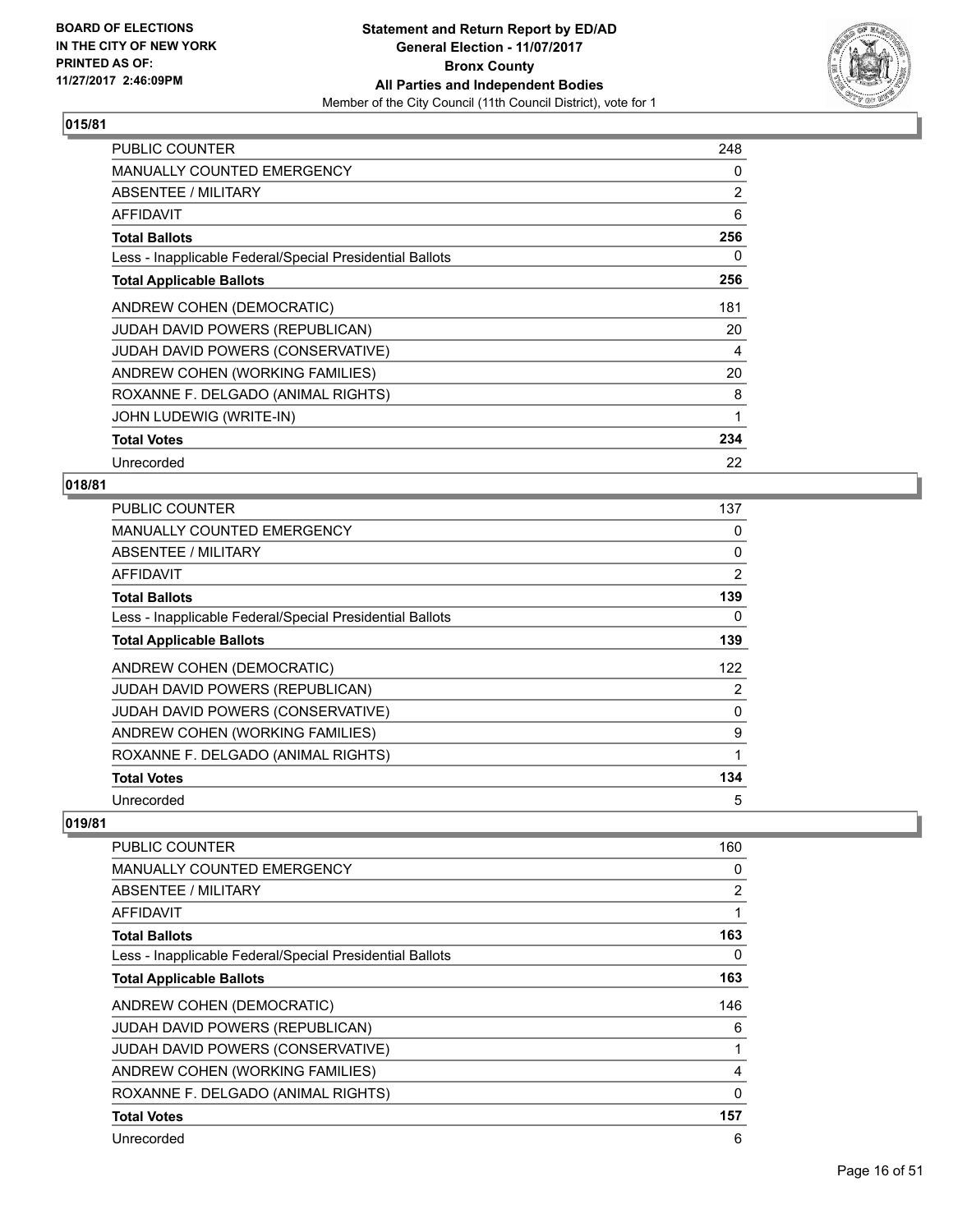

| <b>PUBLIC COUNTER</b>                                    | 198 |
|----------------------------------------------------------|-----|
| <b>MANUALLY COUNTED EMERGENCY</b>                        | 0   |
| <b>ABSENTEE / MILITARY</b>                               | 5   |
| AFFIDAVIT                                                | 2   |
| <b>Total Ballots</b>                                     | 205 |
| Less - Inapplicable Federal/Special Presidential Ballots | 0   |
| <b>Total Applicable Ballots</b>                          | 205 |
| ANDREW COHEN (DEMOCRATIC)                                | 169 |
| JUDAH DAVID POWERS (REPUBLICAN)                          | 18  |
| <b>JUDAH DAVID POWERS (CONSERVATIVE)</b>                 | 7   |
| ANDREW COHEN (WORKING FAMILIES)                          | 0   |
| ROXANNE F. DELGADO (ANIMAL RIGHTS)                       | 0   |
| <b>Total Votes</b>                                       | 194 |
| Unrecorded                                               | 11  |

## **021/81**

| PUBLIC COUNTER                                           | 174            |
|----------------------------------------------------------|----------------|
| <b>MANUALLY COUNTED EMERGENCY</b>                        | 0              |
| ABSENTEE / MILITARY                                      | $\overline{7}$ |
| AFFIDAVIT                                                | 7              |
| <b>Total Ballots</b>                                     | 188            |
| Less - Inapplicable Federal/Special Presidential Ballots | 0              |
| <b>Total Applicable Ballots</b>                          | 188            |
| ANDREW COHEN (DEMOCRATIC)                                | 163            |
| <b>JUDAH DAVID POWERS (REPUBLICAN)</b>                   | 10             |
| JUDAH DAVID POWERS (CONSERVATIVE)                        |                |
| ANDREW COHEN (WORKING FAMILIES)                          | 5              |
| ROXANNE F. DELGADO (ANIMAL RIGHTS)                       | 1              |
| <b>Total Votes</b>                                       | 180            |
| Unrecorded                                               | 8              |

| <b>PUBLIC COUNTER</b>                                    | 141 |
|----------------------------------------------------------|-----|
|                                                          |     |
| <b>MANUALLY COUNTED EMERGENCY</b>                        | 0   |
| ABSENTEE / MILITARY                                      | 6   |
| <b>AFFIDAVIT</b>                                         | 4   |
| <b>Total Ballots</b>                                     | 151 |
| Less - Inapplicable Federal/Special Presidential Ballots | 0   |
| <b>Total Applicable Ballots</b>                          | 151 |
| ANDREW COHEN (DEMOCRATIC)                                | 134 |
| <b>JUDAH DAVID POWERS (REPUBLICAN)</b>                   | 2   |
| JUDAH DAVID POWERS (CONSERVATIVE)                        | 0   |
| ANDREW COHEN (WORKING FAMILIES)                          | 4   |
| ROXANNE F. DELGADO (ANIMAL RIGHTS)                       | 1   |
| <b>Total Votes</b>                                       | 141 |
| Unrecorded                                               | 10  |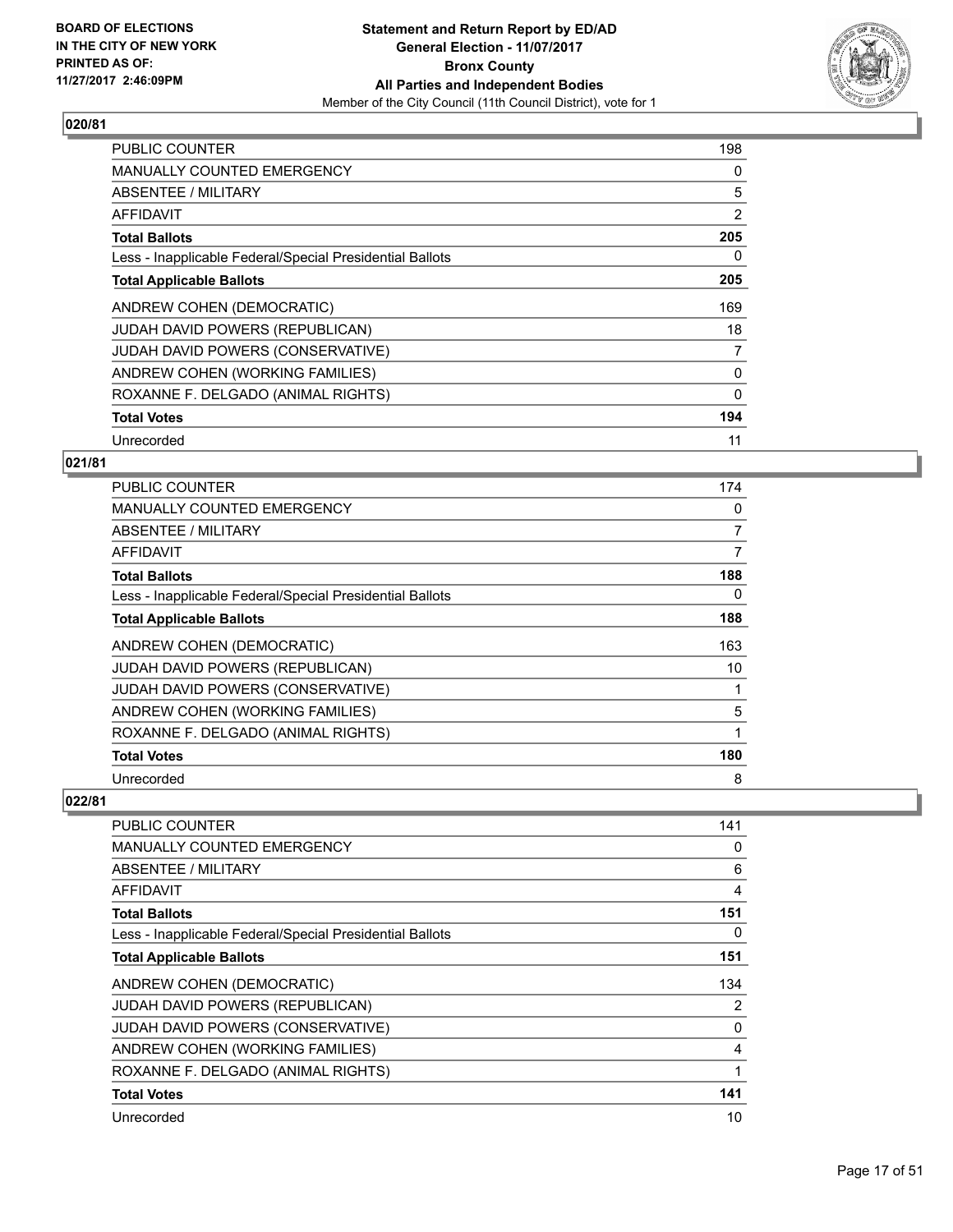

| <b>PUBLIC COUNTER</b>                                    | 267 |
|----------------------------------------------------------|-----|
| <b>MANUALLY COUNTED EMERGENCY</b>                        | 0   |
| <b>ABSENTEE / MILITARY</b>                               | 7   |
| <b>AFFIDAVIT</b>                                         | 3   |
| <b>Total Ballots</b>                                     | 277 |
| Less - Inapplicable Federal/Special Presidential Ballots | 0   |
| <b>Total Applicable Ballots</b>                          | 277 |
| ANDREW COHEN (DEMOCRATIC)                                | 234 |
| <b>JUDAH DAVID POWERS (REPUBLICAN)</b>                   | 16  |
| JUDAH DAVID POWERS (CONSERVATIVE)                        | 3   |
| ANDREW COHEN (WORKING FAMILIES)                          | 6   |
| ROXANNE F. DELGADO (ANIMAL RIGHTS)                       | 0   |
| <b>Total Votes</b>                                       | 259 |
| Unrecorded                                               | 18  |

## **024/81**

| PUBLIC COUNTER                                           | 152 |
|----------------------------------------------------------|-----|
| <b>MANUALLY COUNTED EMERGENCY</b>                        | 0   |
| ABSENTEE / MILITARY                                      |     |
| <b>AFFIDAVIT</b>                                         | 2   |
| <b>Total Ballots</b>                                     | 155 |
| Less - Inapplicable Federal/Special Presidential Ballots | 0   |
| <b>Total Applicable Ballots</b>                          | 155 |
| ANDREW COHEN (DEMOCRATIC)                                | 133 |
| JUDAH DAVID POWERS (REPUBLICAN)                          | 5   |
| JUDAH DAVID POWERS (CONSERVATIVE)                        |     |
| ANDREW COHEN (WORKING FAMILIES)                          | 6   |
| ROXANNE F. DELGADO (ANIMAL RIGHTS)                       |     |
| <b>Total Votes</b>                                       | 146 |
| Unrecorded                                               | 9   |

| <b>PUBLIC COUNTER</b>                                    | 158 |
|----------------------------------------------------------|-----|
| <b>MANUALLY COUNTED EMERGENCY</b>                        | 0   |
| ABSENTEE / MILITARY                                      | 4   |
| <b>AFFIDAVIT</b>                                         |     |
| <b>Total Ballots</b>                                     | 163 |
| Less - Inapplicable Federal/Special Presidential Ballots | 0   |
| <b>Total Applicable Ballots</b>                          | 163 |
| ANDREW COHEN (DEMOCRATIC)                                | 94  |
| <b>JUDAH DAVID POWERS (REPUBLICAN)</b>                   | 32  |
| JUDAH DAVID POWERS (CONSERVATIVE)                        | 13  |
| ANDREW COHEN (WORKING FAMILIES)                          | 14  |
| ROXANNE F. DELGADO (ANIMAL RIGHTS)                       |     |
| <b>Total Votes</b>                                       | 154 |
| Unrecorded                                               | 9   |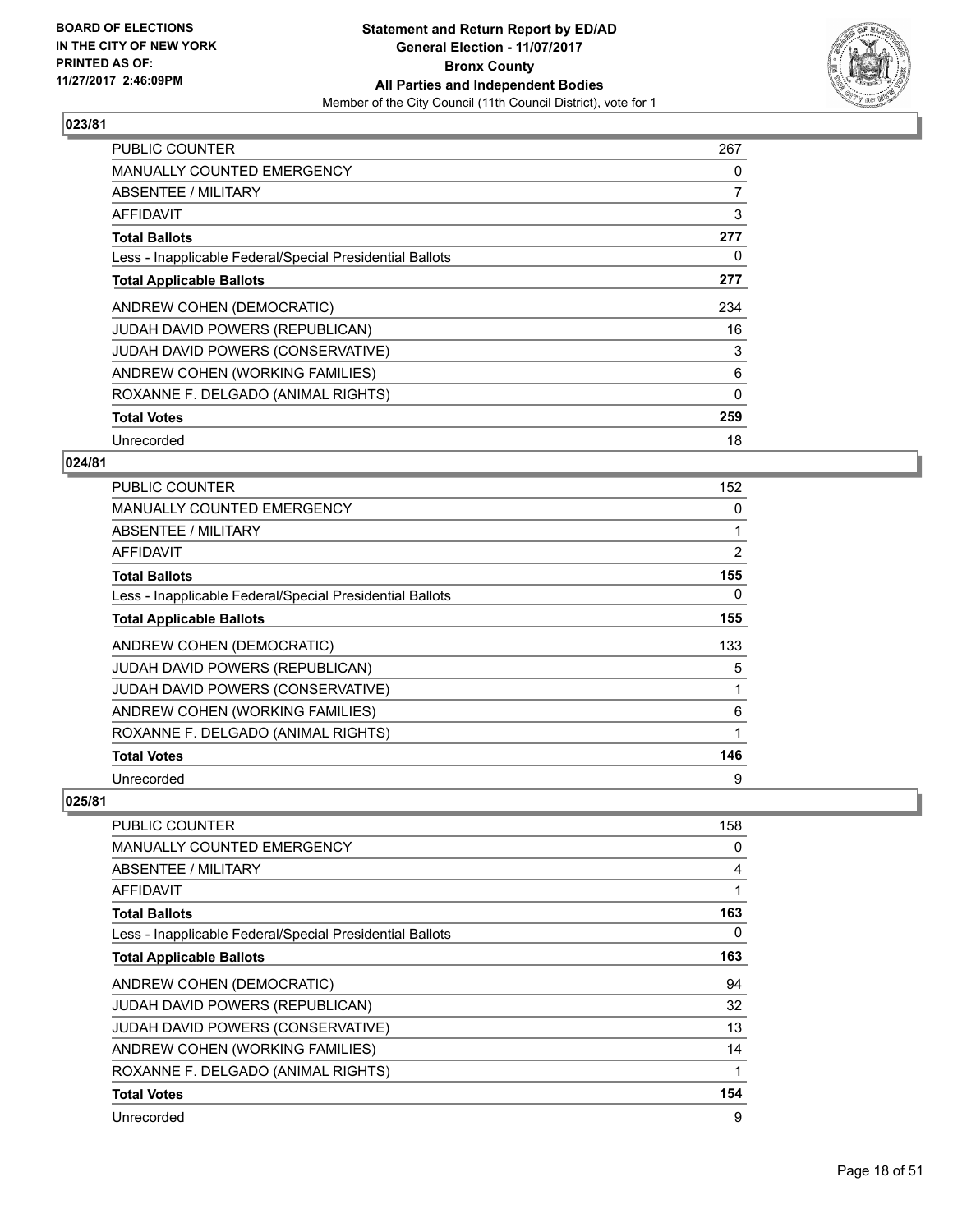

| PUBLIC COUNTER                                           | 126 |
|----------------------------------------------------------|-----|
| <b>MANUALLY COUNTED EMERGENCY</b>                        | 0   |
| <b>ABSENTEE / MILITARY</b>                               | 4   |
| AFFIDAVIT                                                | 1   |
| <b>Total Ballots</b>                                     | 131 |
| Less - Inapplicable Federal/Special Presidential Ballots | 0   |
| <b>Total Applicable Ballots</b>                          | 131 |
| ANDREW COHEN (DEMOCRATIC)                                | 72  |
| JUDAH DAVID POWERS (REPUBLICAN)                          | 32  |
| <b>JUDAH DAVID POWERS (CONSERVATIVE)</b>                 | 8   |
| ANDREW COHEN (WORKING FAMILIES)                          | 8   |
| ROXANNE F. DELGADO (ANIMAL RIGHTS)                       | 2   |
| <b>Total Votes</b>                                       | 122 |
| Unrecorded                                               | 9   |

| <b>PUBLIC COUNTER</b>                                    | 174            |
|----------------------------------------------------------|----------------|
| <b>MANUALLY COUNTED EMERGENCY</b>                        | 0              |
| <b>ABSENTEE / MILITARY</b>                               |                |
| <b>AFFIDAVIT</b>                                         | $\overline{2}$ |
| <b>Total Ballots</b>                                     | 177            |
| Less - Inapplicable Federal/Special Presidential Ballots | 0              |
| <b>Total Applicable Ballots</b>                          | 177            |
| ANDREW COHEN (DEMOCRATIC)                                | 89             |
| <b>JUDAH DAVID POWERS (REPUBLICAN)</b>                   | 39             |
| JUDAH DAVID POWERS (CONSERVATIVE)                        | 14             |
| ANDREW COHEN (WORKING FAMILIES)                          | 12             |
| ROXANNE F. DELGADO (ANIMAL RIGHTS)                       | 4              |
| ROBERT BEIRNE (WRITE-IN)                                 | 1              |
| <b>Total Votes</b>                                       | 159            |
| Unrecorded                                               | 18             |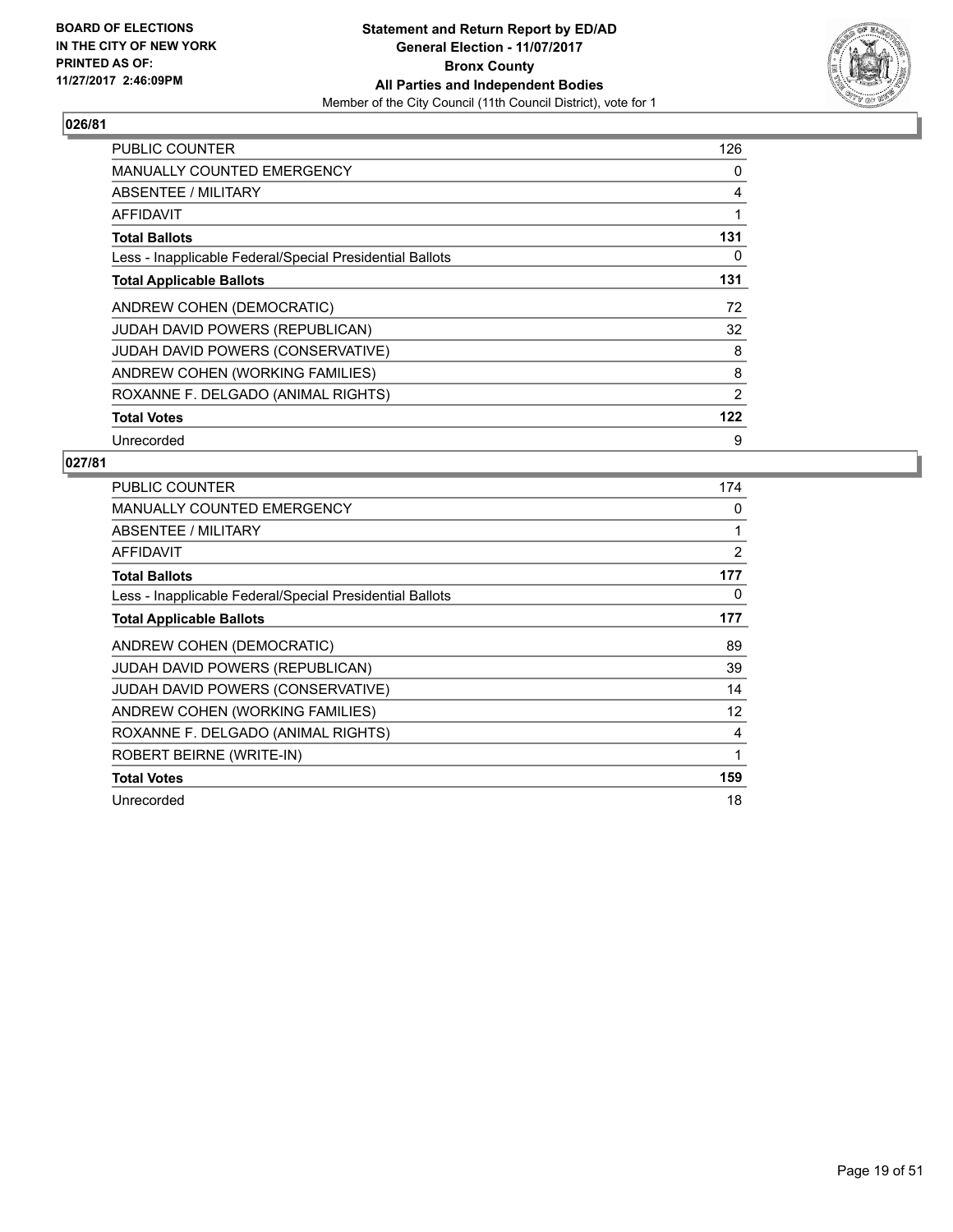

| <b>PUBLIC COUNTER</b>                                    | 210            |
|----------------------------------------------------------|----------------|
| <b>MANUALLY COUNTED EMERGENCY</b>                        | 0              |
| ABSENTEE / MILITARY                                      | $\overline{2}$ |
| AFFIDAVIT                                                | 5              |
| <b>Total Ballots</b>                                     | 217            |
| Less - Inapplicable Federal/Special Presidential Ballots | 0              |
| <b>Total Applicable Ballots</b>                          | 217            |
| ANDREW COHEN (DEMOCRATIC)                                | 106            |
| <b>JUDAH DAVID POWERS (REPUBLICAN)</b>                   | 54             |
| JUDAH DAVID POWERS (CONSERVATIVE)                        | 21             |
| ANDREW COHEN (WORKING FAMILIES)                          | 16             |
| ROXANNE F. DELGADO (ANIMAL RIGHTS)                       | 7              |
| DAVID DEROY (WRITE-IN)                                   | 1              |
| <b>Total Votes</b>                                       | 205            |
| Unrecorded                                               | 12             |

#### **029/81**

| <b>PUBLIC COUNTER</b>                                    | 154 |
|----------------------------------------------------------|-----|
| <b>MANUALLY COUNTED EMERGENCY</b>                        | 0   |
| ABSENTEE / MILITARY                                      | 6   |
| AFFIDAVIT                                                | 3   |
| <b>Total Ballots</b>                                     | 163 |
| Less - Inapplicable Federal/Special Presidential Ballots | 0   |
| <b>Total Applicable Ballots</b>                          | 163 |
| ANDREW COHEN (DEMOCRATIC)                                | 85  |
| JUDAH DAVID POWERS (REPUBLICAN)                          | 33  |
| <b>JUDAH DAVID POWERS (CONSERVATIVE)</b>                 | 10  |
| ANDREW COHEN (WORKING FAMILIES)                          | 18  |
| ROXANNE F. DELGADO (ANIMAL RIGHTS)                       |     |
| <b>Total Votes</b>                                       | 147 |
| Unrecorded                                               | 16  |

| <b>PUBLIC COUNTER</b>                                    | 218 |
|----------------------------------------------------------|-----|
| <b>MANUALLY COUNTED EMERGENCY</b>                        | 0   |
| ABSENTEE / MILITARY                                      | 5   |
| <b>AFFIDAVIT</b>                                         | 3   |
| <b>Total Ballots</b>                                     | 226 |
| Less - Inapplicable Federal/Special Presidential Ballots | 0   |
| <b>Total Applicable Ballots</b>                          | 226 |
| ANDREW COHEN (DEMOCRATIC)                                | 113 |
| <b>JUDAH DAVID POWERS (REPUBLICAN)</b>                   | 57  |
| JUDAH DAVID POWERS (CONSERVATIVE)                        | 19  |
| ANDREW COHEN (WORKING FAMILIES)                          | 19  |
| ROXANNE F. DELGADO (ANIMAL RIGHTS)                       | 3   |
| <b>Total Votes</b>                                       | 211 |
| Unrecorded                                               | 15  |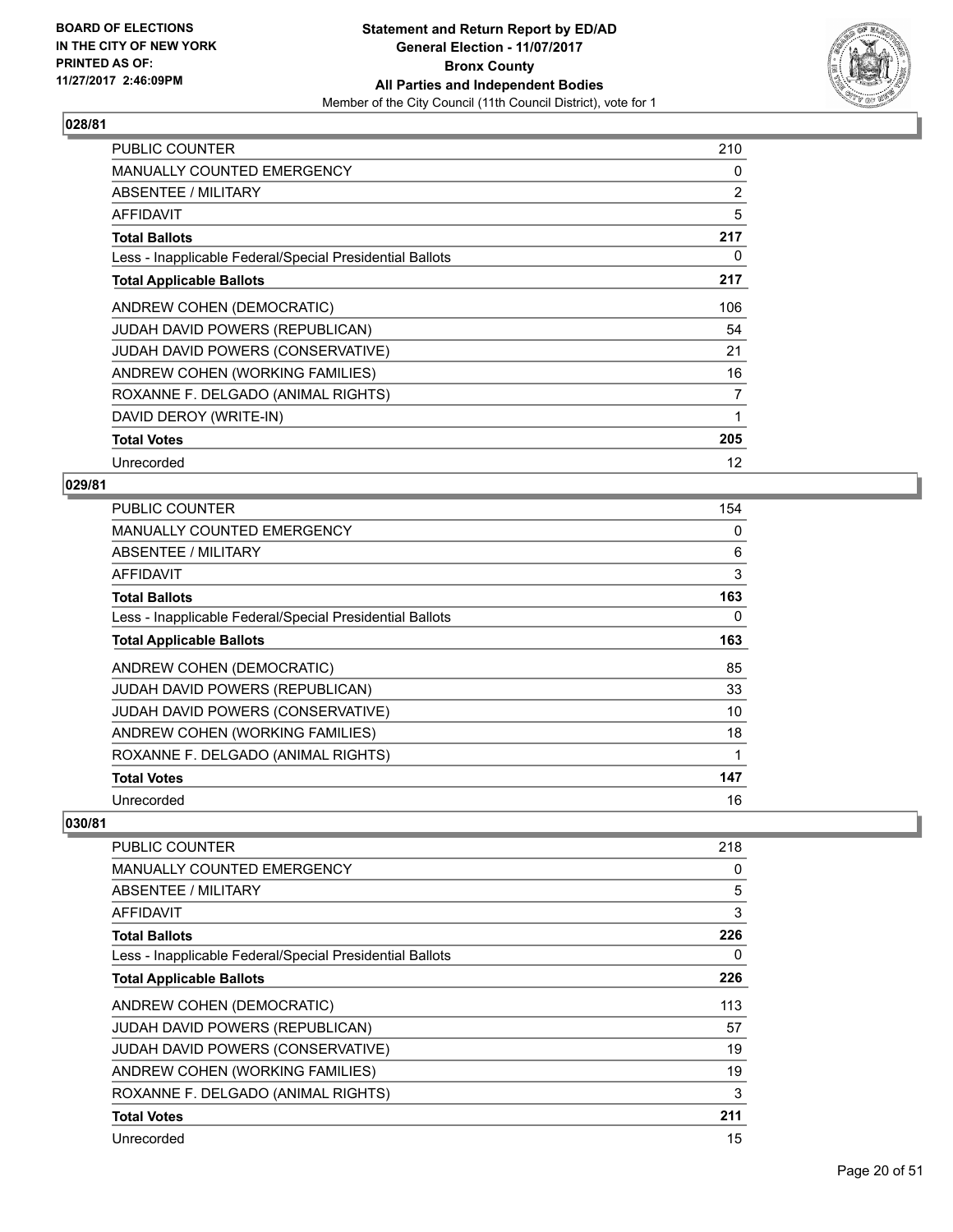

| <b>PUBLIC COUNTER</b>                                    | 184 |
|----------------------------------------------------------|-----|
| <b>MANUALLY COUNTED EMERGENCY</b>                        | 0   |
| ABSENTEE / MILITARY                                      | 0   |
| AFFIDAVIT                                                | 5   |
| <b>Total Ballots</b>                                     | 189 |
| Less - Inapplicable Federal/Special Presidential Ballots | 0   |
| <b>Total Applicable Ballots</b>                          | 189 |
| ANDREW COHEN (DEMOCRATIC)                                | 85  |
| <b>JUDAH DAVID POWERS (REPUBLICAN)</b>                   | 59  |
| JUDAH DAVID POWERS (CONSERVATIVE)                        | 19  |
| ANDREW COHEN (WORKING FAMILIES)                          | 13  |
| ROXANNE F. DELGADO (ANIMAL RIGHTS)                       | 5   |
| <b>Total Votes</b>                                       | 181 |
| Unrecorded                                               | 8   |

## **032/81**

| PUBLIC COUNTER                                           | 179 |
|----------------------------------------------------------|-----|
| <b>MANUALLY COUNTED EMERGENCY</b>                        | 0   |
| ABSENTEE / MILITARY                                      |     |
| AFFIDAVIT                                                | 4   |
| <b>Total Ballots</b>                                     | 184 |
| Less - Inapplicable Federal/Special Presidential Ballots | 0   |
| <b>Total Applicable Ballots</b>                          | 184 |
| ANDREW COHEN (DEMOCRATIC)                                | 90  |
| JUDAH DAVID POWERS (REPUBLICAN)                          | 35  |
| JUDAH DAVID POWERS (CONSERVATIVE)                        | 16  |
| ANDREW COHEN (WORKING FAMILIES)                          | 21  |
| ROXANNE F. DELGADO (ANIMAL RIGHTS)                       |     |
| <b>Total Votes</b>                                       | 163 |
| Unrecorded                                               | 21  |

| <b>PUBLIC COUNTER</b>                                    | 296 |
|----------------------------------------------------------|-----|
| <b>MANUALLY COUNTED EMERGENCY</b>                        | 0   |
| ABSENTEE / MILITARY                                      | 4   |
| AFFIDAVIT                                                | 3   |
| <b>Total Ballots</b>                                     | 303 |
| Less - Inapplicable Federal/Special Presidential Ballots | 0   |
| <b>Total Applicable Ballots</b>                          | 303 |
| ANDREW COHEN (DEMOCRATIC)                                | 231 |
| <b>JUDAH DAVID POWERS (REPUBLICAN)</b>                   | 18  |
| JUDAH DAVID POWERS (CONSERVATIVE)                        | 7   |
| ANDREW COHEN (WORKING FAMILIES)                          | 24  |
| ROXANNE F. DELGADO (ANIMAL RIGHTS)                       | 5   |
| <b>Total Votes</b>                                       | 285 |
| Unrecorded                                               | 18  |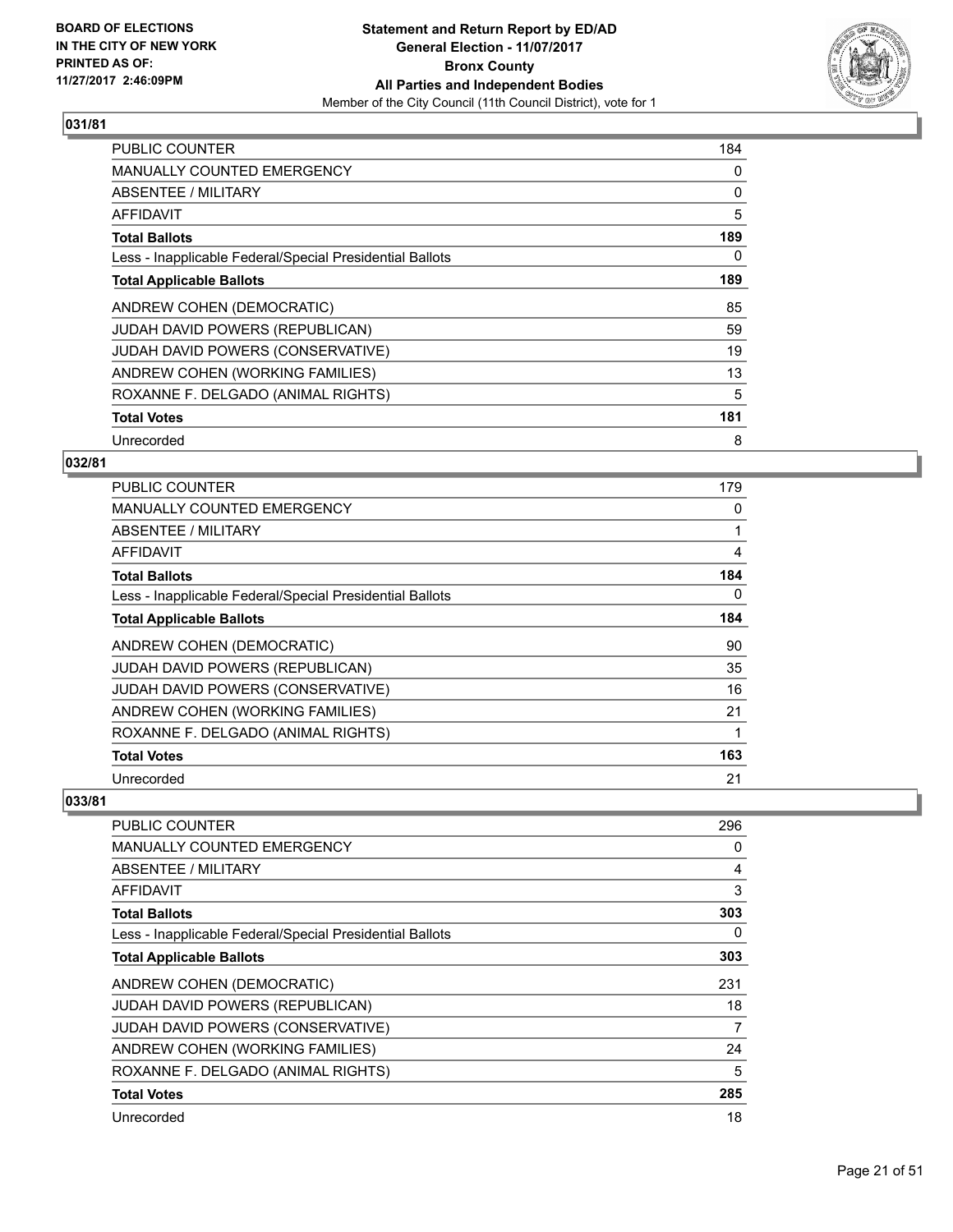

| PUBLIC COUNTER                                           | 303 |
|----------------------------------------------------------|-----|
| <b>MANUALLY COUNTED EMERGENCY</b>                        | 0   |
| ABSENTEE / MILITARY                                      | 6   |
| <b>AFFIDAVIT</b>                                         | 3   |
| <b>Total Ballots</b>                                     | 312 |
| Less - Inapplicable Federal/Special Presidential Ballots | 0   |
| <b>Total Applicable Ballots</b>                          | 312 |
| ANDREW COHEN (DEMOCRATIC)                                | 238 |
| <b>JUDAH DAVID POWERS (REPUBLICAN)</b>                   | 22  |
| JUDAH DAVID POWERS (CONSERVATIVE)                        | 7   |
| ANDREW COHEN (WORKING FAMILIES)                          | 22  |
| ROXANNE F. DELGADO (ANIMAL RIGHTS)                       | 3   |
| RAFAEL MARTINEZ (WRITE-IN)                               | 1   |
| <b>Total Votes</b>                                       | 293 |
| Unrecorded                                               | 19  |

## **035/81**

| <b>PUBLIC COUNTER</b>                                    | 298 |
|----------------------------------------------------------|-----|
| <b>MANUALLY COUNTED EMERGENCY</b>                        | 0   |
| ABSENTEE / MILITARY                                      | 5   |
| AFFIDAVIT                                                | 0   |
| <b>Total Ballots</b>                                     | 303 |
| Less - Inapplicable Federal/Special Presidential Ballots | 0   |
| <b>Total Applicable Ballots</b>                          | 303 |
| ANDREW COHEN (DEMOCRATIC)                                | 224 |
| <b>JUDAH DAVID POWERS (REPUBLICAN)</b>                   | 26  |
| <b>JUDAH DAVID POWERS (CONSERVATIVE)</b>                 | 2   |
| ANDREW COHEN (WORKING FAMILIES)                          | 21  |
| ROXANNE F. DELGADO (ANIMAL RIGHTS)                       | 9   |
| <b>Total Votes</b>                                       | 282 |
| Unrecorded                                               | 21  |

| <b>PUBLIC COUNTER</b>                                    | 143            |
|----------------------------------------------------------|----------------|
| <b>MANUALLY COUNTED EMERGENCY</b>                        | 0              |
| ABSENTEE / MILITARY                                      | 7              |
| <b>AFFIDAVIT</b>                                         | $\overline{2}$ |
| <b>Total Ballots</b>                                     | 152            |
| Less - Inapplicable Federal/Special Presidential Ballots | 0              |
| <b>Total Applicable Ballots</b>                          | 152            |
| ANDREW COHEN (DEMOCRATIC)                                | 113            |
| <b>JUDAH DAVID POWERS (REPUBLICAN)</b>                   | 9              |
| JUDAH DAVID POWERS (CONSERVATIVE)                        | 4              |
| ANDREW COHEN (WORKING FAMILIES)                          | 11             |
| ROXANNE F. DELGADO (ANIMAL RIGHTS)                       | $\overline{2}$ |
| <b>Total Votes</b>                                       | 139            |
| Unrecorded                                               | 13             |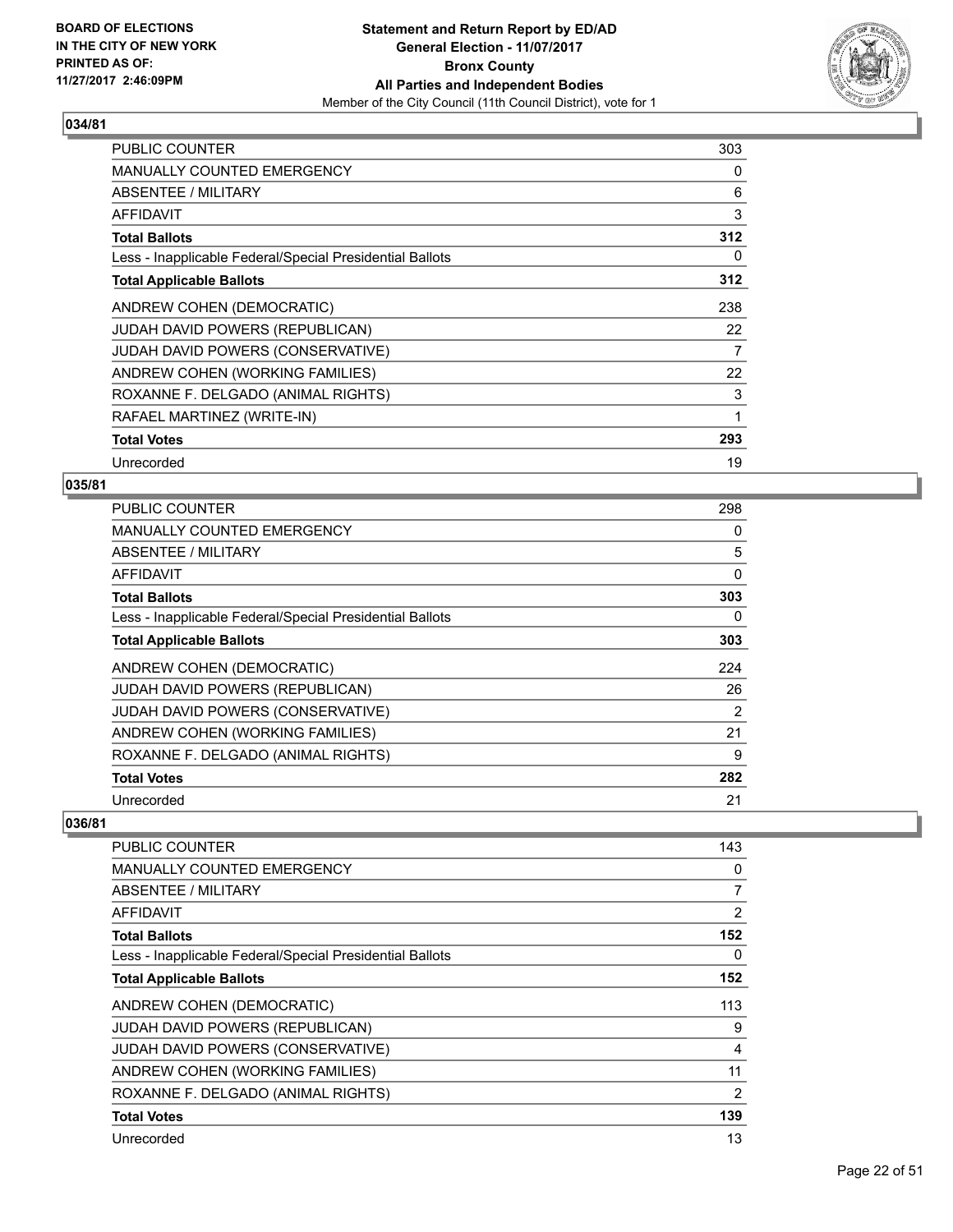

| PUBLIC COUNTER                                           | 154 |
|----------------------------------------------------------|-----|
| <b>MANUALLY COUNTED EMERGENCY</b>                        | 0   |
| ABSENTEE / MILITARY                                      | 11  |
| AFFIDAVIT                                                | 3   |
| <b>Total Ballots</b>                                     | 168 |
| Less - Inapplicable Federal/Special Presidential Ballots | 0   |
| <b>Total Applicable Ballots</b>                          | 168 |
| ANDREW COHEN (DEMOCRATIC)                                | 119 |
| <b>JUDAH DAVID POWERS (REPUBLICAN)</b>                   | 19  |
| <b>JUDAH DAVID POWERS (CONSERVATIVE)</b>                 | 5   |
| ANDREW COHEN (WORKING FAMILIES)                          | 9   |
| ROXANNE F. DELGADO (ANIMAL RIGHTS)                       | 3   |
| <b>JUSTIN SANCHEZ (WRITE-IN)</b>                         | 1   |
| UNATTRIBUTABLE WRITE-IN (WRITE-IN)                       | 1   |
| <b>Total Votes</b>                                       | 157 |
| Unrecorded                                               | 11  |

| <b>PUBLIC COUNTER</b>                                    | 100            |
|----------------------------------------------------------|----------------|
| <b>MANUALLY COUNTED EMERGENCY</b>                        | 0              |
| ABSENTEE / MILITARY                                      | 2              |
| AFFIDAVIT                                                | 2              |
| <b>Total Ballots</b>                                     | 104            |
| Less - Inapplicable Federal/Special Presidential Ballots | 0              |
| <b>Total Applicable Ballots</b>                          | 104            |
| ANDREW COHEN (DEMOCRATIC)                                | 78             |
| JUDAH DAVID POWERS (REPUBLICAN)                          | 3              |
| JUDAH DAVID POWERS (CONSERVATIVE)                        | 4              |
| ANDREW COHEN (WORKING FAMILIES)                          | 10             |
| ROXANNE F. DELGADO (ANIMAL RIGHTS)                       | $\overline{2}$ |
| <b>Total Votes</b>                                       | 97             |
| Unrecorded                                               | 7              |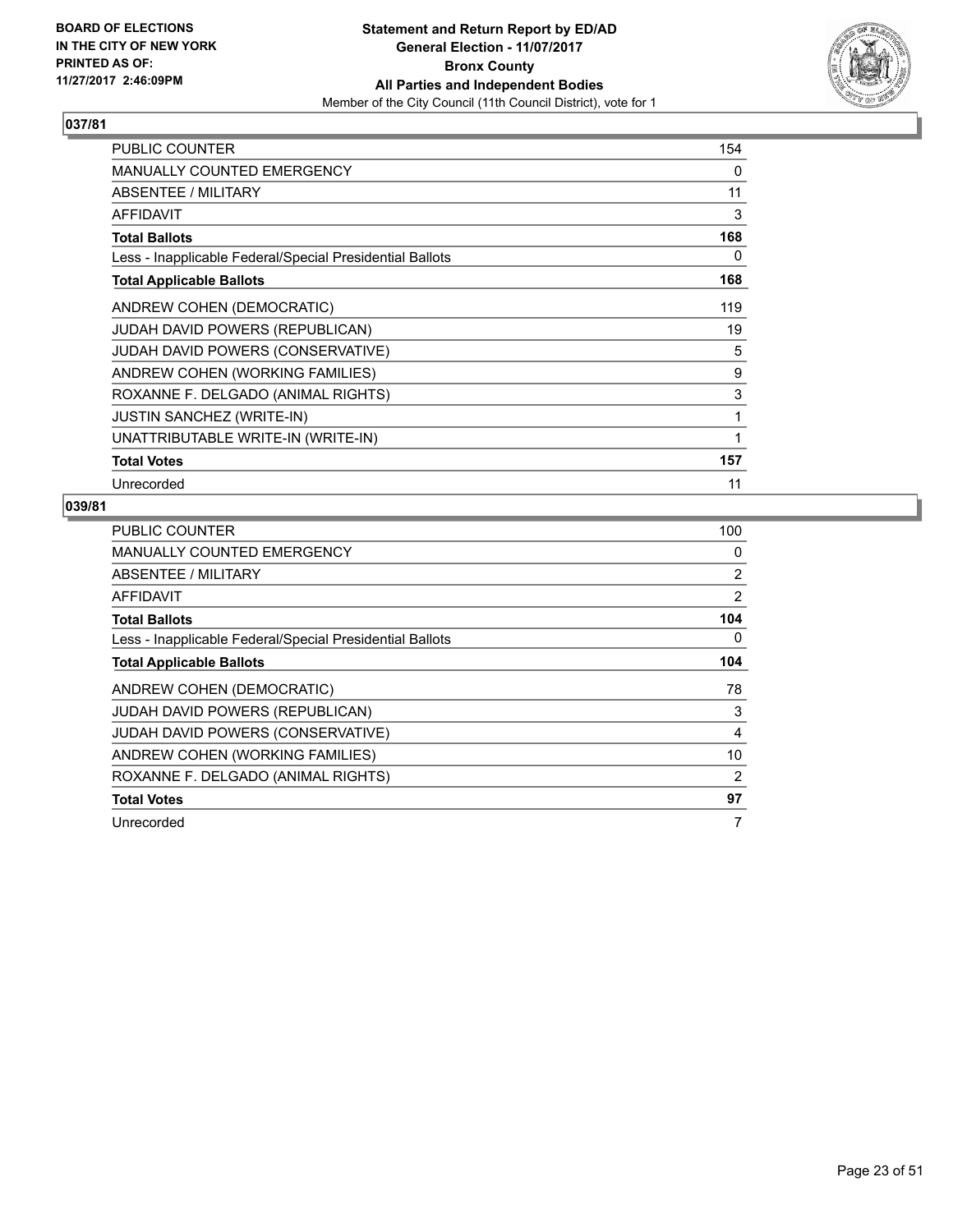

| <b>PUBLIC COUNTER</b>                                    | 207 |
|----------------------------------------------------------|-----|
| <b>MANUALLY COUNTED EMERGENCY</b>                        | 0   |
| ABSENTEE / MILITARY                                      | 6   |
| AFFIDAVIT                                                | 6   |
| <b>Total Ballots</b>                                     | 219 |
| Less - Inapplicable Federal/Special Presidential Ballots | 0   |
| <b>Total Applicable Ballots</b>                          | 219 |
| ANDREW COHEN (DEMOCRATIC)                                | 169 |
| <b>JUDAH DAVID POWERS (REPUBLICAN)</b>                   | 12  |
| JUDAH DAVID POWERS (CONSERVATIVE)                        | 5   |
| ANDREW COHEN (WORKING FAMILIES)                          | 8   |
| ROXANNE F. DELGADO (ANIMAL RIGHTS)                       | 2   |
| UNATTRIBUTABLE WRITE-IN (WRITE-IN)                       | 1   |
| <b>Total Votes</b>                                       | 197 |
| Unrecorded                                               | 22  |

| <b>PUBLIC COUNTER</b>                                    | 249 |
|----------------------------------------------------------|-----|
| MANUALLY COUNTED EMERGENCY                               | 0   |
| ABSENTEE / MILITARY                                      | 9   |
| AFFIDAVIT                                                | 9   |
| <b>Total Ballots</b>                                     | 267 |
| Less - Inapplicable Federal/Special Presidential Ballots | 0   |
| <b>Total Applicable Ballots</b>                          | 267 |
| ANDREW COHEN (DEMOCRATIC)                                | 186 |
| JUDAH DAVID POWERS (REPUBLICAN)                          | 29  |
| JUDAH DAVID POWERS (CONSERVATIVE)                        | 6   |
| ANDREW COHEN (WORKING FAMILIES)                          | 27  |
| ROXANNE F. DELGADO (ANIMAL RIGHTS)                       | 4   |
| DANIEL NIMHAM (WRITE-IN)                                 | 1   |
| LUIS TEJADA (WRITE-IN)                                   | 1   |
| <b>Total Votes</b>                                       | 254 |
| Unrecorded                                               | 13  |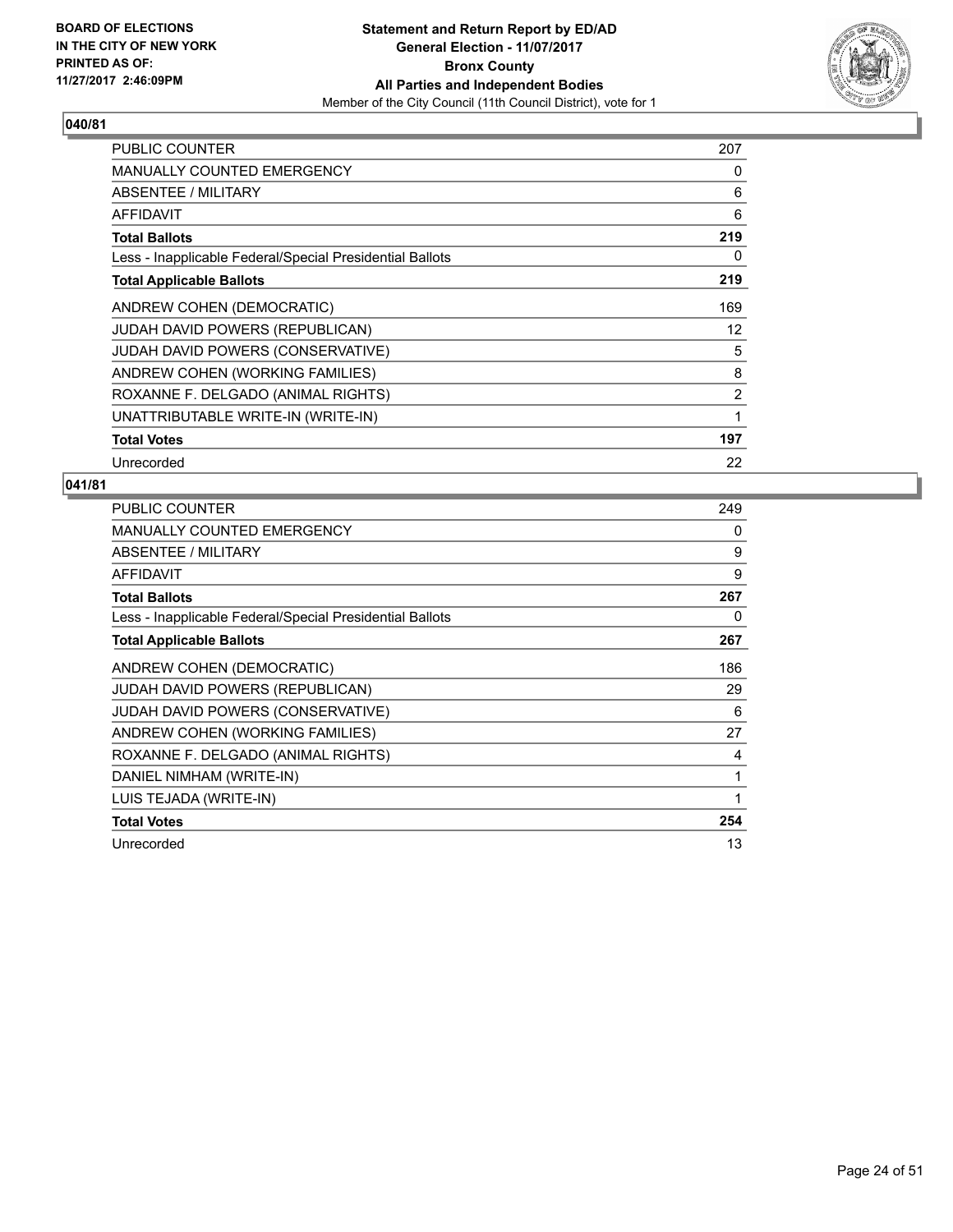

| <b>PUBLIC COUNTER</b>                                    | 162            |
|----------------------------------------------------------|----------------|
| <b>MANUALLY COUNTED EMERGENCY</b>                        | 0              |
| ABSENTEE / MILITARY                                      | 38             |
| AFFIDAVIT                                                |                |
| <b>Total Ballots</b>                                     | 201            |
| Less - Inapplicable Federal/Special Presidential Ballots | 0              |
| <b>Total Applicable Ballots</b>                          | 201            |
| ANDREW COHEN (DEMOCRATIC)                                | 156            |
| <b>JUDAH DAVID POWERS (REPUBLICAN)</b>                   | 18             |
| JUDAH DAVID POWERS (CONSERVATIVE)                        | 6              |
| ANDREW COHEN (WORKING FAMILIES)                          | 6              |
| ROXANNE F. DELGADO (ANIMAL RIGHTS)                       | $\overline{2}$ |
| JAMES A. DUFFY (WRITE-IN)                                | 1              |
| <b>Total Votes</b>                                       | 189            |
| Unrecorded                                               | 12             |

# **044/81**

| <b>PUBLIC COUNTER</b>                                    | 105            |
|----------------------------------------------------------|----------------|
| <b>MANUALLY COUNTED EMERGENCY</b>                        | 0              |
| ABSENTEE / MILITARY                                      | $\overline{2}$ |
| AFFIDAVIT                                                | 2              |
| <b>Total Ballots</b>                                     | 109            |
| Less - Inapplicable Federal/Special Presidential Ballots | 0              |
| <b>Total Applicable Ballots</b>                          | 109            |
| ANDREW COHEN (DEMOCRATIC)                                | 73             |
| <b>JUDAH DAVID POWERS (REPUBLICAN)</b>                   | 16             |
| <b>JUDAH DAVID POWERS (CONSERVATIVE)</b>                 | 5              |
| ANDREW COHEN (WORKING FAMILIES)                          | 11             |
| ROXANNE F. DELGADO (ANIMAL RIGHTS)                       |                |
| <b>Total Votes</b>                                       | 106            |
| Unrecorded                                               | 3              |

| PUBLIC COUNTER                                           | 34 |
|----------------------------------------------------------|----|
| <b>MANUALLY COUNTED EMERGENCY</b>                        | 0  |
| ABSENTEE / MILITARY                                      |    |
| AFFIDAVIT                                                | 1  |
| <b>Total Ballots</b>                                     | 36 |
| Less - Inapplicable Federal/Special Presidential Ballots | 0  |
| <b>Total Applicable Ballots</b>                          | 36 |
| ANDREW COHEN (DEMOCRATIC)                                | 29 |
| <b>JUDAH DAVID POWERS (REPUBLICAN)</b>                   |    |
| JUDAH DAVID POWERS (CONSERVATIVE)                        | 2  |
| ANDREW COHEN (WORKING FAMILIES)                          |    |
| ROXANNE F. DELGADO (ANIMAL RIGHTS)                       | 0  |
| <b>Total Votes</b>                                       | 33 |
| Unrecorded                                               | 3  |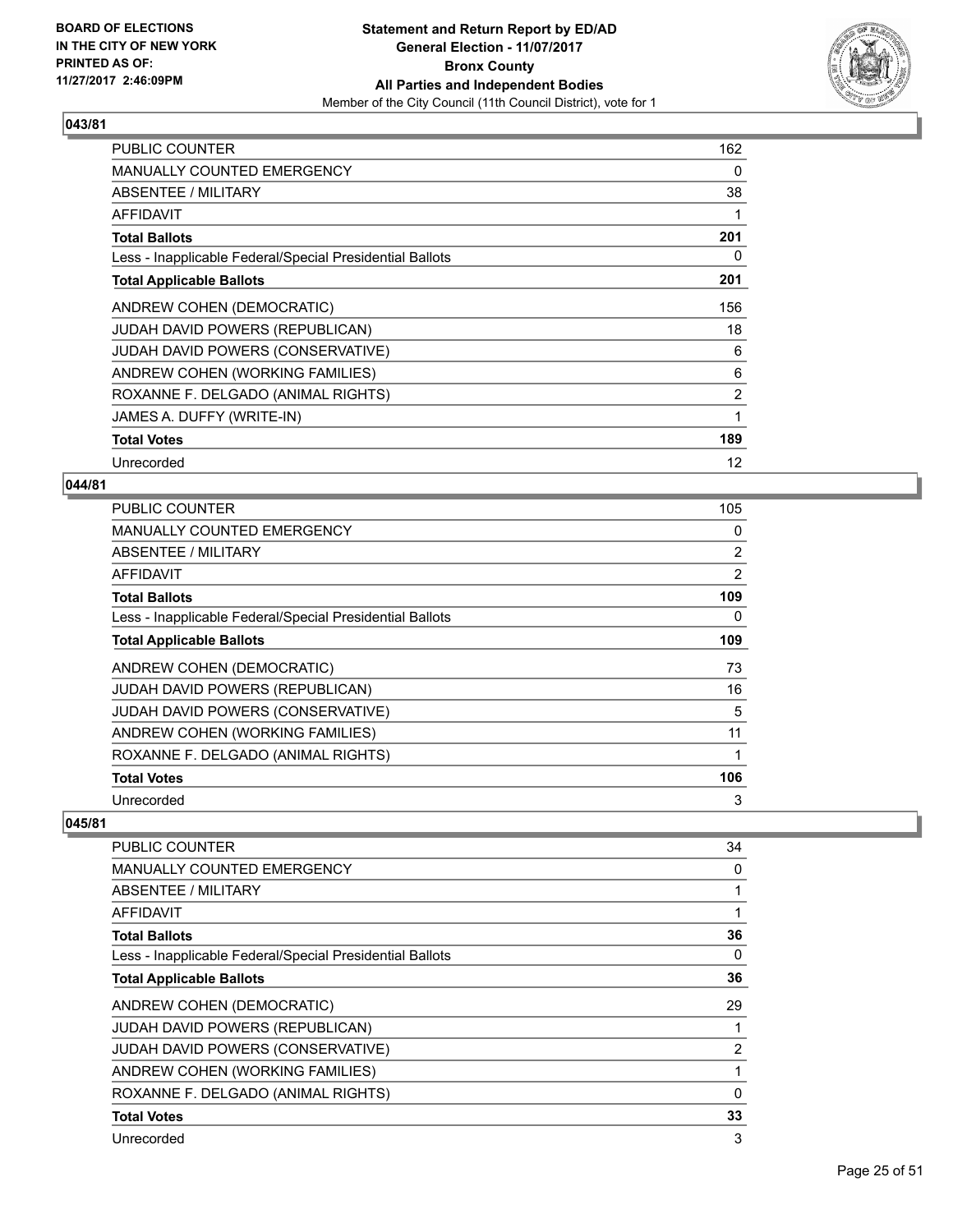

| <b>PUBLIC COUNTER</b>                                    | 61 |
|----------------------------------------------------------|----|
| <b>MANUALLY COUNTED EMERGENCY</b>                        | 0  |
| <b>ABSENTEE / MILITARY</b>                               | 4  |
| AFFIDAVIT                                                | 0  |
| <b>Total Ballots</b>                                     | 65 |
| Less - Inapplicable Federal/Special Presidential Ballots | 0  |
| <b>Total Applicable Ballots</b>                          | 65 |
| ANDREW COHEN (DEMOCRATIC)                                | 54 |
| <b>JUDAH DAVID POWERS (REPUBLICAN)</b>                   | 5  |
| <b>JUDAH DAVID POWERS (CONSERVATIVE)</b>                 | 2  |
|                                                          |    |
| ANDREW COHEN (WORKING FAMILIES)                          | 1  |
| ROXANNE F. DELGADO (ANIMAL RIGHTS)                       | 2  |
| JOHN CERINI (WRITE-IN)                                   | 1  |

#### **047/81**

| <b>PUBLIC COUNTER</b>                                    | 64             |
|----------------------------------------------------------|----------------|
| <b>MANUALLY COUNTED EMERGENCY</b>                        | 0              |
| ABSENTEE / MILITARY                                      |                |
| <b>AFFIDAVIT</b>                                         |                |
| <b>Total Ballots</b>                                     | 66             |
| Less - Inapplicable Federal/Special Presidential Ballots | 0              |
| <b>Total Applicable Ballots</b>                          | 66             |
| ANDREW COHEN (DEMOCRATIC)                                | 41             |
| JUDAH DAVID POWERS (REPUBLICAN)                          | 11             |
| JUDAH DAVID POWERS (CONSERVATIVE)                        | 3              |
| ANDREW COHEN (WORKING FAMILIES)                          | $\overline{7}$ |
| ROXANNE F. DELGADO (ANIMAL RIGHTS)                       |                |
| <b>Total Votes</b>                                       | 63             |
| Unrecorded                                               | 3              |

| PUBLIC COUNTER                                           | 193 |
|----------------------------------------------------------|-----|
| <b>MANUALLY COUNTED EMERGENCY</b>                        | 0   |
| <b>ABSENTEE / MILITARY</b>                               | 3   |
| AFFIDAVIT                                                | 1   |
| <b>Total Ballots</b>                                     | 197 |
| Less - Inapplicable Federal/Special Presidential Ballots | 0   |
| <b>Total Applicable Ballots</b>                          | 197 |
| ANDREW COHEN (DEMOCRATIC)                                | 139 |
| JUDAH DAVID POWERS (REPUBLICAN)                          | 18  |
| <b>JUDAH DAVID POWERS (CONSERVATIVE)</b>                 | 5   |
| ANDREW COHEN (WORKING FAMILIES)                          | 24  |
| ROXANNE F. DELGADO (ANIMAL RIGHTS)                       | 5   |
| UNATTRIBUTABLE WRITE-IN (WRITE-IN)                       | 1   |
| <b>Total Votes</b>                                       | 192 |
| Unrecorded                                               | 5   |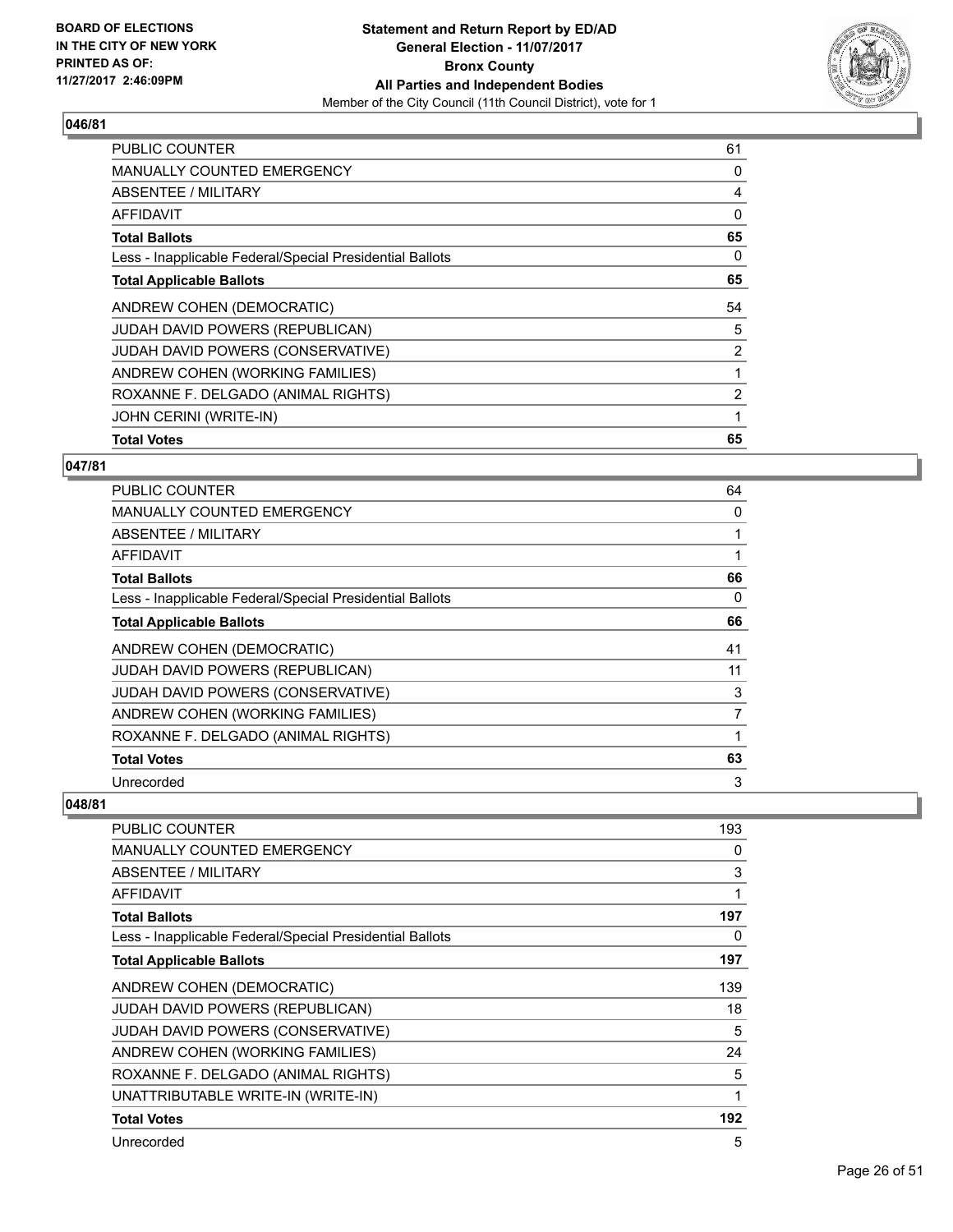

| <b>PUBLIC COUNTER</b>                                    | 222 |
|----------------------------------------------------------|-----|
| <b>MANUALLY COUNTED EMERGENCY</b>                        | 0   |
| ABSENTEE / MILITARY                                      | 20  |
| AFFIDAVIT                                                | 2   |
| <b>Total Ballots</b>                                     | 244 |
| Less - Inapplicable Federal/Special Presidential Ballots | 0   |
| <b>Total Applicable Ballots</b>                          | 244 |
| ANDREW COHEN (DEMOCRATIC)                                | 161 |
| JUDAH DAVID POWERS (REPUBLICAN)                          | 41  |
| JUDAH DAVID POWERS (CONSERVATIVE)                        | 8   |
| ANDREW COHEN (WORKING FAMILIES)                          | 12  |
| ROXANNE F. DELGADO (ANIMAL RIGHTS)                       | 7   |
| UNATTRIBUTABLE WRITE-IN (WRITE-IN)                       | 1   |
| <b>Total Votes</b>                                       | 230 |
| Unrecorded                                               | 14  |

| <b>PUBLIC COUNTER</b>                                    | 193 |
|----------------------------------------------------------|-----|
| <b>MANUALLY COUNTED EMERGENCY</b>                        | 0   |
| ABSENTEE / MILITARY                                      | 10  |
| AFFIDAVIT                                                | 3   |
| <b>Total Ballots</b>                                     | 206 |
| Less - Inapplicable Federal/Special Presidential Ballots | 0   |
| Total Applicable Ballots                                 | 206 |
| ANDREW COHEN (DEMOCRATIC)                                | 139 |
| <b>JUDAH DAVID POWERS (REPUBLICAN)</b>                   | 28  |
| JUDAH DAVID POWERS (CONSERVATIVE)                        | 8   |
| ANDREW COHEN (WORKING FAMILIES)                          | 16  |
| ROXANNE F. DELGADO (ANIMAL RIGHTS)                       | 2   |
| <b>Total Votes</b>                                       | 193 |
| Unrecorded                                               | 13  |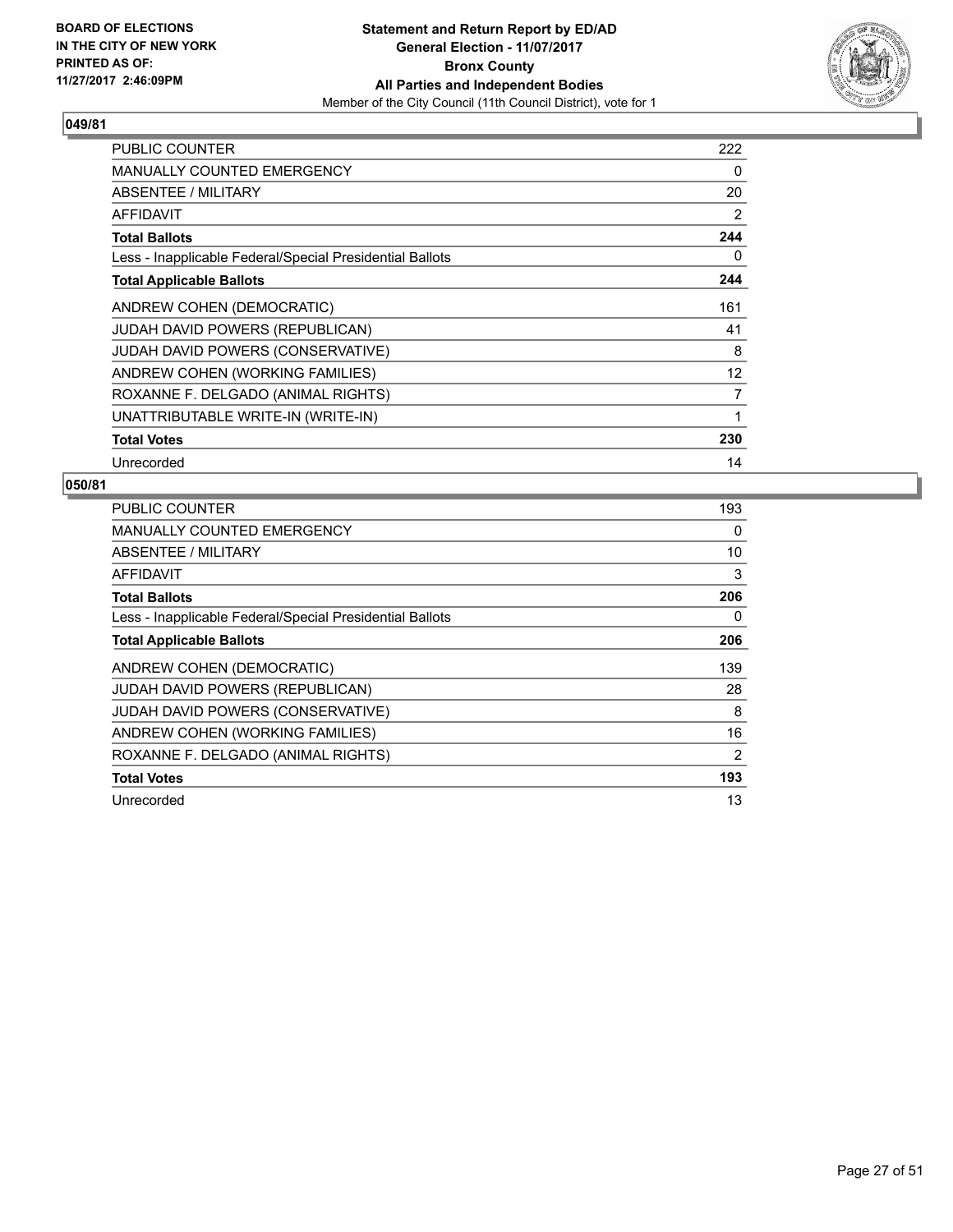

| <b>PUBLIC COUNTER</b>                                    | 189 |
|----------------------------------------------------------|-----|
| <b>MANUALLY COUNTED EMERGENCY</b>                        | 0   |
| <b>ABSENTEE / MILITARY</b>                               | 11  |
| <b>AFFIDAVIT</b>                                         | 5   |
| <b>Total Ballots</b>                                     | 205 |
| Less - Inapplicable Federal/Special Presidential Ballots | 0   |
| <b>Total Applicable Ballots</b>                          | 205 |
| ANDREW COHEN (DEMOCRATIC)                                | 133 |
| JUDAH DAVID POWERS (REPUBLICAN)                          | 21  |
| JUDAH DAVID POWERS (CONSERVATIVE)                        | 6   |
| ANDREW COHEN (WORKING FAMILIES)                          | 30  |
| ROXANNE F. DELGADO (ANIMAL RIGHTS)                       | 5   |
| BRENNY FITZGERALD (WRITE-IN)                             | 1   |
| <b>Total Votes</b>                                       | 196 |
| Unrecorded                                               | 9   |

#### **052/81**

| <b>PUBLIC COUNTER</b>                                    | 83             |
|----------------------------------------------------------|----------------|
| <b>MANUALLY COUNTED EMERGENCY</b>                        | 0              |
| ABSENTEE / MILITARY                                      | 5              |
| AFFIDAVIT                                                | 0              |
| <b>Total Ballots</b>                                     | 88             |
| Less - Inapplicable Federal/Special Presidential Ballots | 0              |
| <b>Total Applicable Ballots</b>                          | 88             |
| ANDREW COHEN (DEMOCRATIC)                                | 69             |
| <b>JUDAH DAVID POWERS (REPUBLICAN)</b>                   | 9              |
| <b>JUDAH DAVID POWERS (CONSERVATIVE)</b>                 |                |
| ANDREW COHEN (WORKING FAMILIES)                          | $\overline{7}$ |
| ROXANNE F. DELGADO (ANIMAL RIGHTS)                       | $\Omega$       |
| <b>Total Votes</b>                                       | 86             |
| Unrecorded                                               | 2              |

| PUBLIC COUNTER                                           | 69             |
|----------------------------------------------------------|----------------|
| <b>MANUALLY COUNTED EMERGENCY</b>                        | 0              |
| ABSENTEE / MILITARY                                      | 4              |
| AFFIDAVIT                                                | 1              |
| <b>Total Ballots</b>                                     | 74             |
| Less - Inapplicable Federal/Special Presidential Ballots | 0              |
| <b>Total Applicable Ballots</b>                          | 74             |
| ANDREW COHEN (DEMOCRATIC)                                | 47             |
| JUDAH DAVID POWERS (REPUBLICAN)                          | 17             |
| JUDAH DAVID POWERS (CONSERVATIVE)                        | 3              |
| ANDREW COHEN (WORKING FAMILIES)                          | 4              |
| ROXANNE F. DELGADO (ANIMAL RIGHTS)                       | 1              |
| <b>Total Votes</b>                                       | 72             |
| Unrecorded                                               | $\overline{2}$ |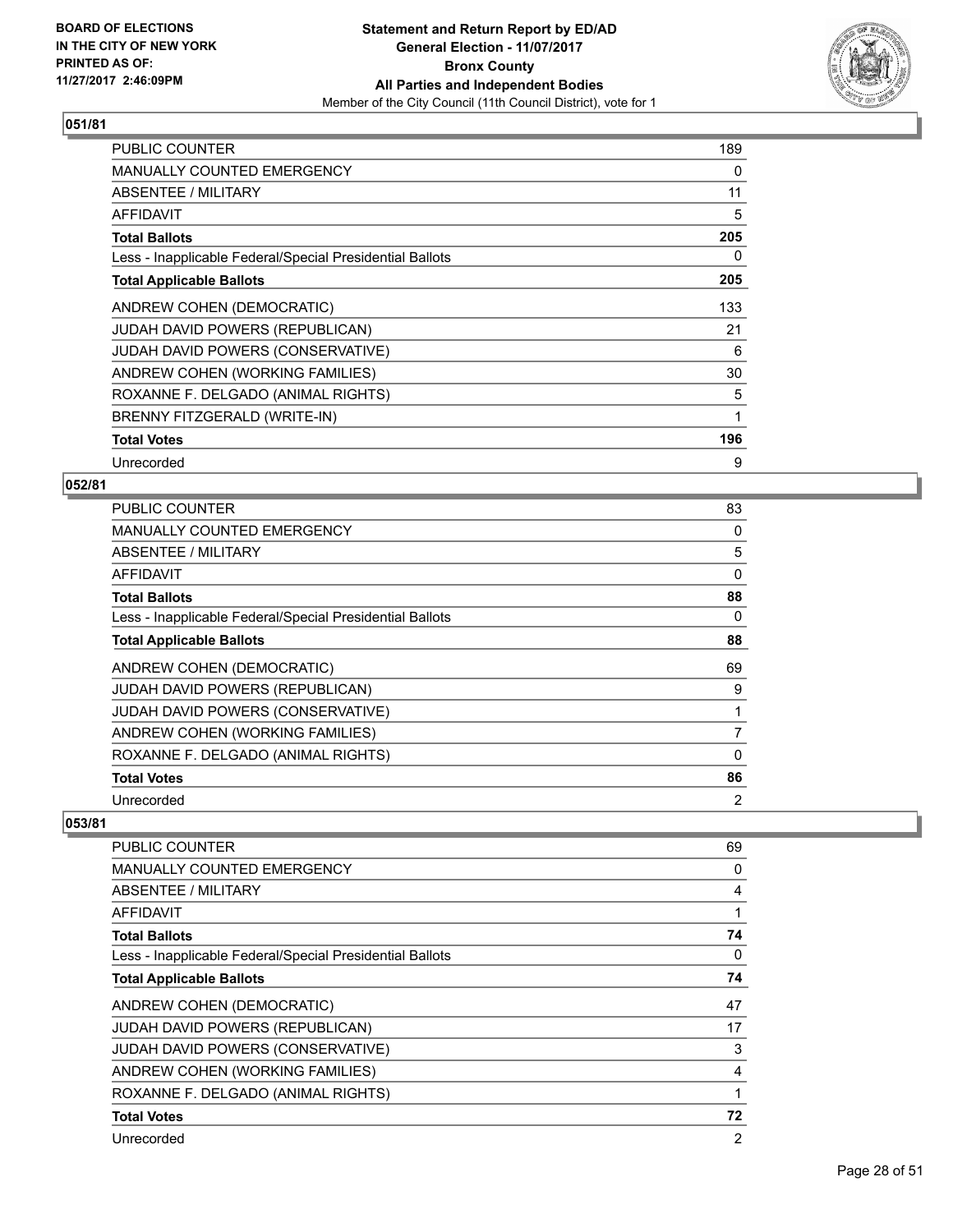

| <b>PUBLIC COUNTER</b>                                    | 222            |
|----------------------------------------------------------|----------------|
| <b>MANUALLY COUNTED EMERGENCY</b>                        | 0              |
| <b>ABSENTEE / MILITARY</b>                               | 4              |
| <b>AFFIDAVIT</b>                                         | 4              |
| <b>Total Ballots</b>                                     | 230            |
| Less - Inapplicable Federal/Special Presidential Ballots | 0              |
| <b>Total Applicable Ballots</b>                          | 230            |
| ANDREW COHEN (DEMOCRATIC)                                | 160            |
| <b>JUDAH DAVID POWERS (REPUBLICAN)</b>                   | 21             |
| JUDAH DAVID POWERS (CONSERVATIVE)                        | 8              |
| ANDREW COHEN (WORKING FAMILIES)                          | 20             |
| ROXANNE F. DELGADO (ANIMAL RIGHTS)                       | 2              |
| LEE MICHAEL (WRITE-IN)                                   | 1              |
| LOREEN FONFA (WRITE-IN)                                  | 1              |
| UNATTRIBUTABLE WRITE-IN (WRITE-IN)                       | $\overline{2}$ |
| <b>Total Votes</b>                                       | 215            |
| Unrecorded                                               | 15             |

| <b>PUBLIC COUNTER</b>                                    | 291 |
|----------------------------------------------------------|-----|
| <b>MANUALLY COUNTED EMERGENCY</b>                        | 0   |
| ABSENTEE / MILITARY                                      | 10  |
| AFFIDAVIT                                                | 2   |
| <b>Total Ballots</b>                                     | 303 |
| Less - Inapplicable Federal/Special Presidential Ballots | 0   |
| <b>Total Applicable Ballots</b>                          | 303 |
| ANDREW COHEN (DEMOCRATIC)                                | 217 |
| <b>JUDAH DAVID POWERS (REPUBLICAN)</b>                   | 35  |
| JUDAH DAVID POWERS (CONSERVATIVE)                        | 10  |
| ANDREW COHEN (WORKING FAMILIES)                          | 25  |
| ROXANNE F. DELGADO (ANIMAL RIGHTS)                       | 4   |
| <b>Total Votes</b>                                       | 291 |
| Unrecorded                                               | 12  |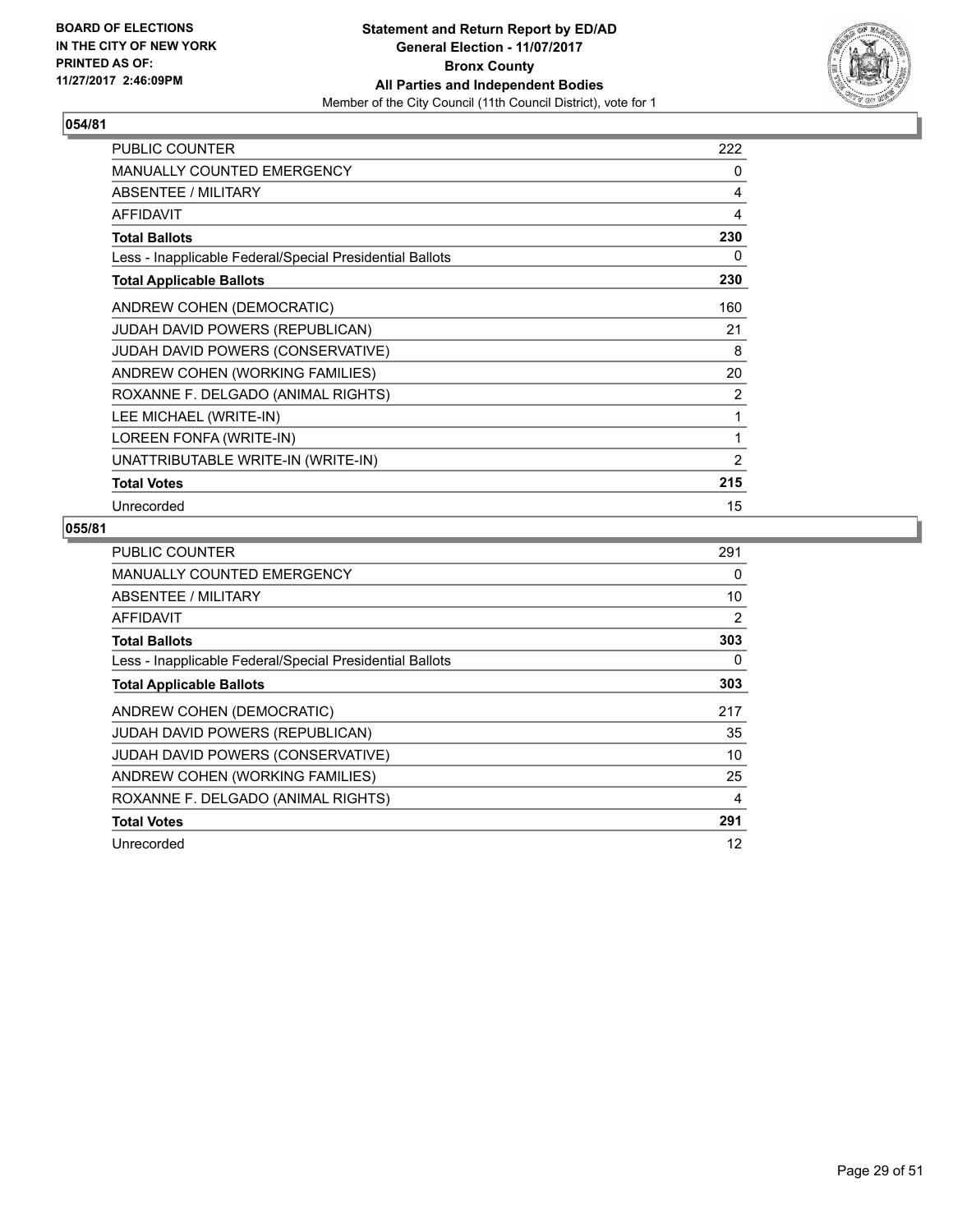

| <b>PUBLIC COUNTER</b>                                    | 277 |
|----------------------------------------------------------|-----|
| <b>MANUALLY COUNTED EMERGENCY</b>                        | 0   |
| ABSENTEE / MILITARY                                      | 11  |
| AFFIDAVIT                                                | 5   |
| <b>Total Ballots</b>                                     | 293 |
| Less - Inapplicable Federal/Special Presidential Ballots | 0   |
| <b>Total Applicable Ballots</b>                          | 293 |
| ANDREW COHEN (DEMOCRATIC)                                | 197 |
| <b>JUDAH DAVID POWERS (REPUBLICAN)</b>                   | 37  |
| JUDAH DAVID POWERS (CONSERVATIVE)                        | 13  |
| ANDREW COHEN (WORKING FAMILIES)                          | 25  |
| ROXANNE F. DELGADO (ANIMAL RIGHTS)                       | 7   |
| UNATTRIBUTABLE WRITE-IN (WRITE-IN)                       | 2   |
| <b>Total Votes</b>                                       | 281 |
| Unrecorded                                               | 12  |

| <b>PUBLIC COUNTER</b>                                    | 192 |
|----------------------------------------------------------|-----|
| <b>MANUALLY COUNTED EMERGENCY</b>                        | 0   |
| ABSENTEE / MILITARY                                      |     |
| AFFIDAVIT                                                | 5   |
| <b>Total Ballots</b>                                     | 198 |
| Less - Inapplicable Federal/Special Presidential Ballots | 0   |
| <b>Total Applicable Ballots</b>                          | 198 |
| ANDREW COHEN (DEMOCRATIC)                                | 114 |
| JUDAH DAVID POWERS (REPUBLICAN)                          | 36  |
| JUDAH DAVID POWERS (CONSERVATIVE)                        | 8   |
| ANDREW COHEN (WORKING FAMILIES)                          | 23  |
| ROXANNE F. DELGADO (ANIMAL RIGHTS)                       |     |
| UNATTRIBUTABLE WRITE-IN (WRITE-IN)                       | 1   |
| <b>Total Votes</b>                                       | 183 |
| Unrecorded                                               | 15  |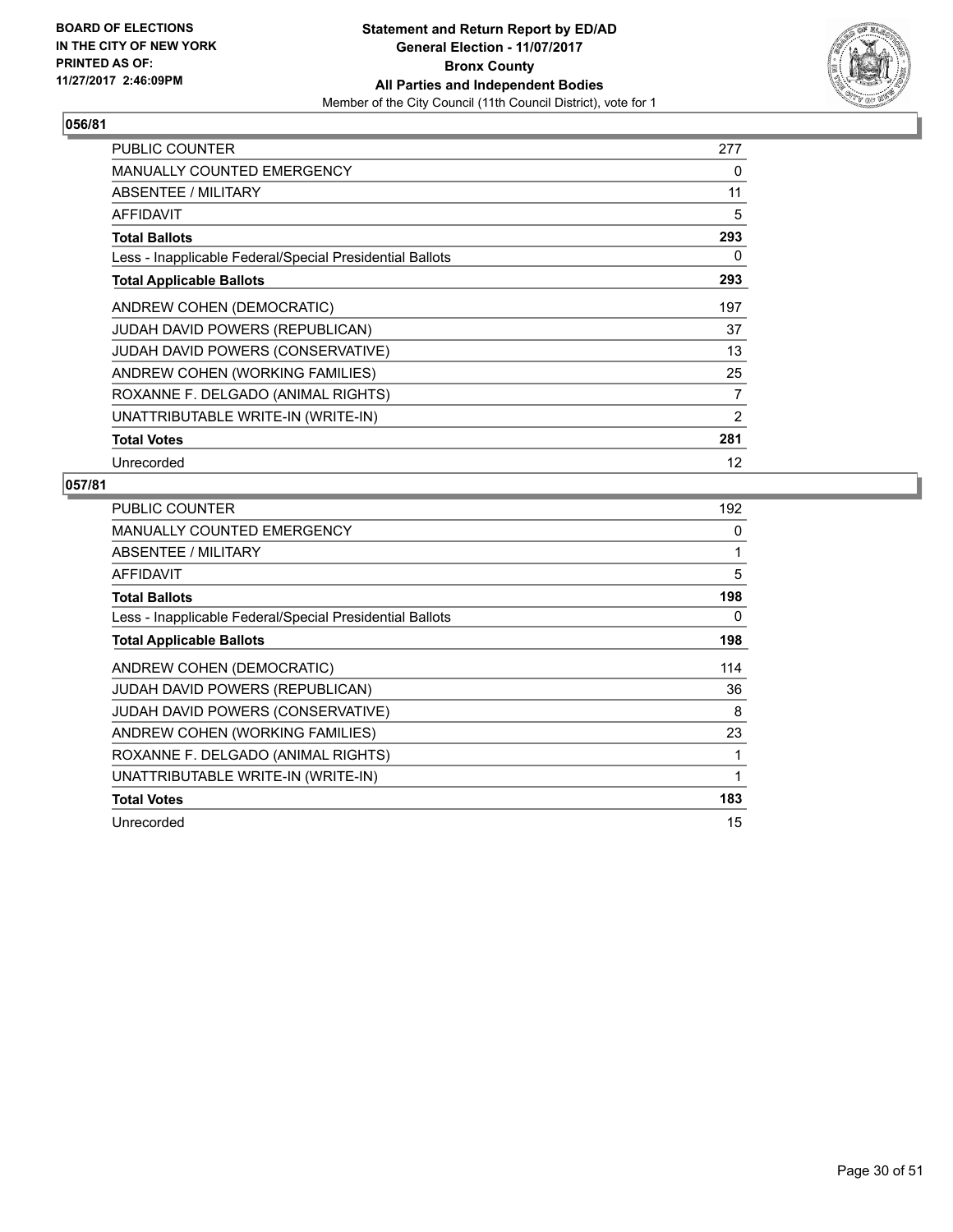

| <b>PUBLIC COUNTER</b>                                    | 168 |
|----------------------------------------------------------|-----|
| <b>MANUALLY COUNTED EMERGENCY</b>                        | 0   |
| ABSENTEE / MILITARY                                      | 29  |
| AFFIDAVIT                                                | 5   |
| <b>Total Ballots</b>                                     | 202 |
| Less - Inapplicable Federal/Special Presidential Ballots | 0   |
| <b>Total Applicable Ballots</b>                          | 202 |
| ANDREW COHEN (DEMOCRATIC)                                | 153 |
| JUDAH DAVID POWERS (REPUBLICAN)                          | 22  |
| JUDAH DAVID POWERS (CONSERVATIVE)                        | 3   |
| ANDREW COHEN (WORKING FAMILIES)                          | 8   |
| ROXANNE F. DELGADO (ANIMAL RIGHTS)                       | 3   |
| EUGENE P. MCGLOIN (WRITE-IN)                             | 1   |
| <b>Total Votes</b>                                       | 190 |
| Unrecorded                                               | 12  |

| <b>PUBLIC COUNTER</b>                                    | 204 |
|----------------------------------------------------------|-----|
| MANUALLY COUNTED EMERGENCY                               | 0   |
| ABSENTEE / MILITARY                                      | 7   |
| AFFIDAVIT                                                | 1   |
| <b>Total Ballots</b>                                     | 212 |
| Less - Inapplicable Federal/Special Presidential Ballots | 0   |
| <b>Total Applicable Ballots</b>                          | 212 |
| ANDREW COHEN (DEMOCRATIC)                                | 113 |
| JUDAH DAVID POWERS (REPUBLICAN)                          | 45  |
| JUDAH DAVID POWERS (CONSERVATIVE)                        | 18  |
| ANDREW COHEN (WORKING FAMILIES)                          | 16  |
| ROXANNE F. DELGADO (ANIMAL RIGHTS)                       | 6   |
| AVIVA CHAIDELL (WRITE-IN)                                | 1   |
| <b>JUDITH BRUMEL (WRITE-IN)</b>                          | 1   |
| <b>Total Votes</b>                                       | 200 |
| Unrecorded                                               | 12  |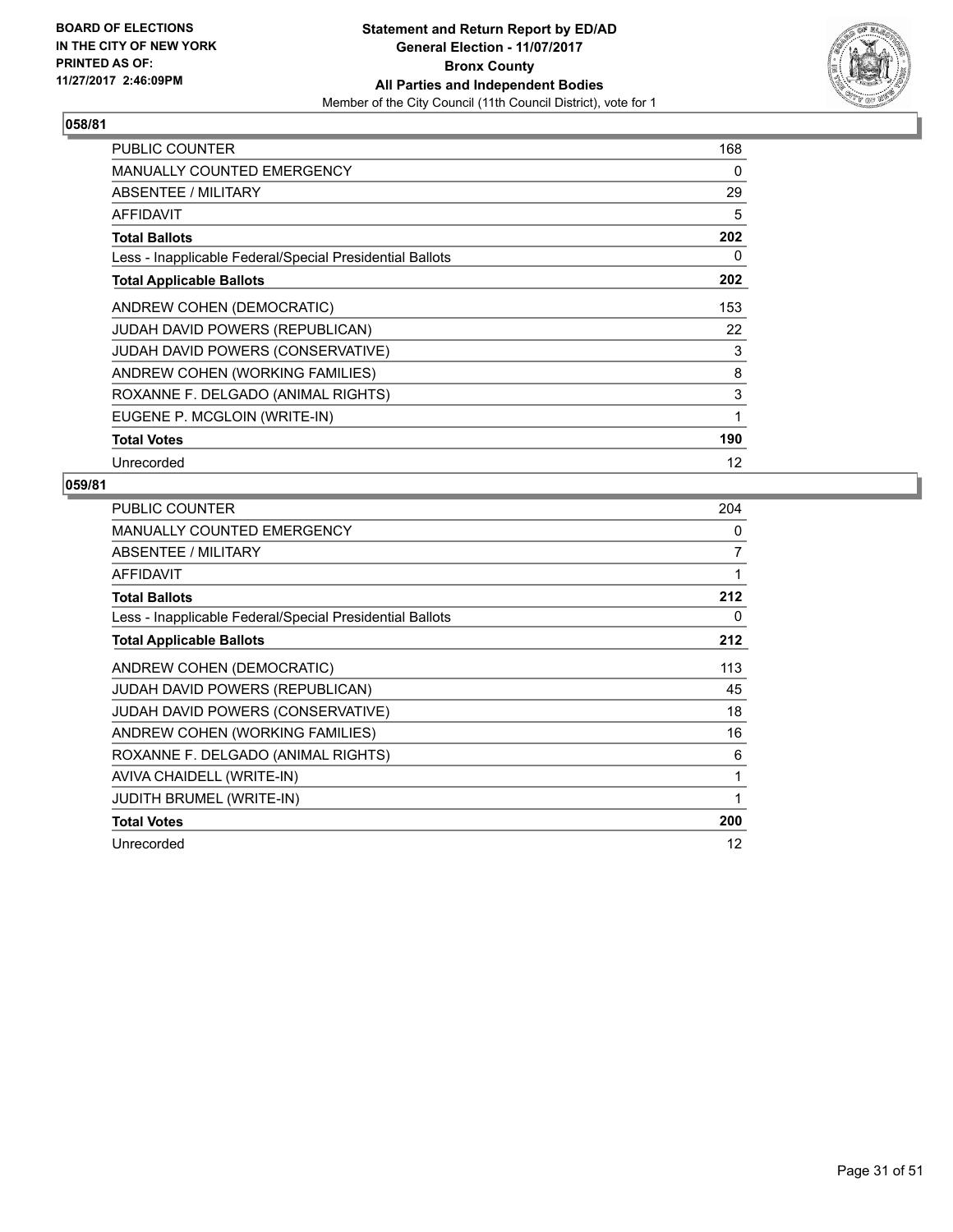

| <b>PUBLIC COUNTER</b>                                    | 243 |
|----------------------------------------------------------|-----|
| <b>MANUALLY COUNTED EMERGENCY</b>                        | 0   |
| <b>ABSENTEE / MILITARY</b>                               | 5   |
| AFFIDAVIT                                                | 7   |
| <b>Total Ballots</b>                                     | 255 |
| Less - Inapplicable Federal/Special Presidential Ballots | 0   |
| <b>Total Applicable Ballots</b>                          | 255 |
| ANDREW COHEN (DEMOCRATIC)                                | 137 |
| <b>JUDAH DAVID POWERS (REPUBLICAN)</b>                   | 67  |
| JUDAH DAVID POWERS (CONSERVATIVE)                        | 17  |
| ANDREW COHEN (WORKING FAMILIES)                          | 20  |
| ROXANNE F. DELGADO (ANIMAL RIGHTS)                       | 4   |
| <b>Total Votes</b>                                       | 245 |
| Unrecorded                                               | 10  |

## **061/81**

| <b>PUBLIC COUNTER</b>                                    | 152 |
|----------------------------------------------------------|-----|
| <b>MANUALLY COUNTED EMERGENCY</b>                        | 0   |
| ABSENTEE / MILITARY                                      | 33  |
| AFFIDAVIT                                                |     |
| <b>Total Ballots</b>                                     | 186 |
| Less - Inapplicable Federal/Special Presidential Ballots | 0   |
| <b>Total Applicable Ballots</b>                          | 186 |
| ANDREW COHEN (DEMOCRATIC)                                | 131 |
| <b>JUDAH DAVID POWERS (REPUBLICAN)</b>                   | 26  |
| JUDAH DAVID POWERS (CONSERVATIVE)                        | 8   |
| ANDREW COHEN (WORKING FAMILIES)                          | 9   |
| ROXANNE F. DELGADO (ANIMAL RIGHTS)                       | 1   |
| UNATTRIBUTABLE WRITE-IN (WRITE-IN)                       | 1   |
| <b>Total Votes</b>                                       | 176 |
| Unrecorded                                               | 10  |

| PUBLIC COUNTER                                           | 240            |
|----------------------------------------------------------|----------------|
| <b>MANUALLY COUNTED EMERGENCY</b>                        | 0              |
| ABSENTEE / MILITARY                                      | 10             |
| <b>AFFIDAVIT</b>                                         | $\overline{2}$ |
| <b>Total Ballots</b>                                     | 252            |
| Less - Inapplicable Federal/Special Presidential Ballots | 0              |
| <b>Total Applicable Ballots</b>                          | 252            |
| ANDREW COHEN (DEMOCRATIC)                                | 179            |
| JUDAH DAVID POWERS (REPUBLICAN)                          | 28             |
| JUDAH DAVID POWERS (CONSERVATIVE)                        | 9              |
| ANDREW COHEN (WORKING FAMILIES)                          | 19             |
| ROXANNE F. DELGADO (ANIMAL RIGHTS)                       | 3              |
| <b>Total Votes</b>                                       | 238            |
| Unrecorded                                               | 14             |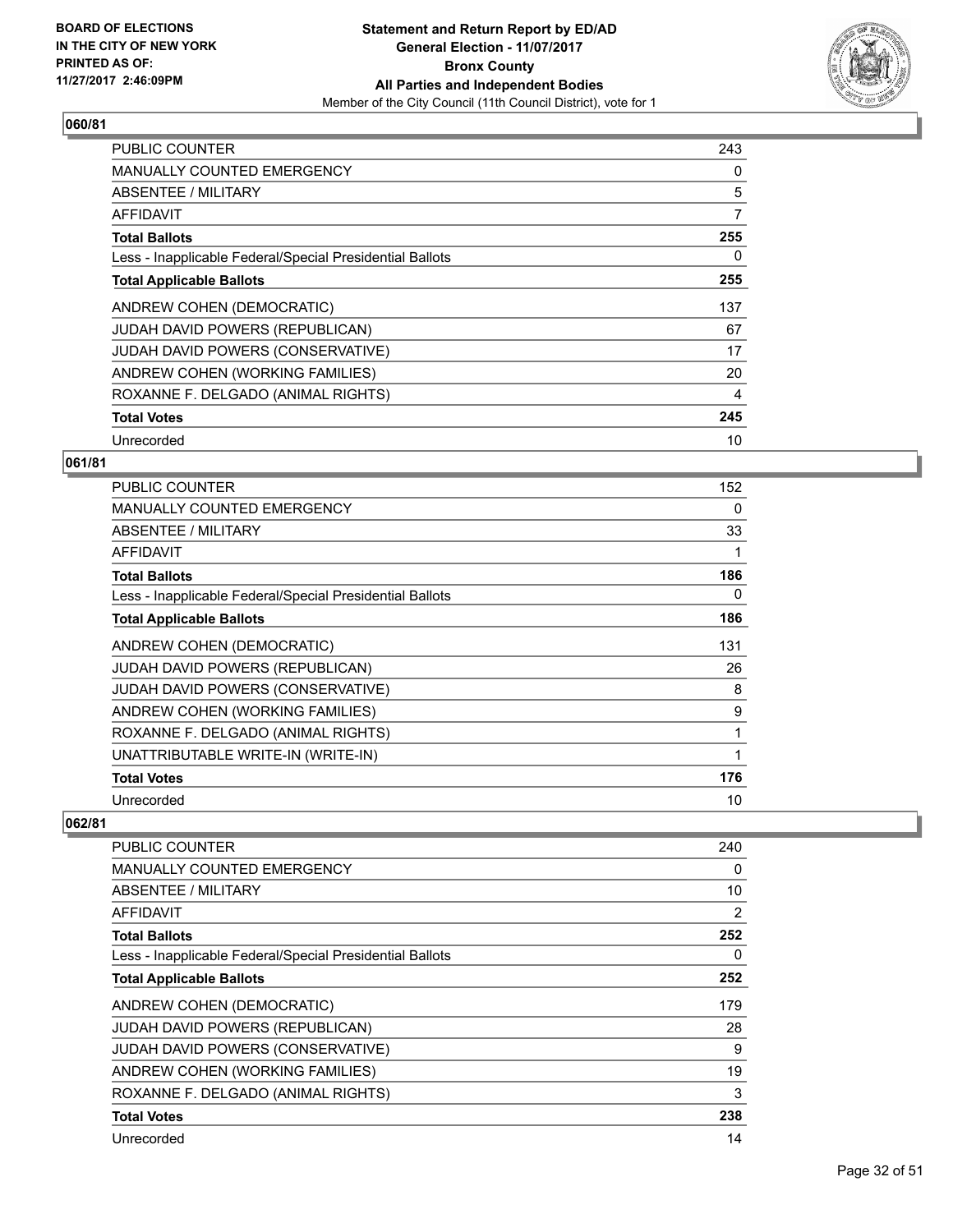

| PUBLIC COUNTER                                           | 279 |
|----------------------------------------------------------|-----|
| <b>MANUALLY COUNTED EMERGENCY</b>                        | 0   |
| ABSENTEE / MILITARY                                      | 3   |
| AFFIDAVIT                                                | 3   |
| <b>Total Ballots</b>                                     | 285 |
| Less - Inapplicable Federal/Special Presidential Ballots | 0   |
| <b>Total Applicable Ballots</b>                          | 285 |
| ANDREW COHEN (DEMOCRATIC)                                | 187 |
| <b>JUDAH DAVID POWERS (REPUBLICAN)</b>                   | 44  |
| JUDAH DAVID POWERS (CONSERVATIVE)                        | 15  |
| ANDREW COHEN (WORKING FAMILIES)                          | 16  |
| ROXANNE F. DELGADO (ANIMAL RIGHTS)                       | 6   |
| DANI COTRONE (WRITE-IN)                                  | 1   |
| <b>Total Votes</b>                                       | 269 |
| Unrecorded                                               | 16  |

| PUBLIC COUNTER                                           | 398 |
|----------------------------------------------------------|-----|
| <b>MANUALLY COUNTED EMERGENCY</b>                        | 0   |
| <b>ABSENTEE / MILITARY</b>                               | 15  |
| AFFIDAVIT                                                | 2   |
| <b>Total Ballots</b>                                     | 415 |
| Less - Inapplicable Federal/Special Presidential Ballots | 0   |
| <b>Total Applicable Ballots</b>                          | 415 |
| ANDREW COHEN (DEMOCRATIC)                                | 337 |
| <b>JUDAH DAVID POWERS (REPUBLICAN)</b>                   | 33  |
| JUDAH DAVID POWERS (CONSERVATIVE)                        | 9   |
| ANDREW COHEN (WORKING FAMILIES)                          | 16  |
| ROXANNE F. DELGADO (ANIMAL RIGHTS)                       | 3   |
|                                                          |     |
| <b>Total Votes</b>                                       | 398 |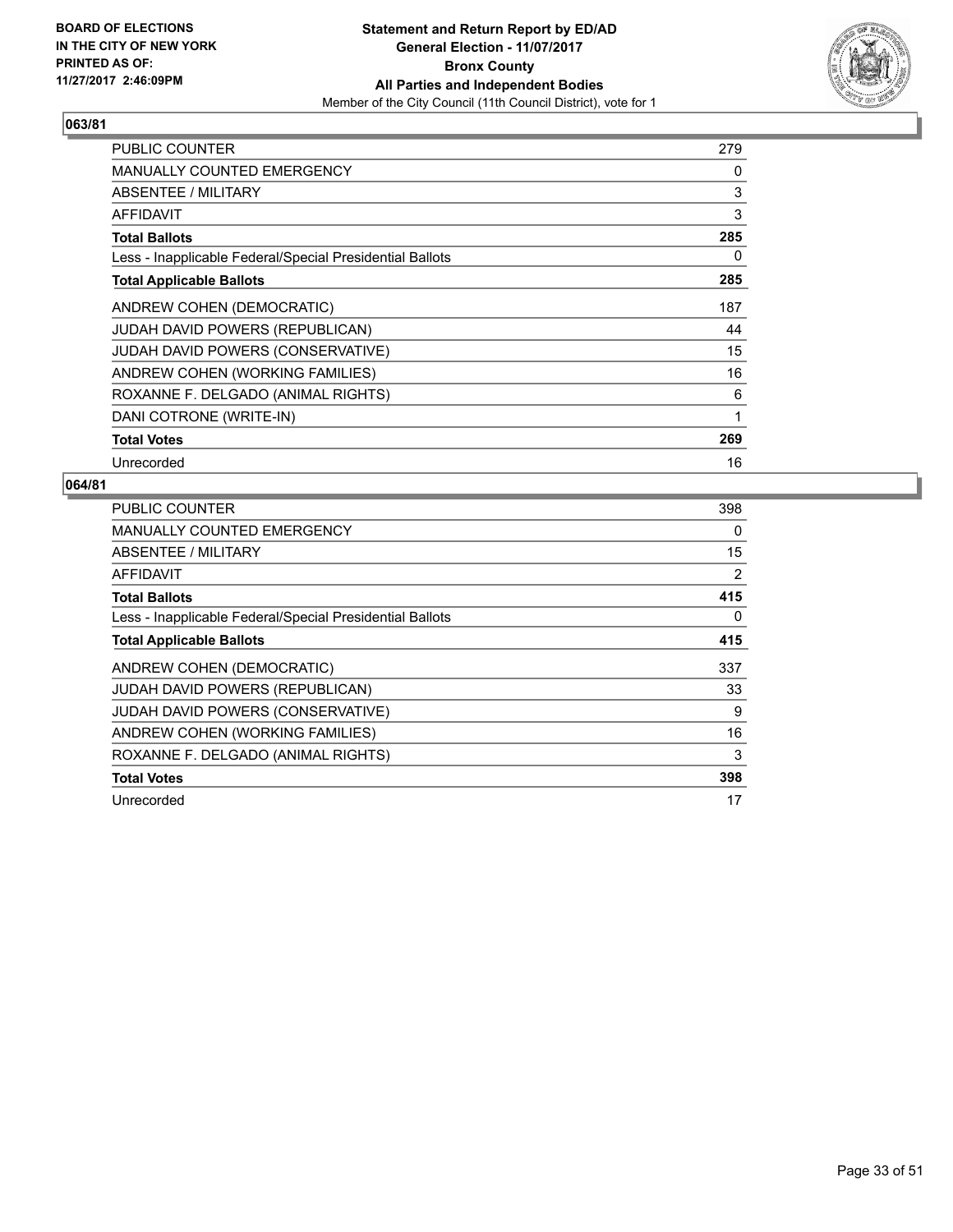

| <b>PUBLIC COUNTER</b>                                    | 299 |
|----------------------------------------------------------|-----|
| <b>MANUALLY COUNTED EMERGENCY</b>                        | 0   |
| ABSENTEE / MILITARY                                      | 12  |
| AFFIDAVIT                                                | 1   |
| <b>Total Ballots</b>                                     | 312 |
| Less - Inapplicable Federal/Special Presidential Ballots | 0   |
| <b>Total Applicable Ballots</b>                          | 312 |
| ANDREW COHEN (DEMOCRATIC)                                | 195 |
| <b>JUDAH DAVID POWERS (REPUBLICAN)</b>                   | 45  |
| JUDAH DAVID POWERS (CONSERVATIVE)                        | 9   |
| ANDREW COHEN (WORKING FAMILIES)                          | 28  |
| ROXANNE F. DELGADO (ANIMAL RIGHTS)                       | 7   |
| UNATTRIBUTABLE WRITE-IN (WRITE-IN)                       | 1   |
| <b>Total Votes</b>                                       | 285 |
| Unrecorded                                               | 27  |

| <b>PUBLIC COUNTER</b>                                    | 114 |
|----------------------------------------------------------|-----|
| <b>MANUALLY COUNTED EMERGENCY</b>                        | 0   |
| ABSENTEE / MILITARY                                      | 9   |
| AFFIDAVIT                                                | 0   |
| <b>Total Ballots</b>                                     | 123 |
| Less - Inapplicable Federal/Special Presidential Ballots | 0   |
| <b>Total Applicable Ballots</b>                          | 123 |
| ANDREW COHEN (DEMOCRATIC)                                | 65  |
| JUDAH DAVID POWERS (REPUBLICAN)                          | 25  |
| JUDAH DAVID POWERS (CONSERVATIVE)                        | 8   |
| ANDREW COHEN (WORKING FAMILIES)                          | 15  |
| ROXANNE F. DELGADO (ANIMAL RIGHTS)                       | 1   |
| CARLOS VELASQUEZ (WRITE-IN)                              | 1   |
| <b>Total Votes</b>                                       | 115 |
| Unrecorded                                               | 8   |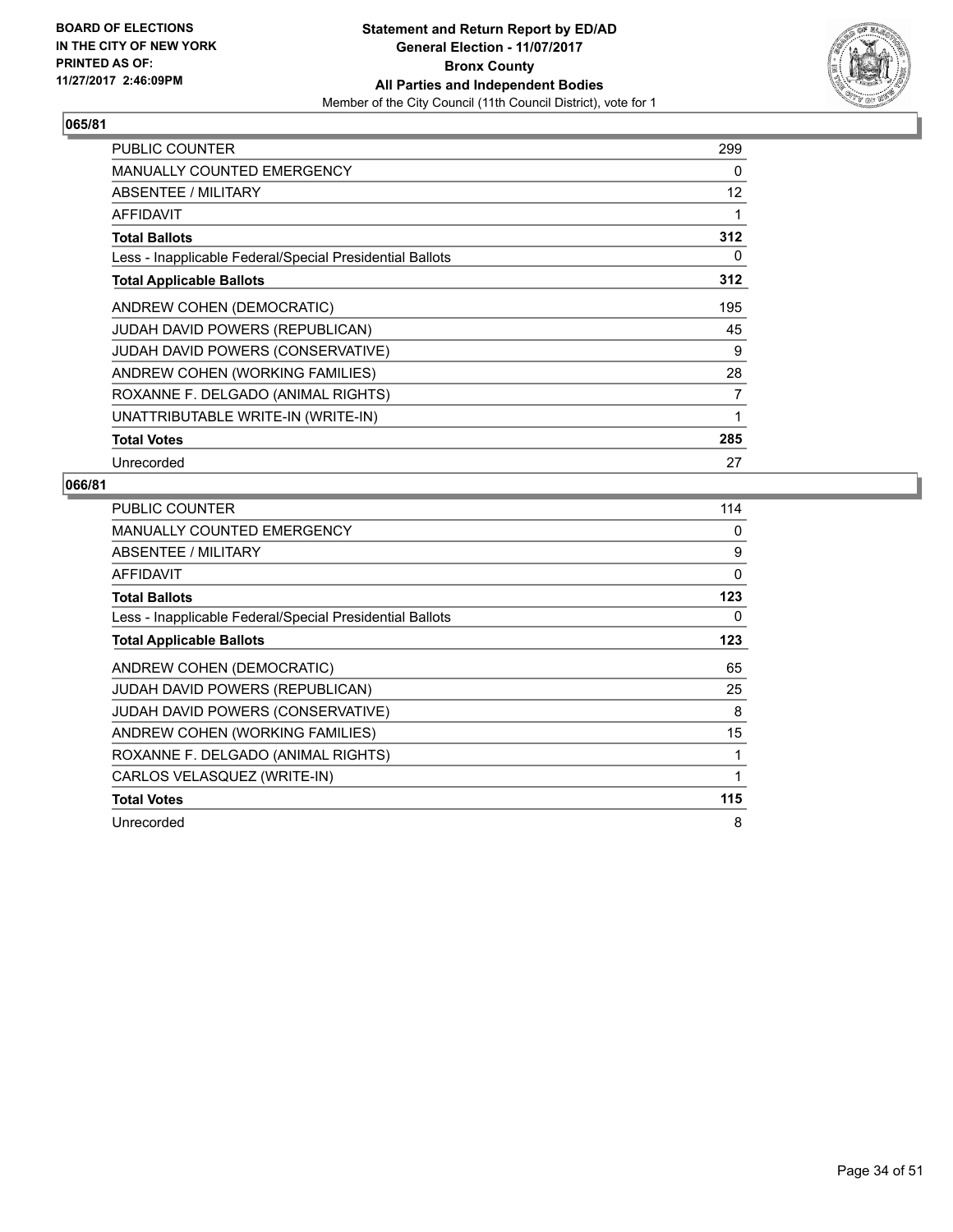

| <b>PUBLIC COUNTER</b>                                    | 179            |
|----------------------------------------------------------|----------------|
| <b>MANUALLY COUNTED EMERGENCY</b>                        | 0              |
| ABSENTEE / MILITARY                                      | 7              |
| AFFIDAVIT                                                | 0              |
| <b>Total Ballots</b>                                     | 186            |
| Less - Inapplicable Federal/Special Presidential Ballots | 0              |
| <b>Total Applicable Ballots</b>                          | 186            |
| ANDREW COHEN (DEMOCRATIC)                                | 133            |
| JUDAH DAVID POWERS (REPUBLICAN)                          | 23             |
| JUDAH DAVID POWERS (CONSERVATIVE)                        | 6              |
| ANDREW COHEN (WORKING FAMILIES)                          | 18             |
| ROXANNE F. DELGADO (ANIMAL RIGHTS)                       | 4              |
| <b>Total Votes</b>                                       | 184            |
| Unrecorded                                               | $\overline{2}$ |

| <b>PUBLIC COUNTER</b>                                    | 255            |
|----------------------------------------------------------|----------------|
| MANUALLY COUNTED EMERGENCY                               | 0              |
| ABSENTEE / MILITARY                                      | 13             |
| <b>AFFIDAVIT</b>                                         | 4              |
| <b>Total Ballots</b>                                     | 272            |
| Less - Inapplicable Federal/Special Presidential Ballots | 0              |
| <b>Total Applicable Ballots</b>                          | 272            |
| ANDREW COHEN (DEMOCRATIC)                                | 201            |
| <b>JUDAH DAVID POWERS (REPUBLICAN)</b>                   | 30             |
| <b>JUDAH DAVID POWERS (CONSERVATIVE)</b>                 | 5              |
| ANDREW COHEN (WORKING FAMILIES)                          | 15             |
| ROXANNE F. DELGADO (ANIMAL RIGHTS)                       | 4              |
| BILL SCHLEICHA (WRITE-IN)                                | 1              |
| CLIFF STANTON (WRITE-IN)                                 | $\overline{2}$ |
| <b>Total Votes</b>                                       | 258            |
| Unrecorded                                               | 14             |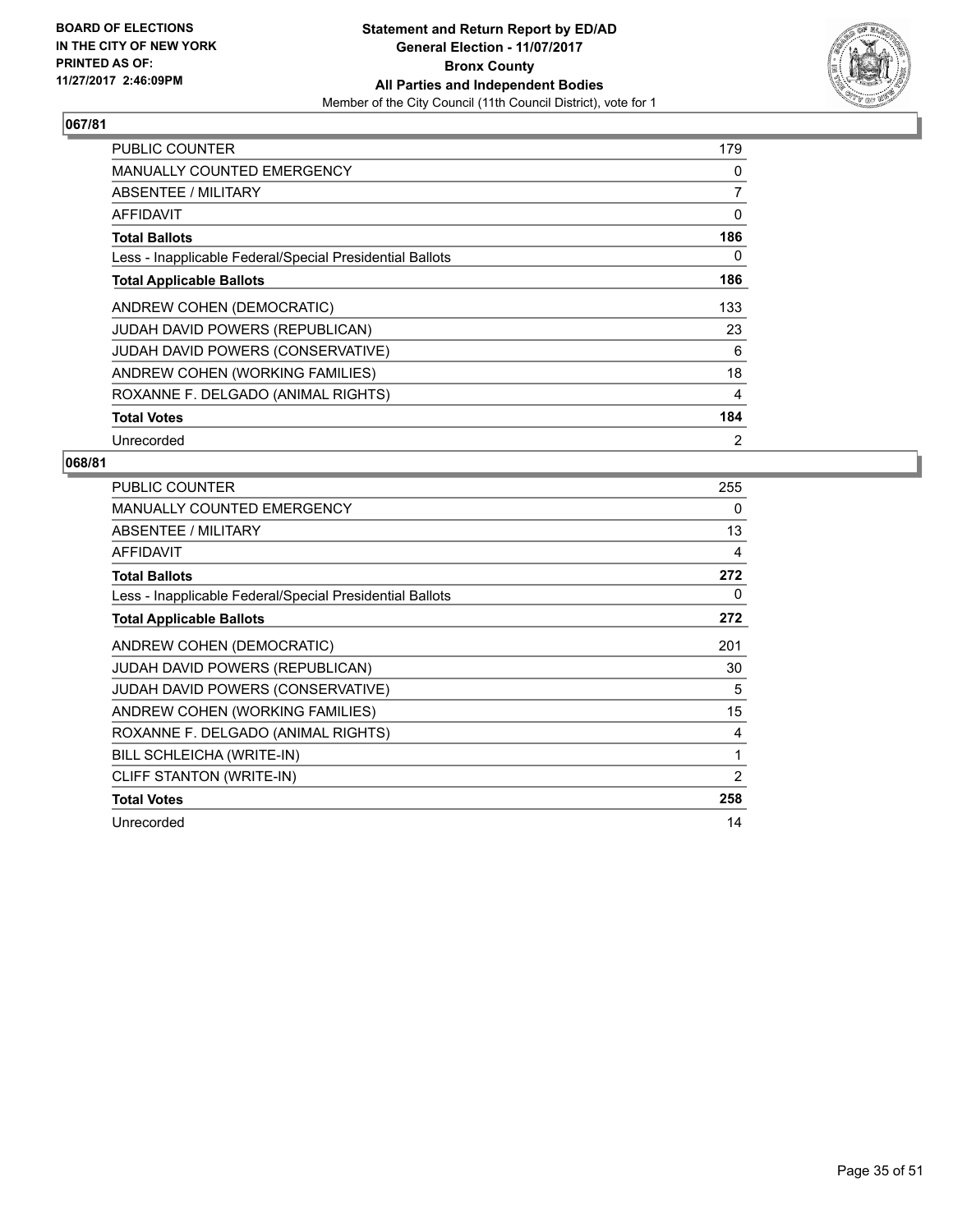

| <b>PUBLIC COUNTER</b>                                    | 320 |
|----------------------------------------------------------|-----|
| <b>MANUALLY COUNTED EMERGENCY</b>                        | 0   |
| ABSENTEE / MILITARY                                      | 13  |
| AFFIDAVIT                                                | 3   |
| <b>Total Ballots</b>                                     | 336 |
| Less - Inapplicable Federal/Special Presidential Ballots | 0   |
| <b>Total Applicable Ballots</b>                          | 336 |
| ANDREW COHEN (DEMOCRATIC)                                | 238 |
| <b>JUDAH DAVID POWERS (REPUBLICAN)</b>                   | 48  |
| JUDAH DAVID POWERS (CONSERVATIVE)                        | 9   |
| ANDREW COHEN (WORKING FAMILIES)                          | 16  |
| ROXANNE F. DELGADO (ANIMAL RIGHTS)                       | 5   |
| <b>Total Votes</b>                                       | 316 |
| Unrecorded                                               | 20  |

## **070/81**

| <b>PUBLIC COUNTER</b>                                    | 97  |
|----------------------------------------------------------|-----|
| <b>MANUALLY COUNTED EMERGENCY</b>                        | 0   |
| ABSENTEE / MILITARY                                      | 4   |
| AFFIDAVIT                                                | 0   |
| <b>Total Ballots</b>                                     | 101 |
| Less - Inapplicable Federal/Special Presidential Ballots | 0   |
| <b>Total Applicable Ballots</b>                          | 101 |
| ANDREW COHEN (DEMOCRATIC)                                | 78  |
| <b>JUDAH DAVID POWERS (REPUBLICAN)</b>                   | 7   |
| JUDAH DAVID POWERS (CONSERVATIVE)                        | 0   |
| ANDREW COHEN (WORKING FAMILIES)                          | 11  |
| ROXANNE F. DELGADO (ANIMAL RIGHTS)                       |     |
| <b>Total Votes</b>                                       | 97  |
| Unrecorded                                               | 4   |

| <b>PUBLIC COUNTER</b>                                    | 218 |
|----------------------------------------------------------|-----|
| MANUALLY COUNTED EMERGENCY                               | 0   |
| ABSENTEE / MILITARY                                      | 9   |
| <b>AFFIDAVIT</b>                                         | 3   |
| <b>Total Ballots</b>                                     | 230 |
| Less - Inapplicable Federal/Special Presidential Ballots | 0   |
| <b>Total Applicable Ballots</b>                          | 230 |
| ANDREW COHEN (DEMOCRATIC)                                | 173 |
| <b>JUDAH DAVID POWERS (REPUBLICAN)</b>                   | 23  |
| JUDAH DAVID POWERS (CONSERVATIVE)                        | 2   |
| ANDREW COHEN (WORKING FAMILIES)                          | 16  |
| ROXANNE F. DELGADO (ANIMAL RIGHTS)                       | 5   |
| <b>Total Votes</b>                                       | 219 |
| Unrecorded                                               | 11  |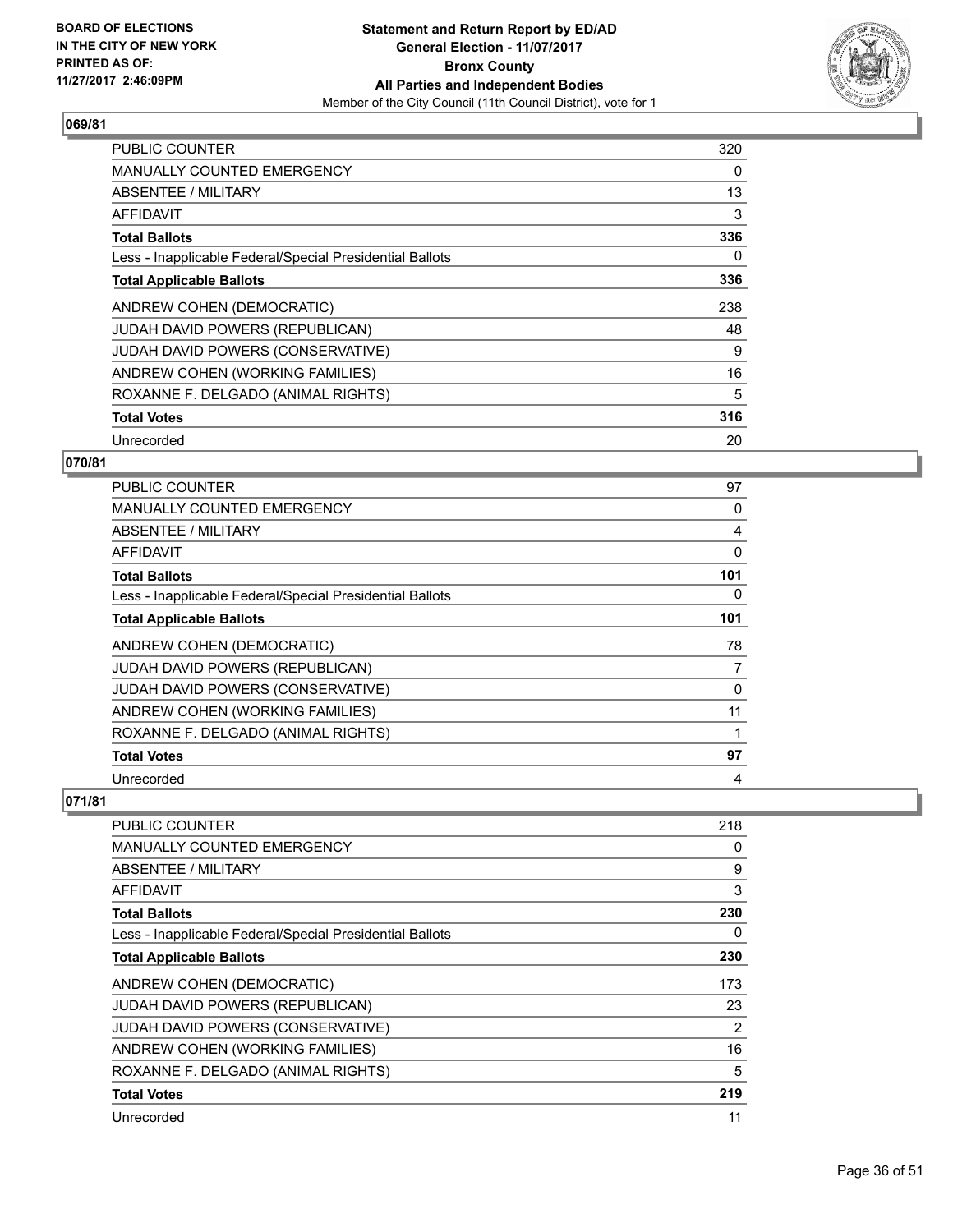

| PUBLIC COUNTER                                           | 355 |
|----------------------------------------------------------|-----|
| <b>MANUALLY COUNTED EMERGENCY</b>                        | 0   |
| ABSENTEE / MILITARY                                      | 10  |
| AFFIDAVIT                                                | 1   |
| <b>Total Ballots</b>                                     | 366 |
| Less - Inapplicable Federal/Special Presidential Ballots | 0   |
| <b>Total Applicable Ballots</b>                          | 366 |
| ANDREW COHEN (DEMOCRATIC)                                | 267 |
| <b>JUDAH DAVID POWERS (REPUBLICAN)</b>                   | 50  |
| JUDAH DAVID POWERS (CONSERVATIVE)                        | 4   |
| ANDREW COHEN (WORKING FAMILIES)                          | 24  |
| ROXANNE F. DELGADO (ANIMAL RIGHTS)                       | 6   |
| CLIFF STANTON (WRITE-IN)                                 | 1   |
| <b>Total Votes</b>                                       | 352 |
| Unrecorded                                               | 14  |

| <b>PUBLIC COUNTER</b>                                    | 368 |
|----------------------------------------------------------|-----|
| <b>MANUALLY COUNTED EMERGENCY</b>                        | 0   |
| ABSENTEE / MILITARY                                      | 14  |
| <b>AFFIDAVIT</b>                                         | 5   |
| <b>Total Ballots</b>                                     | 387 |
| Less - Inapplicable Federal/Special Presidential Ballots | 0   |
| <b>Total Applicable Ballots</b>                          | 387 |
| ANDREW COHEN (DEMOCRATIC)                                | 281 |
| <b>JUDAH DAVID POWERS (REPUBLICAN)</b>                   | 49  |
| JUDAH DAVID POWERS (CONSERVATIVE)                        | 4   |
| ANDREW COHEN (WORKING FAMILIES)                          | 20  |
| ROXANNE F. DELGADO (ANIMAL RIGHTS)                       | 3   |
| GABRIEL M. SPECIACE (WRITE-IN)                           | 1   |
| HUNNY SOTO (WRITE-IN)                                    | 1   |
| UNATTRIBUTABLE WRITE-IN (WRITE-IN)                       | 1   |
| <b>Total Votes</b>                                       | 360 |
| Unrecorded                                               | 27  |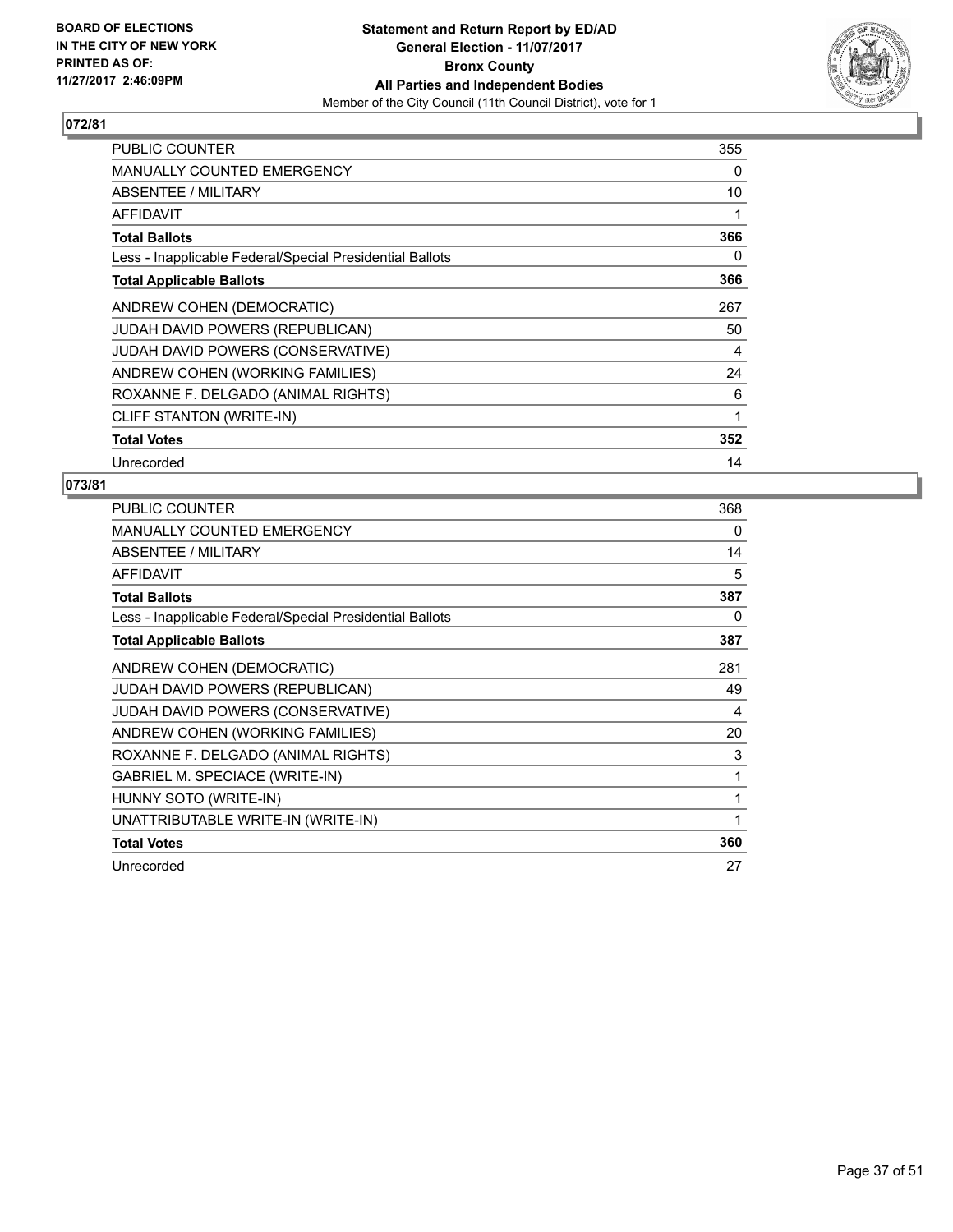

| <b>PUBLIC COUNTER</b>                                    | 247 |
|----------------------------------------------------------|-----|
| <b>MANUALLY COUNTED EMERGENCY</b>                        | 0   |
| ABSENTEE / MILITARY                                      | 16  |
| AFFIDAVIT                                                | 3   |
| <b>Total Ballots</b>                                     | 266 |
| Less - Inapplicable Federal/Special Presidential Ballots | 0   |
| <b>Total Applicable Ballots</b>                          | 266 |
| ANDREW COHEN (DEMOCRATIC)                                | 186 |
| <b>JUDAH DAVID POWERS (REPUBLICAN)</b>                   | 33  |
| JUDAH DAVID POWERS (CONSERVATIVE)                        | 8   |
| ANDREW COHEN (WORKING FAMILIES)                          | 23  |
| ROXANNE F. DELGADO (ANIMAL RIGHTS)                       | 3   |
| UNATTRIBUTABLE WRITE-IN (WRITE-IN)                       | 1   |
| <b>Total Votes</b>                                       | 254 |
| Unrecorded                                               | 12  |

| <b>PUBLIC COUNTER</b>                                    | 249 |
|----------------------------------------------------------|-----|
| <b>MANUALLY COUNTED EMERGENCY</b>                        | 0   |
| ABSENTEE / MILITARY                                      | 3   |
| AFFIDAVIT                                                | 5   |
| <b>Total Ballots</b>                                     | 257 |
| Less - Inapplicable Federal/Special Presidential Ballots | 0   |
| <b>Total Applicable Ballots</b>                          | 257 |
| ANDREW COHEN (DEMOCRATIC)                                | 178 |
| JUDAH DAVID POWERS (REPUBLICAN)                          | 29  |
| JUDAH DAVID POWERS (CONSERVATIVE)                        | 6   |
| ANDREW COHEN (WORKING FAMILIES)                          | 23  |
| ROXANNE F. DELGADO (ANIMAL RIGHTS)                       | 2   |
| UNATTRIBUTABLE WRITE-IN (WRITE-IN)                       | 1   |
| <b>Total Votes</b>                                       | 239 |
| Unrecorded                                               | 18  |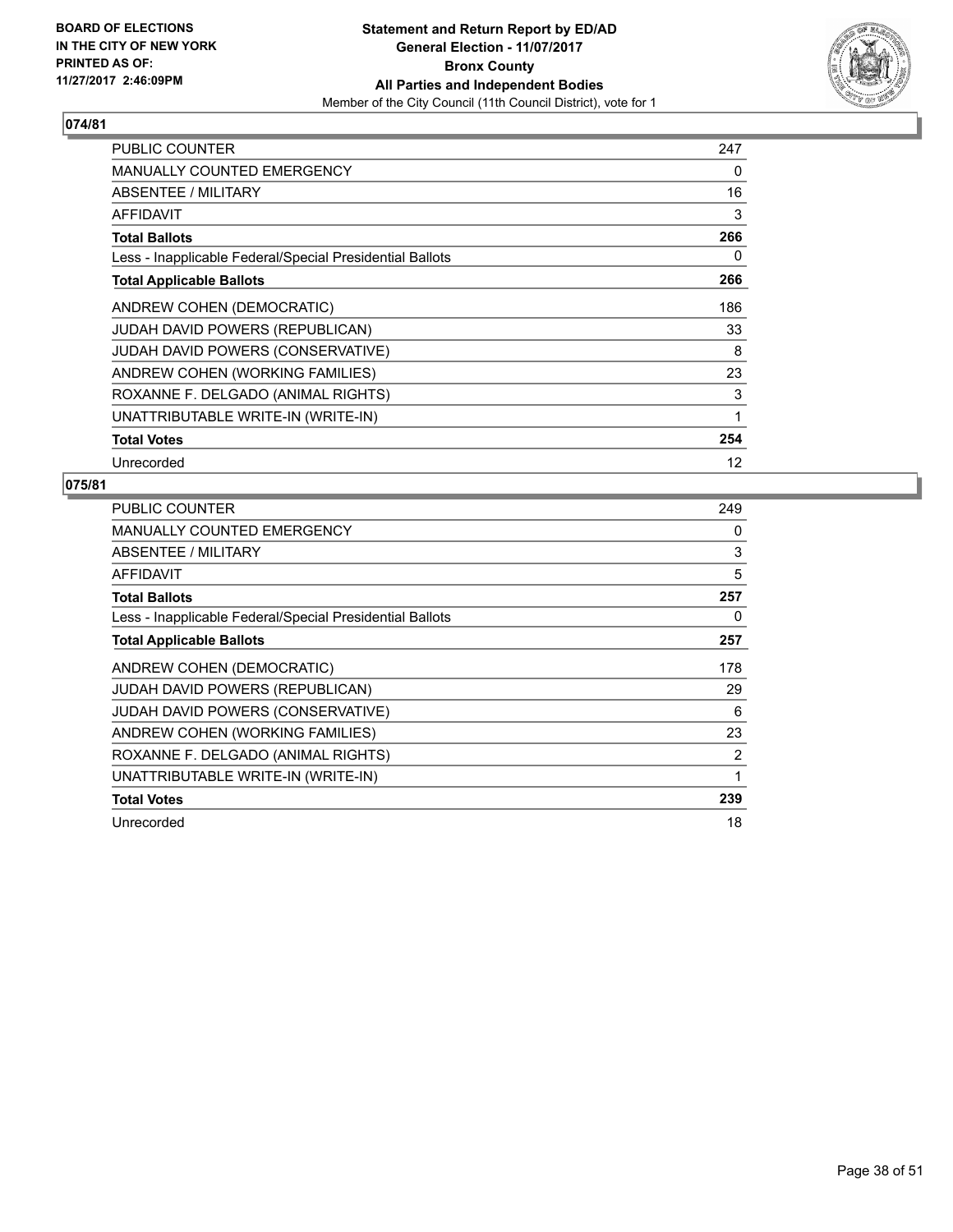

| <b>PUBLIC COUNTER</b>                                    | 282 |
|----------------------------------------------------------|-----|
| <b>MANUALLY COUNTED EMERGENCY</b>                        | 0   |
| <b>ABSENTEE / MILITARY</b>                               | 10  |
| AFFIDAVIT                                                | 0   |
| <b>Total Ballots</b>                                     | 292 |
| Less - Inapplicable Federal/Special Presidential Ballots | 0   |
| <b>Total Applicable Ballots</b>                          | 292 |
| ANDREW COHEN (DEMOCRATIC)                                | 229 |
| JUDAH DAVID POWERS (REPUBLICAN)                          | 30  |
| <b>JUDAH DAVID POWERS (CONSERVATIVE)</b>                 | 7   |
| ANDREW COHEN (WORKING FAMILIES)                          | 17  |
| ROXANNE F. DELGADO (ANIMAL RIGHTS)                       | 2   |
| <b>Total Votes</b>                                       | 285 |
| Unrecorded                                               | 7   |

| <b>PUBLIC COUNTER</b>                                    | 204 |
|----------------------------------------------------------|-----|
| <b>MANUALLY COUNTED EMERGENCY</b>                        | 0   |
| ABSENTEE / MILITARY                                      | 6   |
| AFFIDAVIT                                                | 4   |
| <b>Total Ballots</b>                                     | 214 |
| Less - Inapplicable Federal/Special Presidential Ballots | 0   |
| <b>Total Applicable Ballots</b>                          | 214 |
| ANDREW COHEN (DEMOCRATIC)                                | 150 |
| JUDAH DAVID POWERS (REPUBLICAN)                          | 21  |
| JUDAH DAVID POWERS (CONSERVATIVE)                        | 5   |
| ANDREW COHEN (WORKING FAMILIES)                          | 27  |
| ROXANNE F. DELGADO (ANIMAL RIGHTS)                       | 5   |
| CHRISTOPHER W FORD (WRITE-IN)                            | 1   |
| <b>Total Votes</b>                                       | 209 |
| Unrecorded                                               | 5   |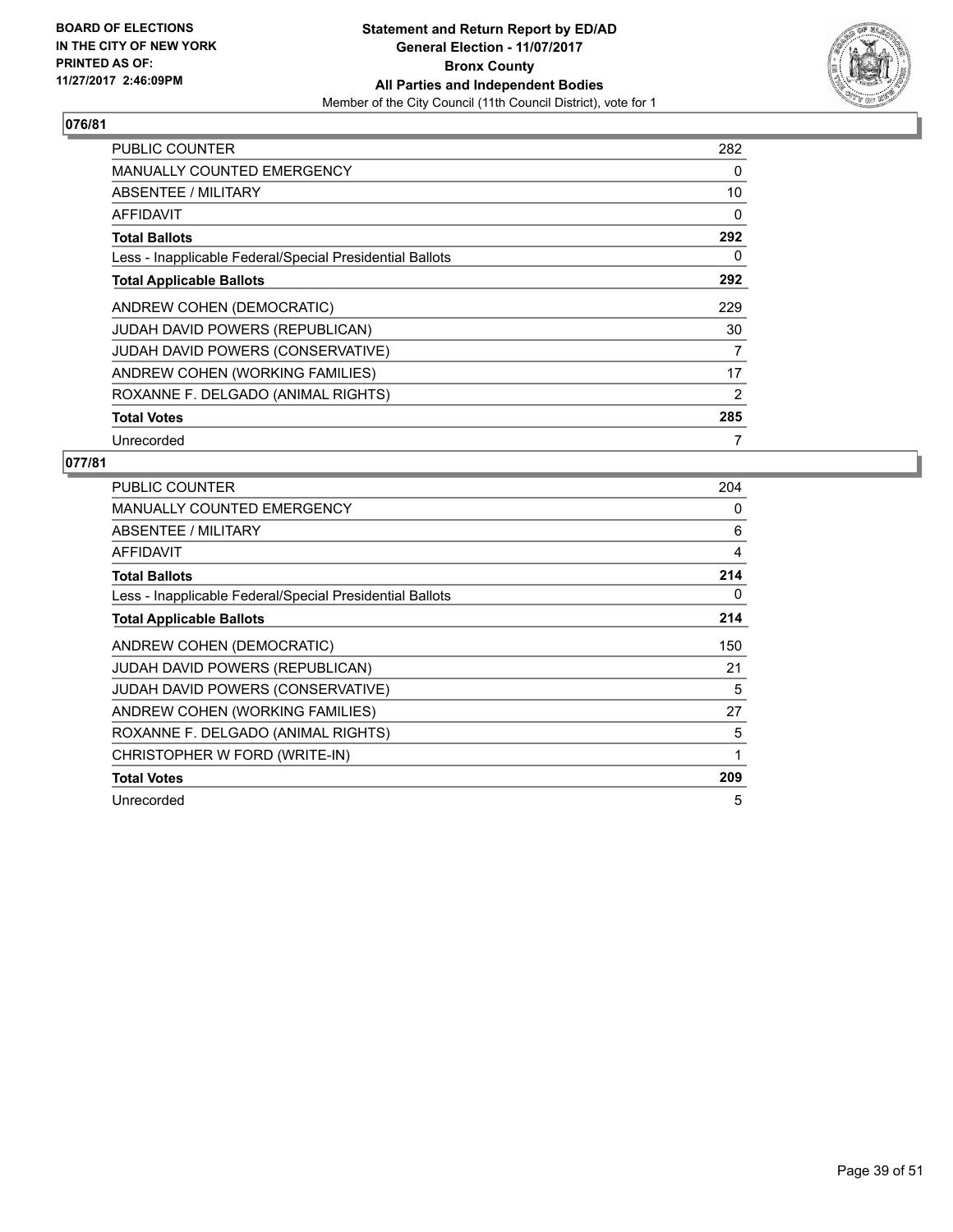

| <b>PUBLIC COUNTER</b>                                    | 385 |
|----------------------------------------------------------|-----|
| <b>MANUALLY COUNTED EMERGENCY</b>                        | 0   |
| <b>ABSENTEE / MILITARY</b>                               | 11  |
| <b>AFFIDAVIT</b>                                         | 4   |
| <b>Total Ballots</b>                                     | 400 |
| Less - Inapplicable Federal/Special Presidential Ballots | 0   |
| <b>Total Applicable Ballots</b>                          | 400 |
| ANDREW COHEN (DEMOCRATIC)                                | 307 |
| <b>JUDAH DAVID POWERS (REPUBLICAN)</b>                   | 38  |
| JUDAH DAVID POWERS (CONSERVATIVE)                        | 10  |
| ANDREW COHEN (WORKING FAMILIES)                          | 17  |
| ROXANNE F. DELGADO (ANIMAL RIGHTS)                       | 11  |
| BENJAMIN C DIAMOND (WRITE-IN)                            | 1   |
| <b>Total Votes</b>                                       | 384 |
| Unrecorded                                               | 16  |

| <b>PUBLIC COUNTER</b>                                    | 317 |
|----------------------------------------------------------|-----|
| <b>MANUALLY COUNTED EMERGENCY</b>                        | 0   |
| <b>ABSENTEE / MILITARY</b>                               | 10  |
| AFFIDAVIT                                                | 0   |
| <b>Total Ballots</b>                                     | 327 |
| Less - Inapplicable Federal/Special Presidential Ballots | 0   |
| <b>Total Applicable Ballots</b>                          | 327 |
| ANDREW COHEN (DEMOCRATIC)                                | 218 |
| <b>JUDAH DAVID POWERS (REPUBLICAN)</b>                   | 63  |
| JUDAH DAVID POWERS (CONSERVATIVE)                        | 12  |
| ANDREW COHEN (WORKING FAMILIES)                          | 17  |
| ROXANNE F. DELGADO (ANIMAL RIGHTS)                       | 6   |
| <b>Total Votes</b>                                       | 316 |
| Unrecorded                                               | 11  |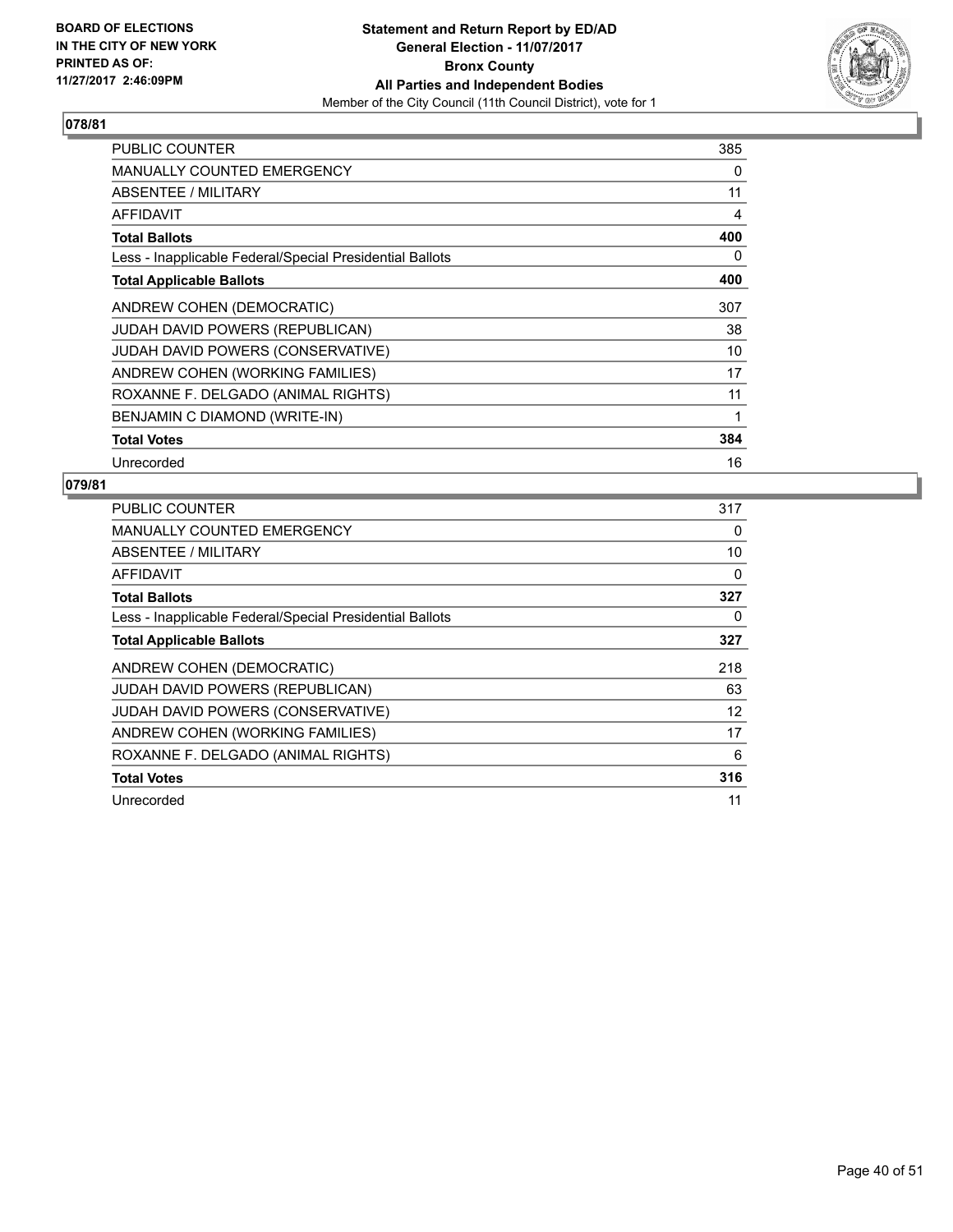

| <b>PUBLIC COUNTER</b>                                    | 289 |
|----------------------------------------------------------|-----|
| MANUALLY COUNTED EMERGENCY                               | 0   |
| ABSENTEE / MILITARY                                      | 18  |
| <b>AFFIDAVIT</b>                                         | 3   |
| <b>Total Ballots</b>                                     | 310 |
| Less - Inapplicable Federal/Special Presidential Ballots | 0   |
| <b>Total Applicable Ballots</b>                          | 310 |
| ANDREW COHEN (DEMOCRATIC)                                | 229 |
| JUDAH DAVID POWERS (REPUBLICAN)                          | 33  |
| <b>JUDAH DAVID POWERS (CONSERVATIVE)</b>                 | 5   |
| ANDREW COHEN (WORKING FAMILIES)                          | 26  |
| ROXANNE F. DELGADO (ANIMAL RIGHTS)                       | 2   |
| <b>JESSICA LOESER (WRITE-IN)</b>                         | 1   |
| UNATTRIBUTABLE WRITE-IN (WRITE-IN)                       | 1   |
| <b>Total Votes</b>                                       | 297 |
| Unrecorded                                               | 13  |

| <b>PUBLIC COUNTER</b>                                    | 214 |
|----------------------------------------------------------|-----|
| <b>MANUALLY COUNTED EMERGENCY</b>                        | 0   |
| ABSENTEE / MILITARY                                      | 6   |
| AFFIDAVIT                                                | 1   |
| <b>Total Ballots</b>                                     | 221 |
| Less - Inapplicable Federal/Special Presidential Ballots | 0   |
| <b>Total Applicable Ballots</b>                          | 221 |
| ANDREW COHEN (DEMOCRATIC)                                | 150 |
| JUDAH DAVID POWERS (REPUBLICAN)                          | 21  |
| JUDAH DAVID POWERS (CONSERVATIVE)                        | 4   |
| ANDREW COHEN (WORKING FAMILIES)                          | 27  |
| ROXANNE F. DELGADO (ANIMAL RIGHTS)                       | 10  |
| <b>Total Votes</b>                                       | 212 |
| Unrecorded                                               | 9   |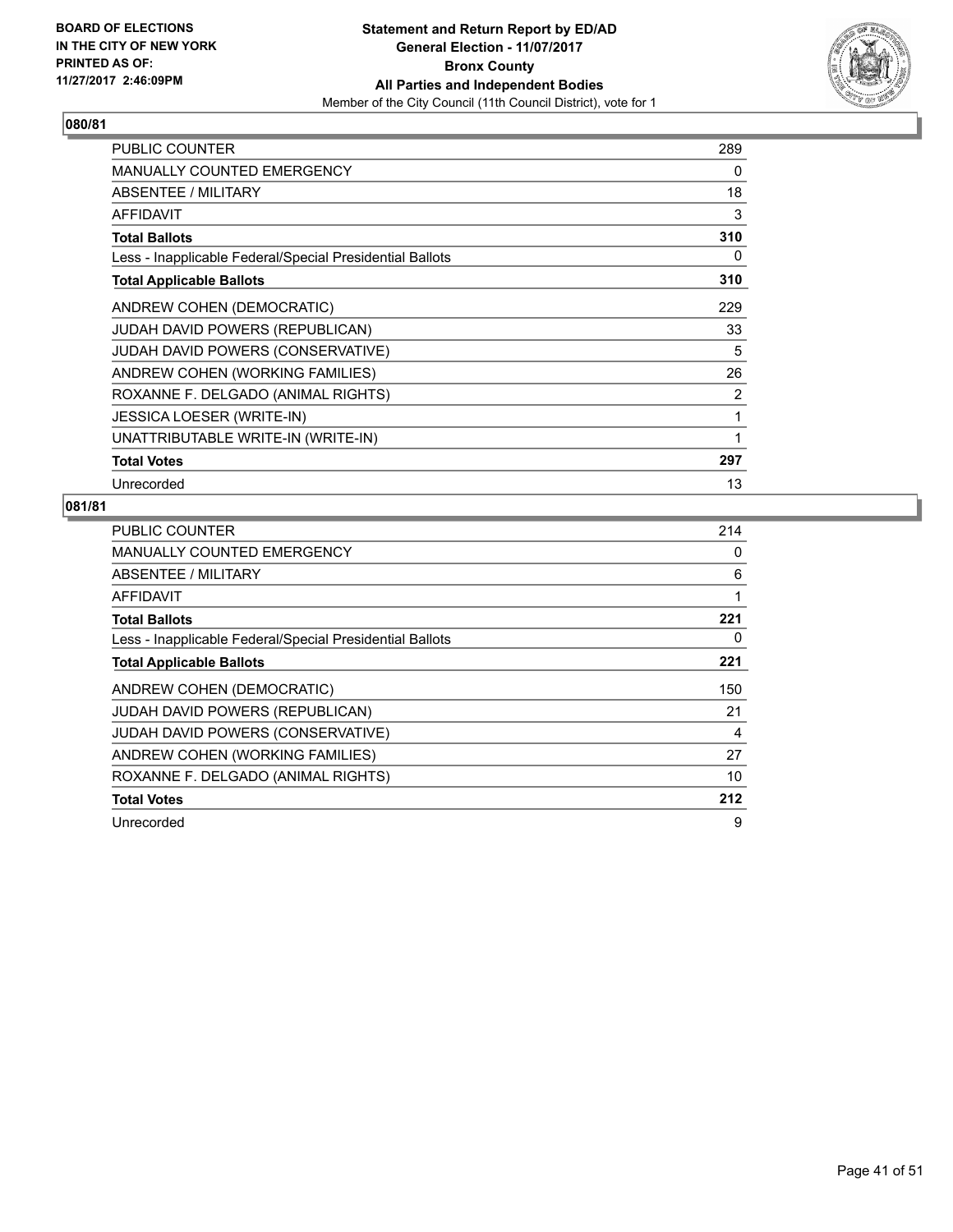

| <b>PUBLIC COUNTER</b>                                    | 214 |
|----------------------------------------------------------|-----|
| <b>MANUALLY COUNTED EMERGENCY</b>                        | 0   |
| ABSENTEE / MILITARY                                      | 34  |
| AFFIDAVIT                                                | 2   |
| <b>Total Ballots</b>                                     | 250 |
| Less - Inapplicable Federal/Special Presidential Ballots | 0   |
| <b>Total Applicable Ballots</b>                          | 250 |
| ANDREW COHEN (DEMOCRATIC)                                | 197 |
| <b>JUDAH DAVID POWERS (REPUBLICAN)</b>                   | 27  |
| <b>JUDAH DAVID POWERS (CONSERVATIVE)</b>                 | 6   |
| ANDREW COHEN (WORKING FAMILIES)                          | 13  |
| ROXANNE F. DELGADO (ANIMAL RIGHTS)                       | 1   |
| <b>Total Votes</b>                                       | 244 |
| Unrecorded                                               | 6   |

## **083/81**

| <b>PUBLIC COUNTER</b>                                    | 193 |
|----------------------------------------------------------|-----|
| MANUALLY COUNTED EMERGENCY                               | 0   |
| ABSENTEE / MILITARY                                      | 42  |
| AFFIDAVIT                                                | 2   |
| <b>Total Ballots</b>                                     | 237 |
| Less - Inapplicable Federal/Special Presidential Ballots | 0   |
| <b>Total Applicable Ballots</b>                          | 237 |
| ANDREW COHEN (DEMOCRATIC)                                | 161 |
| JUDAH DAVID POWERS (REPUBLICAN)                          | 23  |
| JUDAH DAVID POWERS (CONSERVATIVE)                        | 4   |
| ANDREW COHEN (WORKING FAMILIES)                          | 33  |
| ROXANNE F. DELGADO (ANIMAL RIGHTS)                       | 4   |
| <b>Total Votes</b>                                       | 225 |
| Unrecorded                                               | 12  |

| <b>PUBLIC COUNTER</b>                                    | 381            |
|----------------------------------------------------------|----------------|
| MANUALLY COUNTED EMERGENCY                               | 0              |
| ABSENTEE / MILITARY                                      | 11             |
| <b>AFFIDAVIT</b>                                         | $\overline{2}$ |
| <b>Total Ballots</b>                                     | 394            |
| Less - Inapplicable Federal/Special Presidential Ballots | 0              |
| <b>Total Applicable Ballots</b>                          | 394            |
| ANDREW COHEN (DEMOCRATIC)                                | 297            |
| <b>JUDAH DAVID POWERS (REPUBLICAN)</b>                   | 33             |
| JUDAH DAVID POWERS (CONSERVATIVE)                        | 4              |
| ANDREW COHEN (WORKING FAMILIES)                          | 35             |
| ROXANNE F. DELGADO (ANIMAL RIGHTS)                       | 2              |
| <b>Total Votes</b>                                       | 371            |
| Unrecorded                                               | 23             |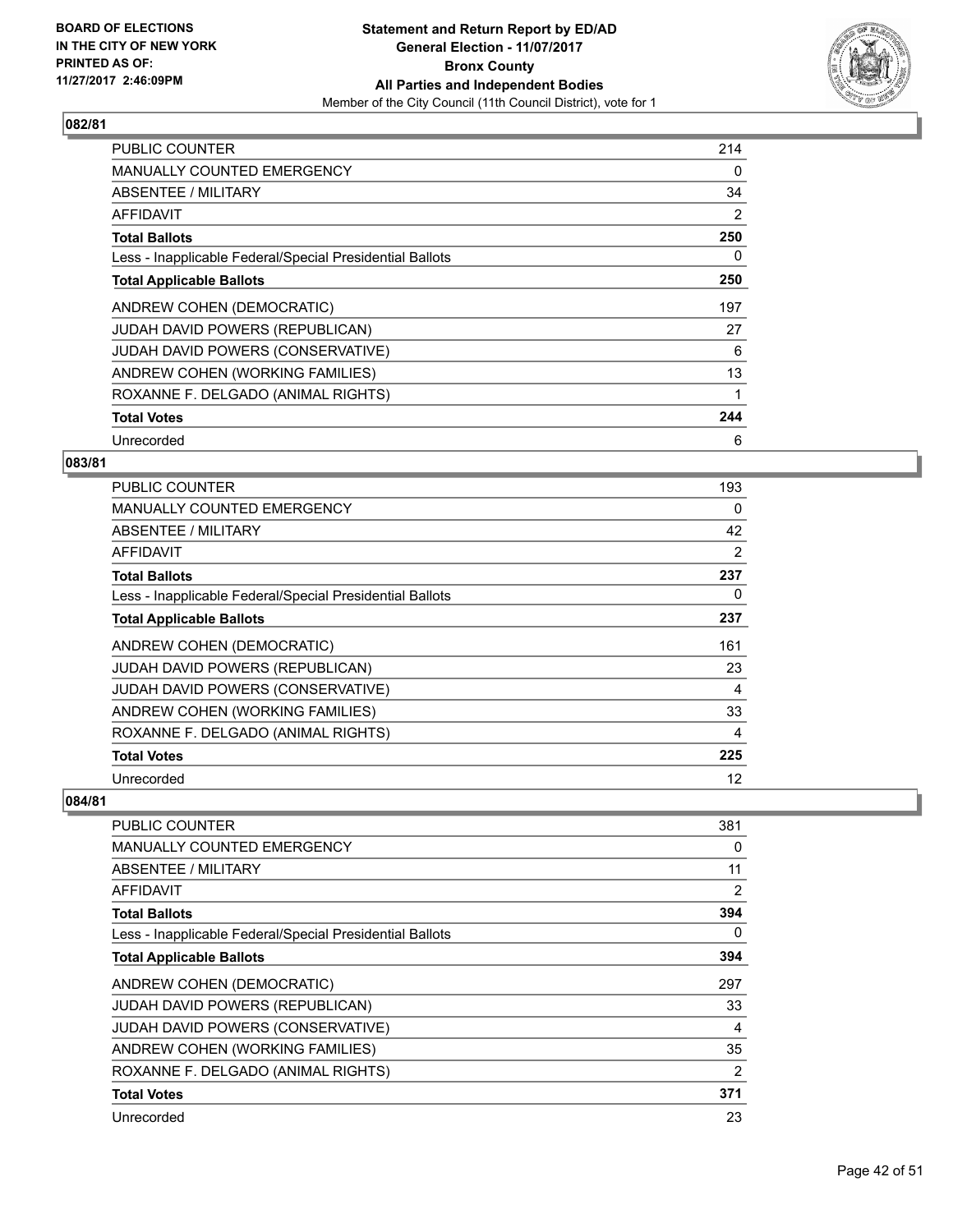

| PUBLIC COUNTER                                           | 145 |
|----------------------------------------------------------|-----|
| <b>MANUALLY COUNTED EMERGENCY</b>                        | 0   |
| <b>ABSENTEE / MILITARY</b>                               | 9   |
| AFFIDAVIT                                                | 1   |
| <b>Total Ballots</b>                                     | 155 |
| Less - Inapplicable Federal/Special Presidential Ballots | 0   |
| <b>Total Applicable Ballots</b>                          | 155 |
| ANDREW COHEN (DEMOCRATIC)                                | 110 |
| JUDAH DAVID POWERS (REPUBLICAN)                          | 18  |
| <b>JUDAH DAVID POWERS (CONSERVATIVE)</b>                 | 3   |
| ANDREW COHEN (WORKING FAMILIES)                          | 14  |
| ROXANNE F. DELGADO (ANIMAL RIGHTS)                       | 1   |
| <b>Total Votes</b>                                       | 146 |
| Unrecorded                                               | 9   |

| PUBLIC COUNTER                                           | 298 |
|----------------------------------------------------------|-----|
| <b>MANUALLY COUNTED EMERGENCY</b>                        | 0   |
| ABSENTEE / MILITARY                                      | 9   |
| <b>AFFIDAVIT</b>                                         | 8   |
| <b>Total Ballots</b>                                     | 315 |
| Less - Inapplicable Federal/Special Presidential Ballots | 0   |
| <b>Total Applicable Ballots</b>                          | 315 |
| ANDREW COHEN (DEMOCRATIC)                                | 233 |
| JUDAH DAVID POWERS (REPUBLICAN)                          | 41  |
| JUDAH DAVID POWERS (CONSERVATIVE)                        | 8   |
| ANDREW COHEN (WORKING FAMILIES)                          | 18  |
| ROXANNE F. DELGADO (ANIMAL RIGHTS)                       | 3   |
| JOHN J CARLETON (WRITE-IN)                               | 1   |
| LAUREN SHUMAN (WRITE-IN)                                 | 1   |
| UNATTRIBUTABLE WRITE-IN (WRITE-IN)                       | 1   |
| <b>Total Votes</b>                                       | 306 |
| Unrecorded                                               | 9   |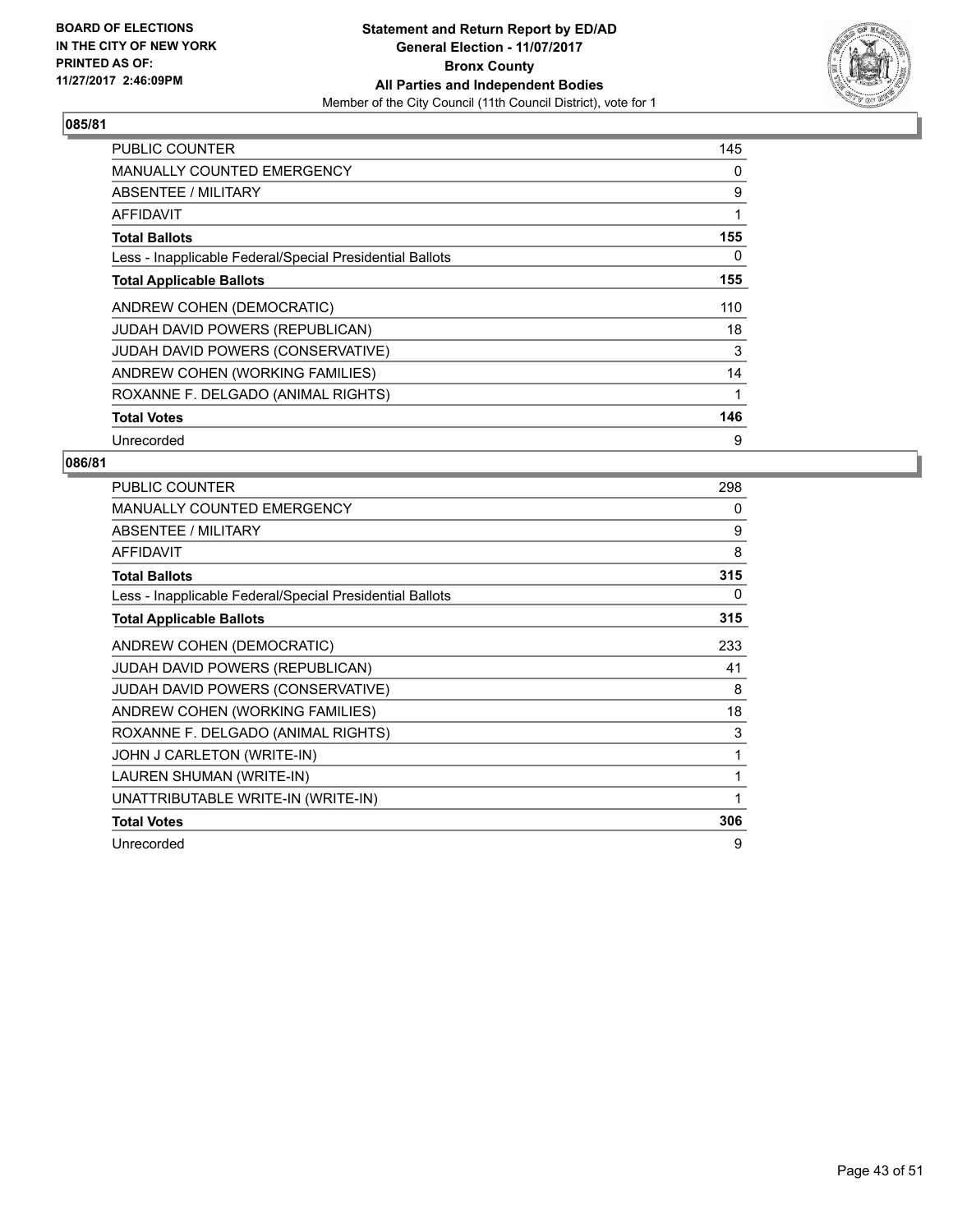

| <b>PUBLIC COUNTER</b>                                    | 212            |
|----------------------------------------------------------|----------------|
| <b>MANUALLY COUNTED EMERGENCY</b>                        | 0              |
| ABSENTEE / MILITARY                                      | 7              |
| AFFIDAVIT                                                | 1              |
| <b>Total Ballots</b>                                     | 220            |
| Less - Inapplicable Federal/Special Presidential Ballots | 0              |
| <b>Total Applicable Ballots</b>                          | 220            |
| ANDREW COHEN (DEMOCRATIC)                                | 171            |
| <b>JUDAH DAVID POWERS (REPUBLICAN)</b>                   | 18             |
| JUDAH DAVID POWERS (CONSERVATIVE)                        | $\overline{2}$ |
| ANDREW COHEN (WORKING FAMILIES)                          | 9              |
| ROXANNE F. DELGADO (ANIMAL RIGHTS)                       | 6              |
| DONNALD M. APPEL (WRITE-IN)                              | 1              |
| <b>Total Votes</b>                                       | 207            |
| Unrecorded                                               | 13             |

#### **088/81**

| <b>PUBLIC COUNTER</b>                                    | 263 |
|----------------------------------------------------------|-----|
| MANUALLY COUNTED EMERGENCY                               | 0   |
| ABSENTEE / MILITARY                                      | 10  |
| AFFIDAVIT                                                | 3   |
| <b>Total Ballots</b>                                     | 276 |
| Less - Inapplicable Federal/Special Presidential Ballots | 0   |
| <b>Total Applicable Ballots</b>                          | 276 |
| ANDREW COHEN (DEMOCRATIC)                                | 177 |
| JUDAH DAVID POWERS (REPUBLICAN)                          | 46  |
| <b>JUDAH DAVID POWERS (CONSERVATIVE)</b>                 | 15  |
| ANDREW COHEN (WORKING FAMILIES)                          | 20  |
| ROXANNE F. DELGADO (ANIMAL RIGHTS)                       | 4   |
| <b>Total Votes</b>                                       | 262 |
| Unrecorded                                               | 14  |

| <b>PUBLIC COUNTER</b>                                    | 266            |
|----------------------------------------------------------|----------------|
| <b>MANUALLY COUNTED EMERGENCY</b>                        | 0              |
| ABSENTEE / MILITARY                                      | 4              |
| <b>AFFIDAVIT</b>                                         | $\overline{2}$ |
| <b>Total Ballots</b>                                     | 272            |
| Less - Inapplicable Federal/Special Presidential Ballots | 0              |
| <b>Total Applicable Ballots</b>                          | 272            |
| ANDREW COHEN (DEMOCRATIC)                                | 210            |
| <b>JUDAH DAVID POWERS (REPUBLICAN)</b>                   | 20             |
| JUDAH DAVID POWERS (CONSERVATIVE)                        |                |
| ANDREW COHEN (WORKING FAMILIES)                          | 18             |
| ROXANNE F. DELGADO (ANIMAL RIGHTS)                       | 6              |
| <b>Total Votes</b>                                       | 255            |
| Unrecorded                                               | 17             |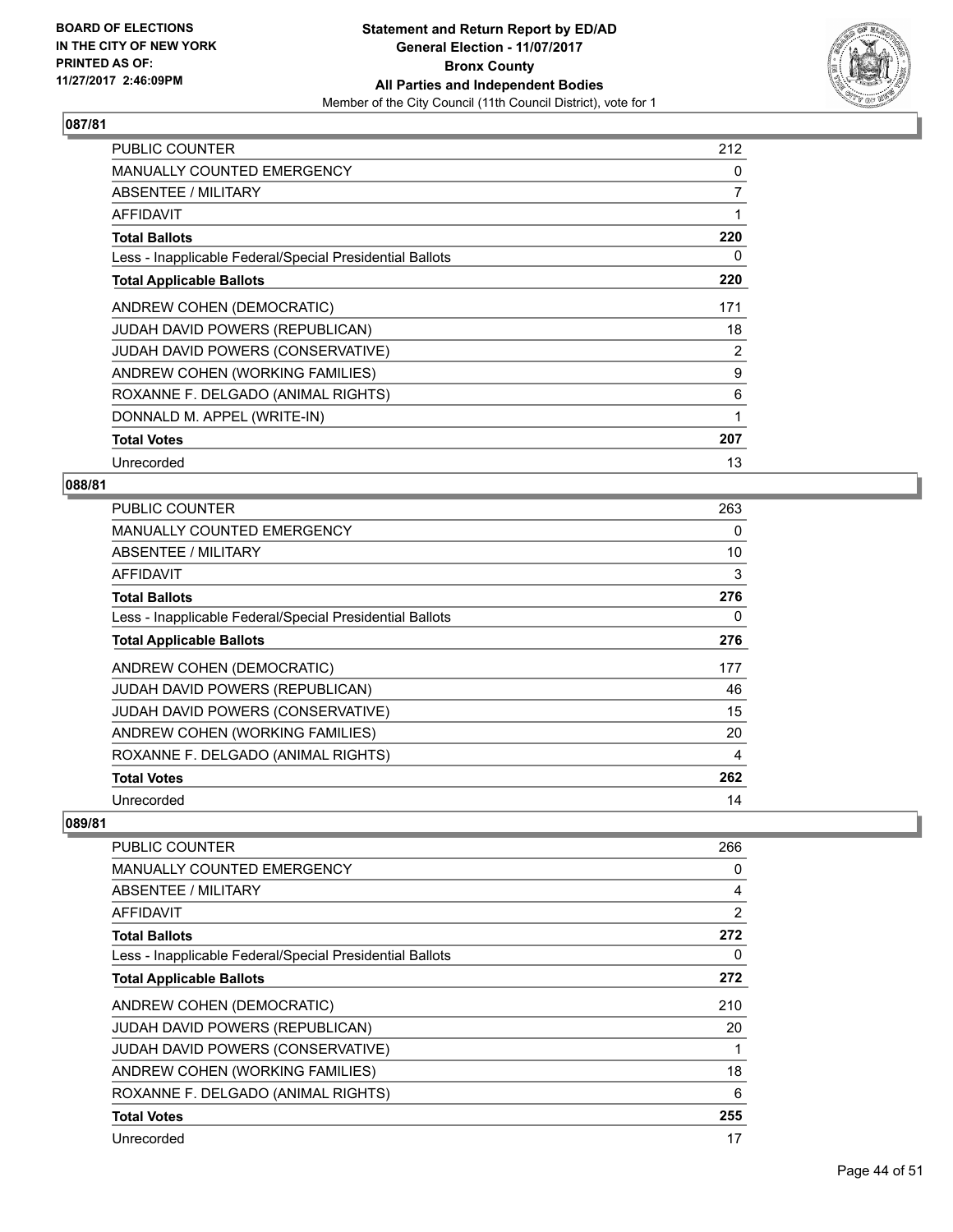

| <b>PUBLIC COUNTER</b>                                    | 241            |
|----------------------------------------------------------|----------------|
| <b>MANUALLY COUNTED EMERGENCY</b>                        | 0              |
| <b>ABSENTEE / MILITARY</b>                               | 9              |
| AFFIDAVIT                                                |                |
| <b>Total Ballots</b>                                     | 251            |
| Less - Inapplicable Federal/Special Presidential Ballots | 0              |
| <b>Total Applicable Ballots</b>                          | 251            |
| ANDREW COHEN (DEMOCRATIC)                                | 196            |
| JUDAH DAVID POWERS (REPUBLICAN)                          | 25             |
| JUDAH DAVID POWERS (CONSERVATIVE)                        | $\overline{2}$ |
| ANDREW COHEN (WORKING FAMILIES)                          | 13             |
| ROXANNE F. DELGADO (ANIMAL RIGHTS)                       | 4              |
| <b>Total Votes</b>                                       | 240            |
| Unrecorded                                               | 11             |

## **091/81**

| <b>PUBLIC COUNTER</b>                                    | 180 |
|----------------------------------------------------------|-----|
| MANUALLY COUNTED EMERGENCY                               | 0   |
| ABSENTEE / MILITARY                                      | 9   |
| AFFIDAVIT                                                | 11  |
| <b>Total Ballots</b>                                     | 200 |
| Less - Inapplicable Federal/Special Presidential Ballots | 0   |
| <b>Total Applicable Ballots</b>                          | 200 |
| ANDREW COHEN (DEMOCRATIC)                                | 150 |
| JUDAH DAVID POWERS (REPUBLICAN)                          | 19  |
| JUDAH DAVID POWERS (CONSERVATIVE)                        |     |
| ANDREW COHEN (WORKING FAMILIES)                          | 7   |
| ROXANNE F. DELGADO (ANIMAL RIGHTS)                       | 5   |
| <b>Total Votes</b>                                       | 182 |
| Unrecorded                                               | 18  |

| <b>PUBLIC COUNTER</b>                                    | 85             |
|----------------------------------------------------------|----------------|
| <b>MANUALLY COUNTED EMERGENCY</b>                        | 0              |
| ABSENTEE / MILITARY                                      | 3              |
| AFFIDAVIT                                                | 3              |
| <b>Total Ballots</b>                                     | 91             |
| Less - Inapplicable Federal/Special Presidential Ballots | 0              |
| <b>Total Applicable Ballots</b>                          | 91             |
| ANDREW COHEN (DEMOCRATIC)                                | 70             |
| <b>JUDAH DAVID POWERS (REPUBLICAN)</b>                   |                |
| JUDAH DAVID POWERS (CONSERVATIVE)                        | 2              |
| ANDREW COHEN (WORKING FAMILIES)                          | 10             |
| ROXANNE F. DELGADO (ANIMAL RIGHTS)                       | $\overline{2}$ |
| <b>Total Votes</b>                                       | 85             |
| Unrecorded                                               | 6              |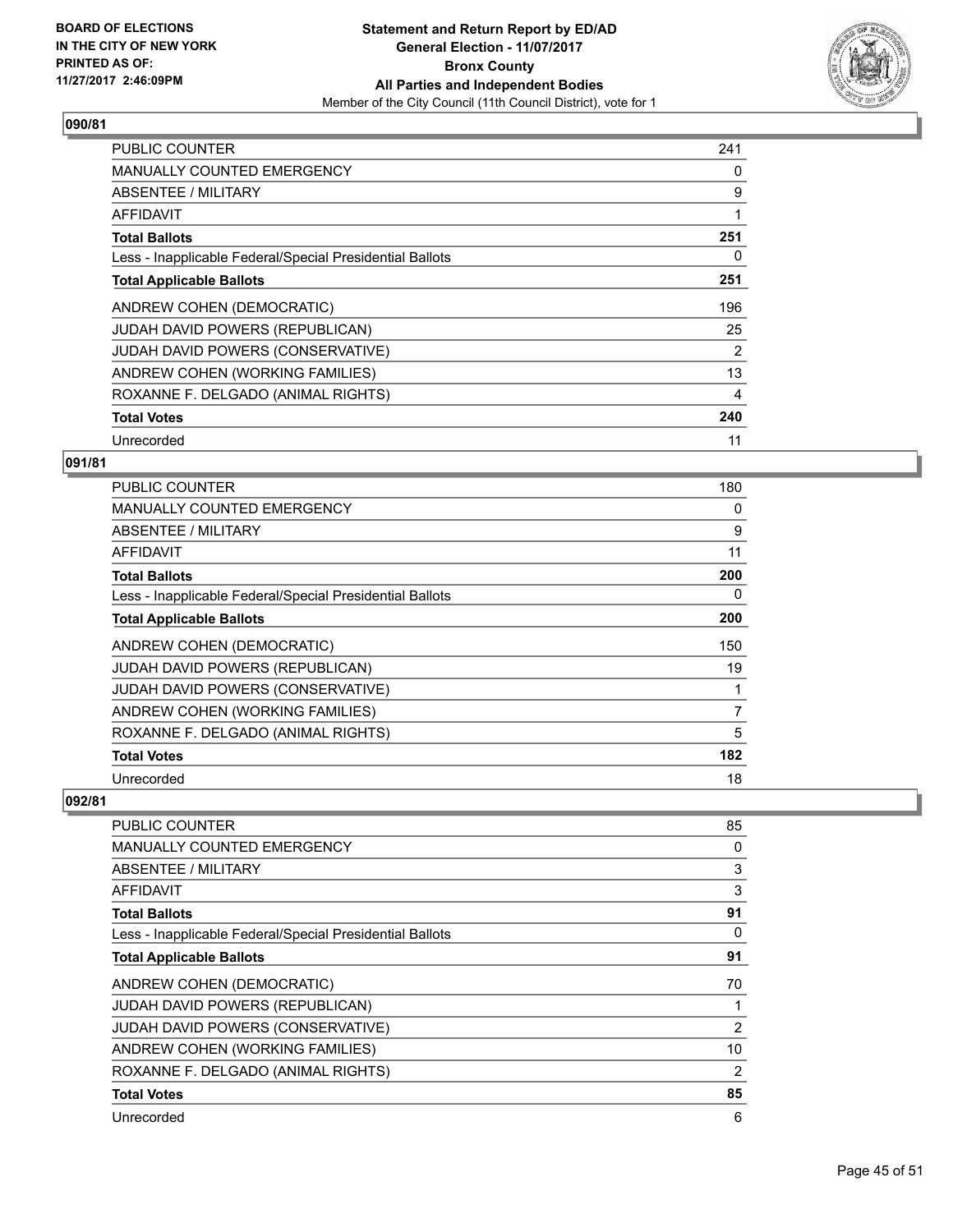

| PUBLIC COUNTER                                           | 178 |
|----------------------------------------------------------|-----|
| <b>MANUALLY COUNTED EMERGENCY</b>                        | 0   |
| <b>ABSENTEE / MILITARY</b>                               | 2   |
| AFFIDAVIT                                                | 8   |
| <b>Total Ballots</b>                                     | 188 |
| Less - Inapplicable Federal/Special Presidential Ballots | 0   |
| <b>Total Applicable Ballots</b>                          | 188 |
| ANDREW COHEN (DEMOCRATIC)                                | 165 |
|                                                          |     |
| JUDAH DAVID POWERS (REPUBLICAN)                          | 8   |
| <b>JUDAH DAVID POWERS (CONSERVATIVE)</b>                 | 1   |
| ANDREW COHEN (WORKING FAMILIES)                          | 3   |
| ROXANNE F. DELGADO (ANIMAL RIGHTS)                       | 1   |
| <b>Total Votes</b>                                       | 178 |

| <b>PUBLIC COUNTER</b>                                    | 145 |
|----------------------------------------------------------|-----|
| <b>MANUALLY COUNTED EMERGENCY</b>                        | 0   |
| ABSENTEE / MILITARY                                      | 2   |
| <b>AFFIDAVIT</b>                                         | 6   |
| <b>Total Ballots</b>                                     | 153 |
| Less - Inapplicable Federal/Special Presidential Ballots | 0   |
| <b>Total Applicable Ballots</b>                          | 153 |
| ANDREW COHEN (DEMOCRATIC)                                | 120 |
| <b>JUDAH DAVID POWERS (REPUBLICAN)</b>                   | 19  |
| JUDAH DAVID POWERS (CONSERVATIVE)                        | 4   |
| ANDREW COHEN (WORKING FAMILIES)                          | 5   |
| ROXANNE F. DELGADO (ANIMAL RIGHTS)                       | 1   |
| UNATTRIBUTABLE WRITE-IN (WRITE-IN)                       |     |
| <b>Total Votes</b>                                       | 150 |
| Unrecorded                                               | 3   |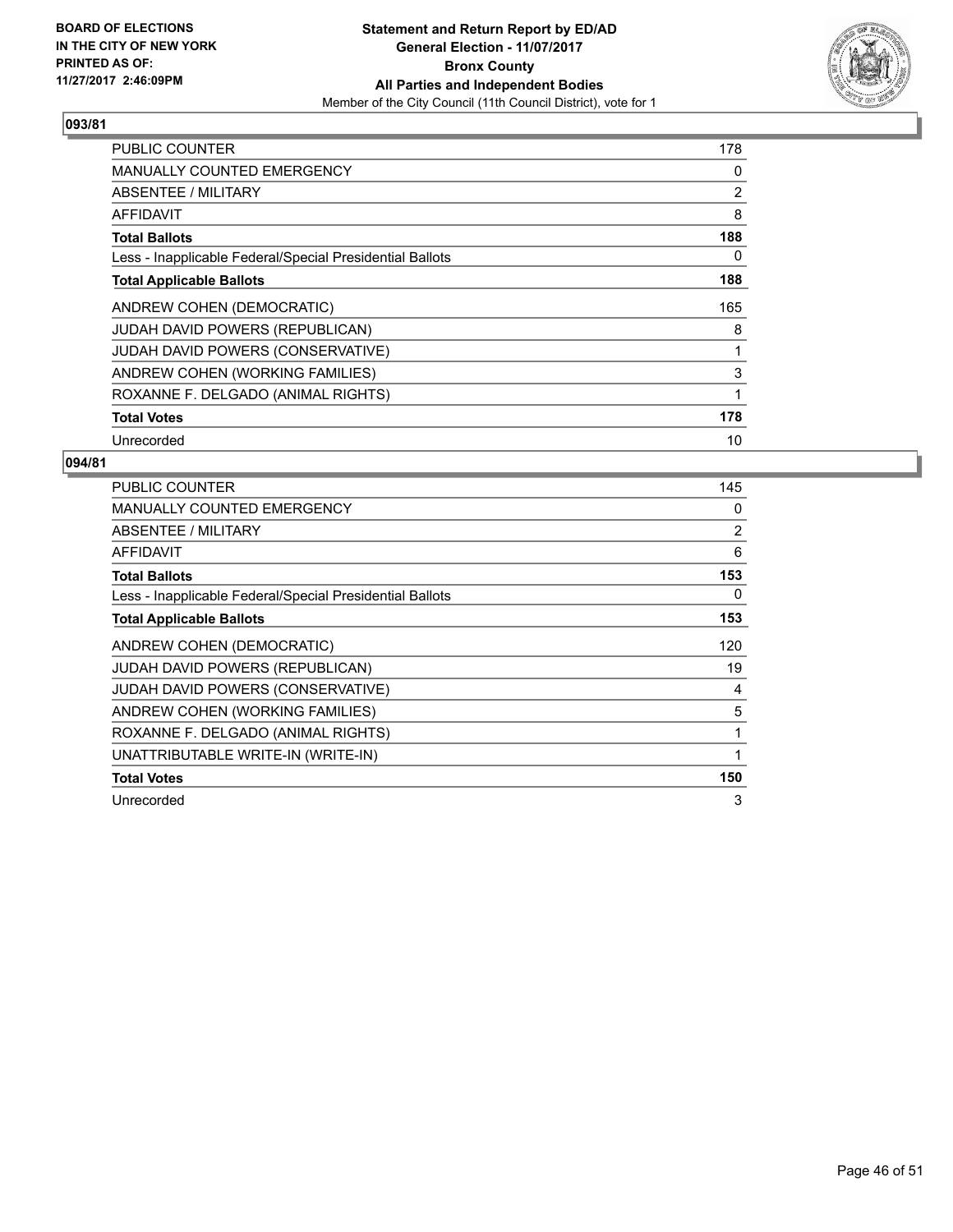

| PUBLIC COUNTER                                           | 87 |
|----------------------------------------------------------|----|
| <b>MANUALLY COUNTED EMERGENCY</b>                        | 0  |
| ABSENTEE / MILITARY                                      |    |
| AFFIDAVIT                                                |    |
| <b>Total Ballots</b>                                     | 89 |
| Less - Inapplicable Federal/Special Presidential Ballots | 0  |
| <b>Total Applicable Ballots</b>                          | 89 |
| ANDREW COHEN (DEMOCRATIC)                                | 73 |
| JUDAH DAVID POWERS (REPUBLICAN)                          | 2  |
| JUDAH DAVID POWERS (CONSERVATIVE)                        | 1  |
| ANDREW COHEN (WORKING FAMILIES)                          | 6  |
| ROXANNE F. DELGADO (ANIMAL RIGHTS)                       | 0  |
| MARIA ESTRADA (WRITE-IN)                                 | 1  |
| <b>Total Votes</b>                                       | 83 |
| Unrecorded                                               | 6  |

#### **096/81**

| <b>PUBLIC COUNTER</b>                                    | 100            |
|----------------------------------------------------------|----------------|
| MANUALLY COUNTED EMERGENCY                               | 0              |
| ABSENTEE / MILITARY                                      | 47             |
| AFFIDAVIT                                                | 0              |
| <b>Total Ballots</b>                                     | 147            |
| Less - Inapplicable Federal/Special Presidential Ballots | 0              |
| <b>Total Applicable Ballots</b>                          | 147            |
| ANDREW COHEN (DEMOCRATIC)                                | 108            |
| JUDAH DAVID POWERS (REPUBLICAN)                          | 13             |
| <b>JUDAH DAVID POWERS (CONSERVATIVE)</b>                 | $\overline{2}$ |
| ANDREW COHEN (WORKING FAMILIES)                          | 8              |
| ROXANNE F. DELGADO (ANIMAL RIGHTS)                       | 4              |
| <b>Total Votes</b>                                       | 135            |
| Unrecorded                                               | 12             |

| <b>PUBLIC COUNTER</b>                                    | 203            |
|----------------------------------------------------------|----------------|
| MANUALLY COUNTED EMERGENCY                               | 0              |
| ABSENTEE / MILITARY                                      | 3              |
| <b>AFFIDAVIT</b>                                         | 1              |
| <b>Total Ballots</b>                                     | 207            |
| Less - Inapplicable Federal/Special Presidential Ballots | 0              |
| <b>Total Applicable Ballots</b>                          | 207            |
| ANDREW COHEN (DEMOCRATIC)                                | 167            |
| <b>JUDAH DAVID POWERS (REPUBLICAN)</b>                   | 4              |
| JUDAH DAVID POWERS (CONSERVATIVE)                        | $\overline{2}$ |
| ANDREW COHEN (WORKING FAMILIES)                          | 10             |
| ROXANNE F. DELGADO (ANIMAL RIGHTS)                       | 1              |
| <b>Total Votes</b>                                       | 184            |
| Unrecorded                                               | 23             |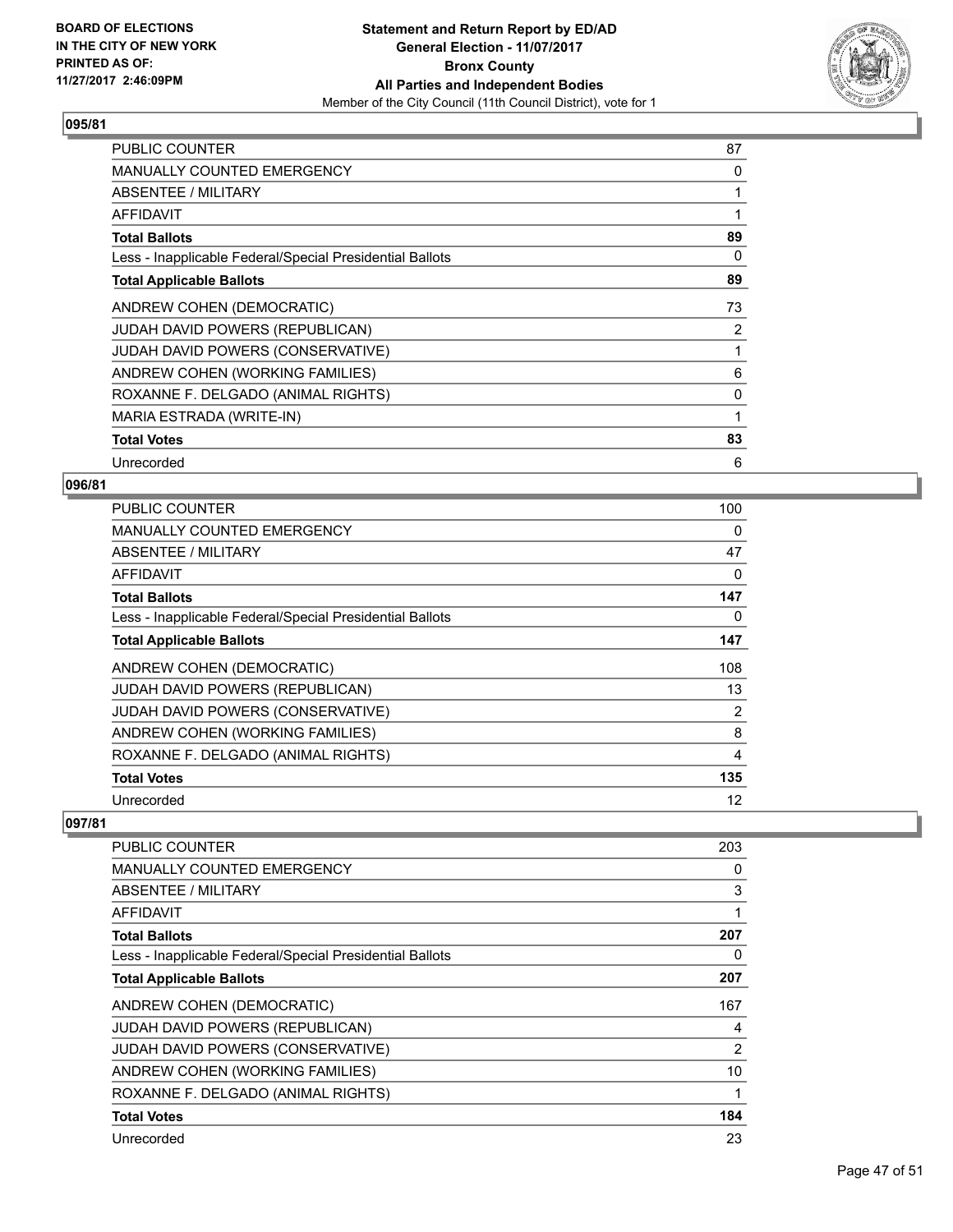

| <b>PUBLIC COUNTER</b>                                    | 147 |
|----------------------------------------------------------|-----|
| <b>MANUALLY COUNTED EMERGENCY</b>                        | 0   |
| <b>ABSENTEE / MILITARY</b>                               | 4   |
| AFFIDAVIT                                                | 2   |
| <b>Total Ballots</b>                                     | 153 |
| Less - Inapplicable Federal/Special Presidential Ballots | 0   |
| <b>Total Applicable Ballots</b>                          | 153 |
| ANDREW COHEN (DEMOCRATIC)                                | 123 |
| <b>JUDAH DAVID POWERS (REPUBLICAN)</b>                   | 3   |
| JUDAH DAVID POWERS (CONSERVATIVE)                        | 2   |
| ANDREW COHEN (WORKING FAMILIES)                          | 11  |
| ROXANNE F. DELGADO (ANIMAL RIGHTS)                       | 3   |
| <b>Total Votes</b>                                       | 142 |
| Unrecorded                                               | 11  |

## **099/81**

| <b>PUBLIC COUNTER</b>                                    | 194            |
|----------------------------------------------------------|----------------|
| <b>MANUALLY COUNTED EMERGENCY</b>                        | 0              |
| ABSENTEE / MILITARY                                      | 6              |
| AFFIDAVIT                                                | $\overline{2}$ |
| <b>Total Ballots</b>                                     | 202            |
| Less - Inapplicable Federal/Special Presidential Ballots | 0              |
| <b>Total Applicable Ballots</b>                          | 202            |
| ANDREW COHEN (DEMOCRATIC)                                | 154            |
| <b>JUDAH DAVID POWERS (REPUBLICAN)</b>                   | 13             |
| JUDAH DAVID POWERS (CONSERVATIVE)                        | 8              |
| ANDREW COHEN (WORKING FAMILIES)                          | 7              |
| ROXANNE F. DELGADO (ANIMAL RIGHTS)                       | $\overline{2}$ |
| UNATTRIBUTABLE WRITE-IN (WRITE-IN)                       | 1              |
| <b>Total Votes</b>                                       | 185            |
| Unrecorded                                               | 17             |

| PUBLIC COUNTER                                           | 119          |
|----------------------------------------------------------|--------------|
| <b>MANUALLY COUNTED EMERGENCY</b>                        | 0            |
| ABSENTEE / MILITARY                                      | 0            |
| AFFIDAVIT                                                | $\mathbf{0}$ |
| <b>Total Ballots</b>                                     | 119          |
| Less - Inapplicable Federal/Special Presidential Ballots | 0            |
| <b>Total Applicable Ballots</b>                          | 119          |
| ANDREW COHEN (DEMOCRATIC)                                | 94           |
| JUDAH DAVID POWERS (REPUBLICAN)                          | 3            |
| JUDAH DAVID POWERS (CONSERVATIVE)                        | 0            |
| ANDREW COHEN (WORKING FAMILIES)                          | 9            |
| ROXANNE F. DELGADO (ANIMAL RIGHTS)                       | 3            |
| <b>Total Votes</b>                                       | 109          |
| Unrecorded                                               | 10           |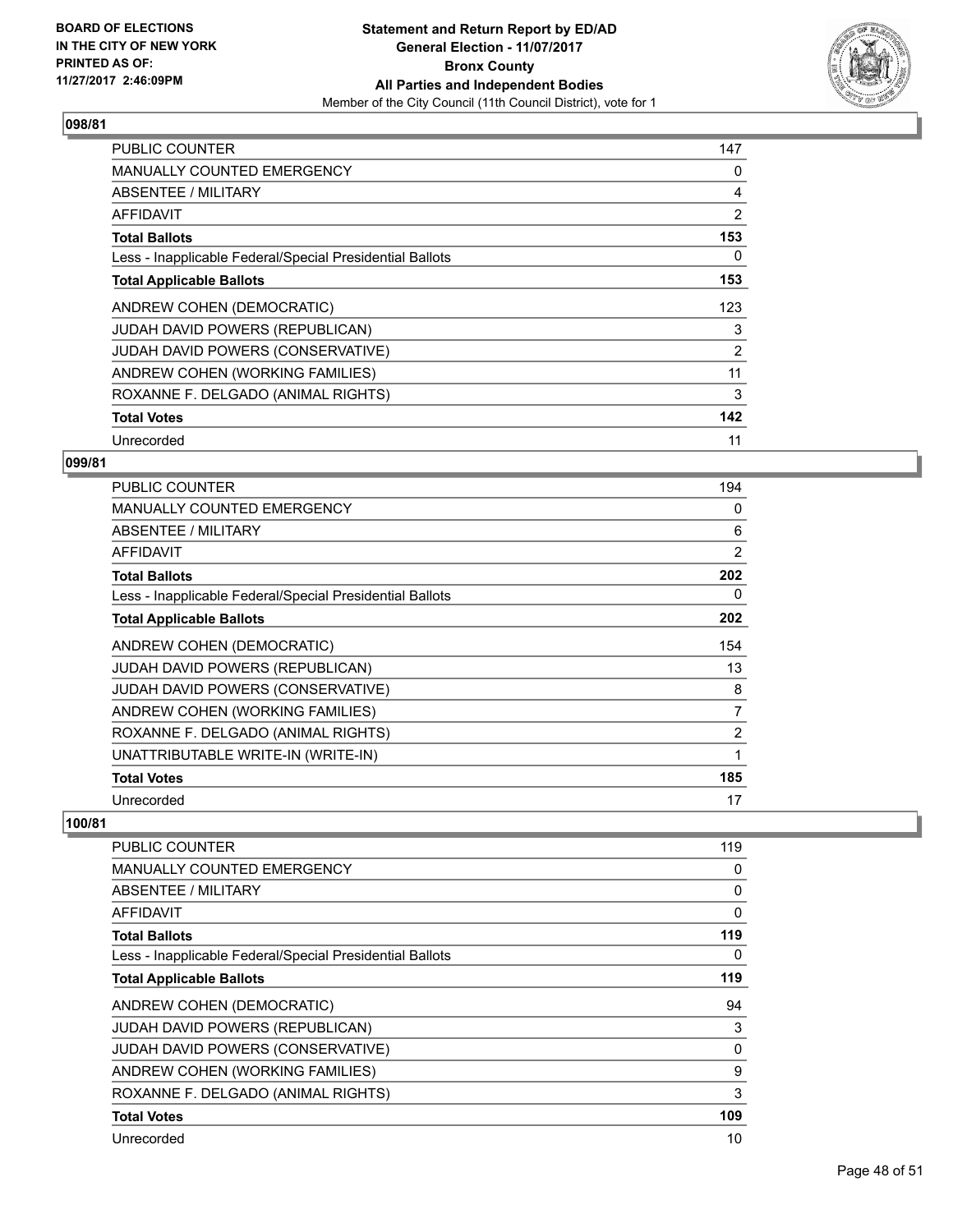

| <b>PUBLIC COUNTER</b>                                    | 0 |
|----------------------------------------------------------|---|
| <b>MANUALLY COUNTED EMERGENCY</b>                        | 0 |
| ABSENTEE / MILITARY                                      | 0 |
| <b>AFFIDAVIT</b>                                         | 0 |
| <b>Total Ballots</b>                                     | 0 |
| Less - Inapplicable Federal/Special Presidential Ballots | 0 |
| <b>Total Applicable Ballots</b>                          | 0 |
| ANDREW COHEN (DEMOCRATIC)                                | 0 |
| <b>JUDAH DAVID POWERS (REPUBLICAN)</b>                   | 0 |
| <b>JUDAH DAVID POWERS (CONSERVATIVE)</b>                 | 0 |
| ANDREW COHEN (WORKING FAMILIES)                          | 0 |
| ROXANNE F. DELGADO (ANIMAL RIGHTS)                       | 0 |
| <b>Total Votes</b>                                       | 0 |

**104/81 COMBINED into: 107/81**

**105/81 COMBINED into: 025/81**

**106/81 COMBINED into: 070/81**

| PUBLIC COUNTER                                           | 36 |
|----------------------------------------------------------|----|
| <b>MANUALLY COUNTED EMERGENCY</b>                        | 0  |
| <b>ABSENTEE / MILITARY</b>                               | 2  |
| <b>AFFIDAVIT</b>                                         | 2  |
| <b>Total Ballots</b>                                     | 40 |
| Less - Inapplicable Federal/Special Presidential Ballots | 0  |
| <b>Total Applicable Ballots</b>                          | 40 |
| ANDREW COHEN (DEMOCRATIC)                                | 35 |
|                                                          |    |
| <b>JUDAH DAVID POWERS (REPUBLICAN)</b>                   |    |
| JUDAH DAVID POWERS (CONSERVATIVE)                        | 0  |
| ANDREW COHEN (WORKING FAMILIES)                          | 2  |
| ROXANNE F. DELGADO (ANIMAL RIGHTS)                       | 0  |
| <b>Total Votes</b>                                       | 38 |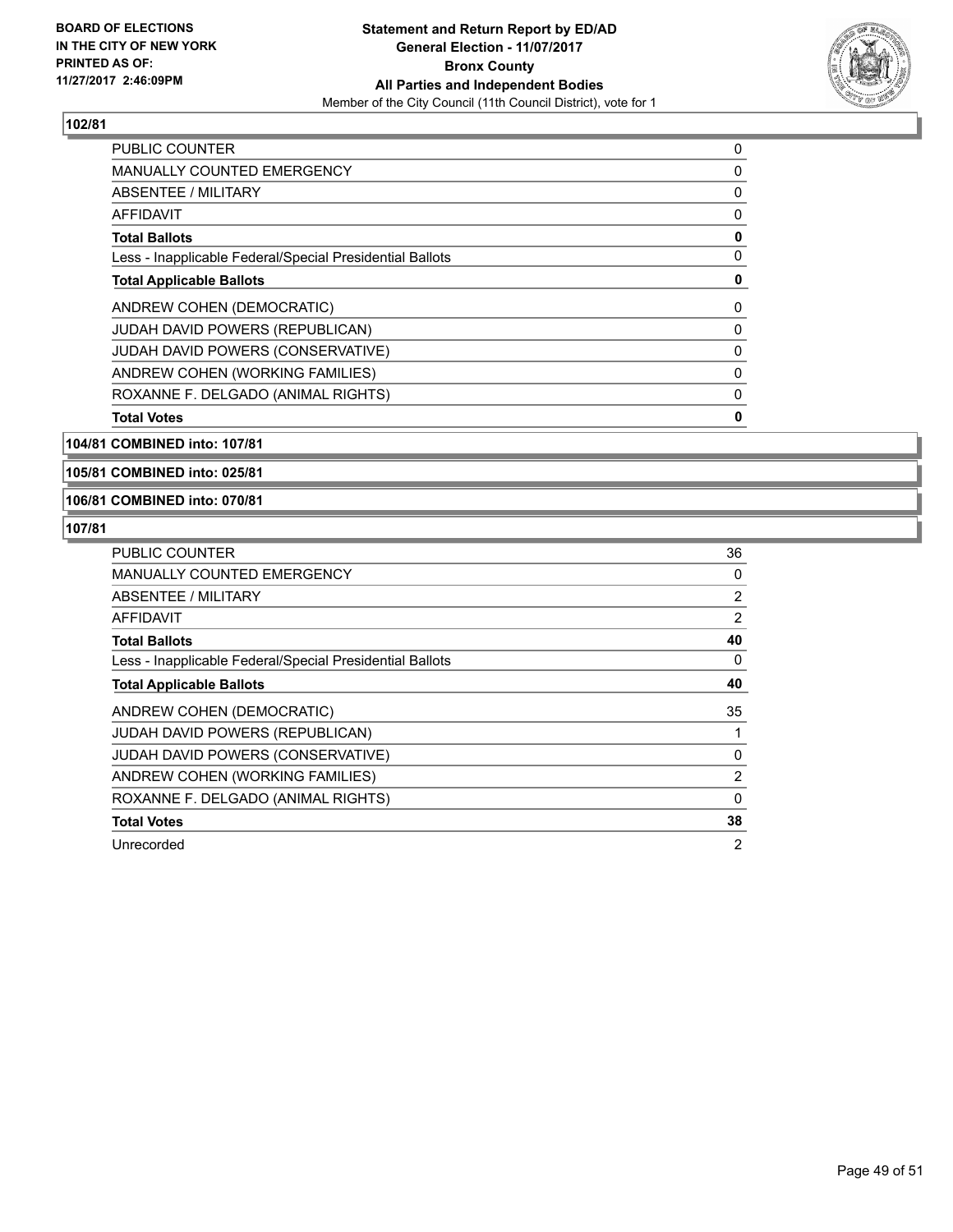

| <b>PUBLIC COUNTER</b>                                    | 169 |
|----------------------------------------------------------|-----|
| <b>MANUALLY COUNTED EMERGENCY</b>                        | 0   |
| ABSENTEE / MILITARY                                      | 2   |
| AFFIDAVIT                                                | 0   |
| <b>Total Ballots</b>                                     | 171 |
| Less - Inapplicable Federal/Special Presidential Ballots | 0   |
| <b>Total Applicable Ballots</b>                          | 171 |
| ANDREW COHEN (DEMOCRATIC)                                | 154 |
| <b>JUDAH DAVID POWERS (REPUBLICAN)</b>                   | 7   |
| <b>JUDAH DAVID POWERS (CONSERVATIVE)</b>                 | 2   |
| ANDREW COHEN (WORKING FAMILIES)                          | 2   |
| ROXANNE F. DELGADO (ANIMAL RIGHTS)                       | 0   |
| UNATTRIBUTABLE WRITE-IN (WRITE-IN)                       | 1   |
| <b>Total Votes</b>                                       | 166 |
| Unrecorded                                               | 5   |